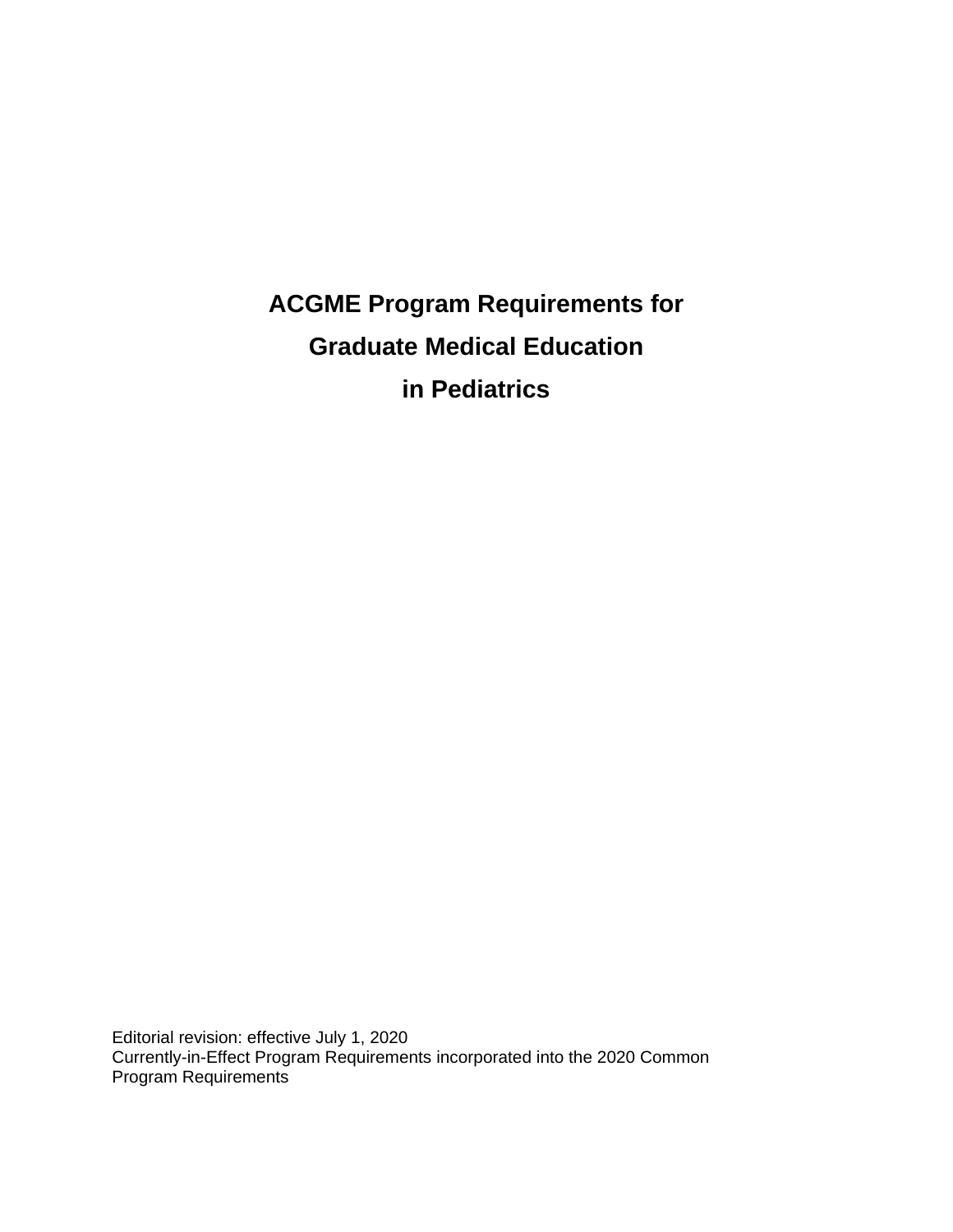| Int.A.      |                                                                         |  |
|-------------|-------------------------------------------------------------------------|--|
| Int.B.      |                                                                         |  |
| Int.C.      |                                                                         |  |
|             |                                                                         |  |
| I.A.        |                                                                         |  |
| I.B.        |                                                                         |  |
| $L$         |                                                                         |  |
| LD.         |                                                                         |  |
| I.E.        |                                                                         |  |
|             |                                                                         |  |
| II.A.       |                                                                         |  |
| II.B.       |                                                                         |  |
| II.C.       |                                                                         |  |
| II.D.       |                                                                         |  |
|             |                                                                         |  |
| III.A.      |                                                                         |  |
| III.B.      |                                                                         |  |
| III.C.      |                                                                         |  |
|             |                                                                         |  |
| IV.A.       |                                                                         |  |
| IV.B.       |                                                                         |  |
| IV.C.       |                                                                         |  |
| IV.D.       |                                                                         |  |
|             |                                                                         |  |
| <b>V.A.</b> |                                                                         |  |
| V.B.        |                                                                         |  |
| V.C.        |                                                                         |  |
|             |                                                                         |  |
| VI.A.       | Patient Safety, Quality Improvement, Supervision, and Accountability 43 |  |
| VI.B.       |                                                                         |  |
| VI.C.       |                                                                         |  |
| VI.D.       |                                                                         |  |
| VI.E.       | Clinical Responsibilities, Teamwork, and Transitions of Care54          |  |
| VI.F.       |                                                                         |  |

## **Contents**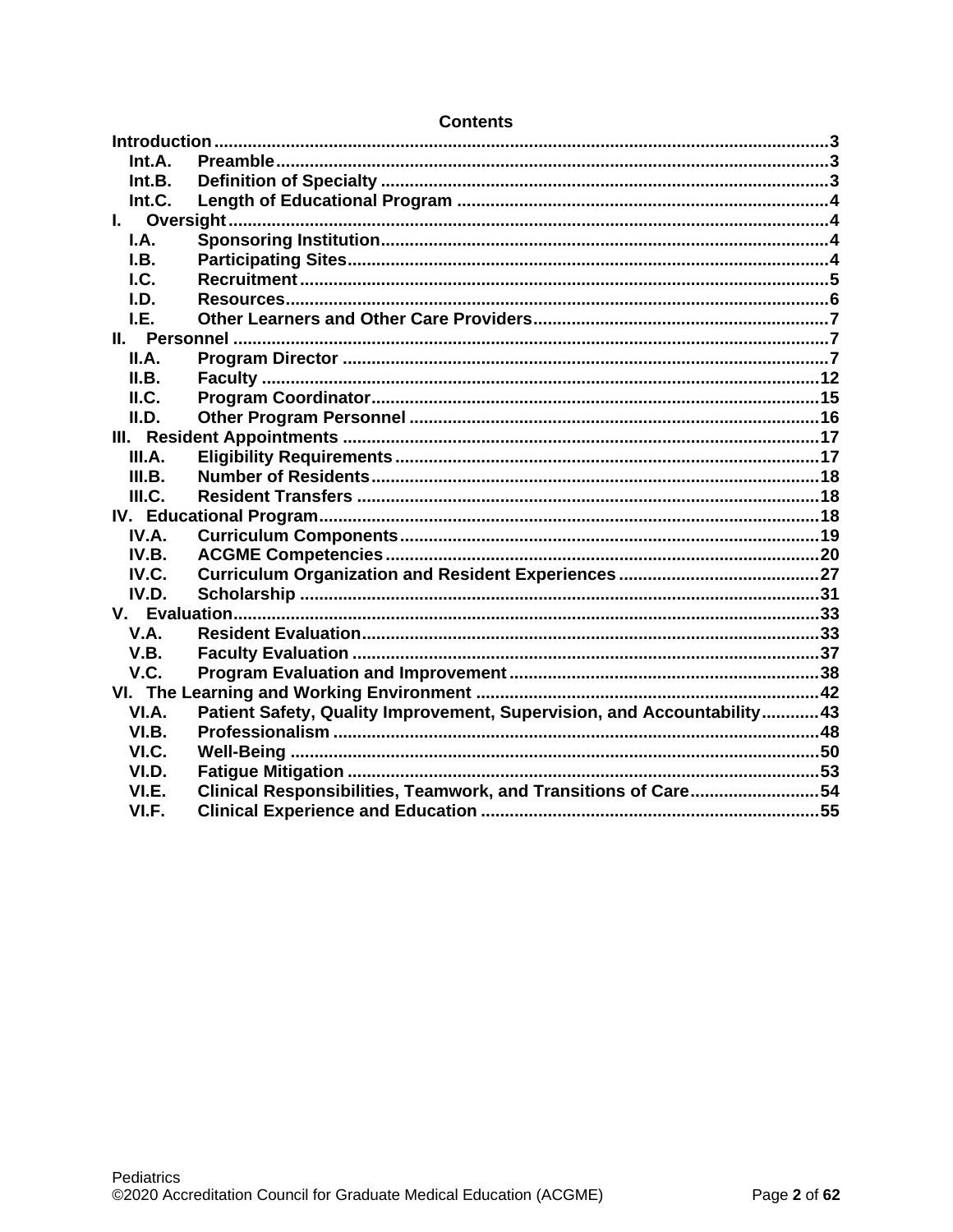## **ACGME Program Requirements for Graduate Medical Education in Pediatrics**

### **Common Program Requirements (Residency) are in BOLD**

Where applicable, text in italics describes the underlying philosophy of the requirements in that section. These philosophic statements are not program requirements and are therefore not citable.

#### <span id="page-2-0"></span>**Introduction**

<span id="page-2-1"></span>**Int.A.** *Graduate medical education is the crucial step of professional development between medical school and autonomous clinical practice. It is in this vital phase of the continuum of medical education that residents learn to provide optimal patient care under the supervision of faculty members who not only instruct, but serve as role models of excellence, compassion, professionalism, and scholarship.*

> *Graduate medical education transforms medical students into physician scholars who care for the patient, family, and a diverse community; create and integrate new knowledge into practice; and educate future generations of physicians to serve the public. Practice patterns established during graduate medical education persist many years later.*

> *Graduate medical education has as a core tenet the graded authority and responsibility for patient care. The care of patients is undertaken with appropriate faculty supervision and conditional independence, allowing residents to attain the knowledge, skills, attitudes, and empathy required for autonomous practice. Graduate medical education develops physicians who focus on excellence in delivery of safe, equitable, affordable, quality care; and the health of the populations they serve. Graduate medical education values the strength that a diverse group of physicians brings to medical care.*

> *Graduate medical education occurs in clinical settings that establish the foundation for practice-based and lifelong learning. The professional development of the physician, begun in medical school, continues through faculty modeling of the effacement of self-interest in a humanistic environment that emphasizes joy in curiosity, problem-solving, academic rigor, and discovery. This transformation is often physically, emotionally, and intellectually demanding and occurs in a variety of clinical learning environments committed to graduate medical education and the well-being of patients, residents, fellows, faculty members, students, and all members of the health care team.*

## <span id="page-2-2"></span>**Int.B. Definition of Specialty**

Pediatrics encompasses the study and practice of physical and mental health promotion, disease prevention, diagnosis, care, and treatment of infants, children, adolescents and young adults during health and all stages of illness. Intrinsic to the discipline are scientific knowledge, the scientific model of problem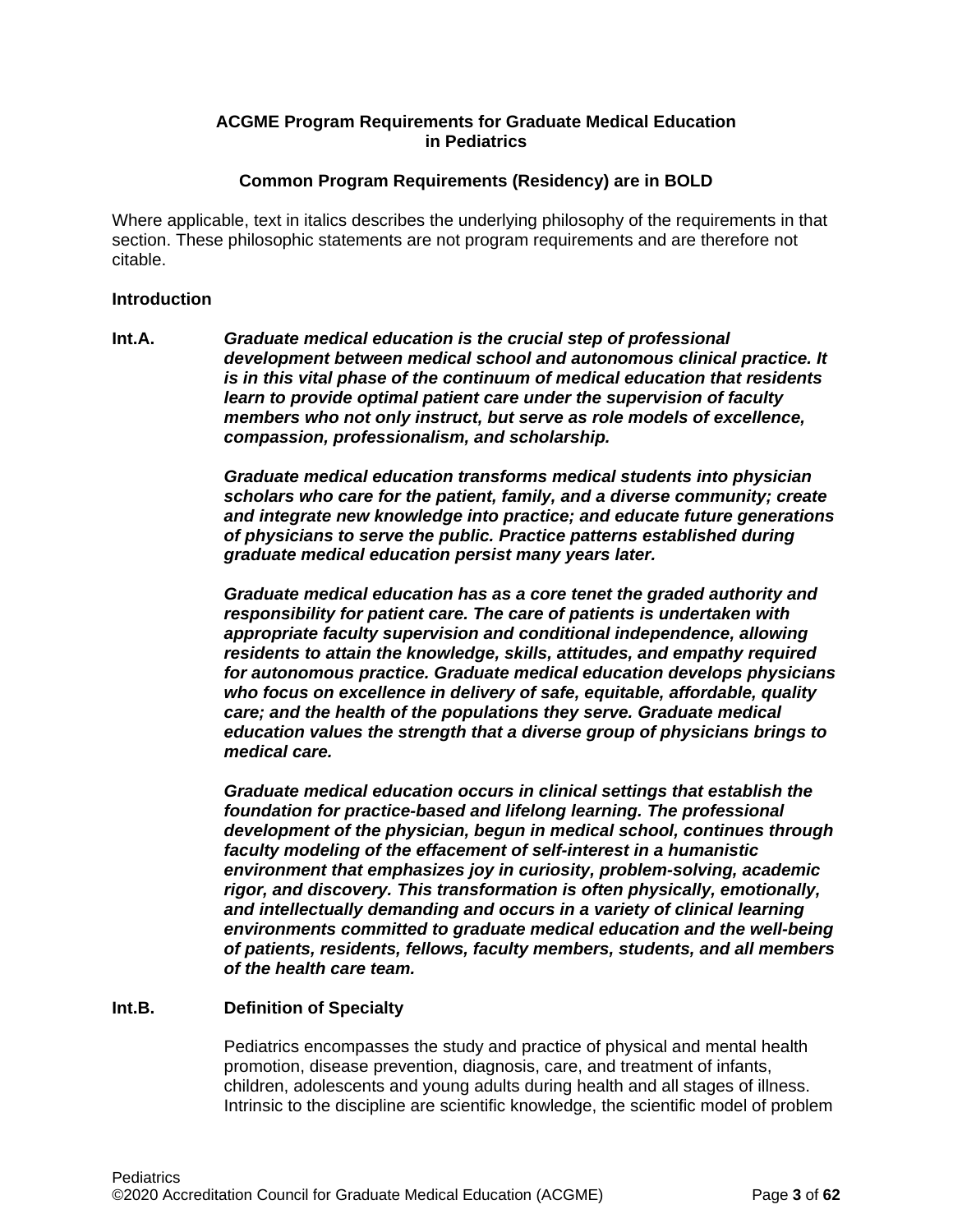solving, evidence-based decision making, a commitment to lifelong learning, and an attitude of caring that is derived from humanistic and professional values. Educational experiences emphasize the competencies and skills needed to practice general pediatrics of high quality in the community. Education in the fields of subspecialty pediatrics enables graduates to participate as team members in the care of patients with chronic and complex disorders.

## <span id="page-3-0"></span>**Int.C. Length of Educational Program**

The educational program in pediatrics must be 36 months in length. (Core)\*

## <span id="page-3-1"></span>**I. Oversight**

### <span id="page-3-2"></span>**I.A. Sponsoring Institution**

*The Sponsoring Institution is the organization or entity that assumes the ultimate financial and academic responsibility for a program of graduate medical education, consistent with the ACGME Institutional Requirements.*

*When the Sponsoring Institution is not a rotation site for the program, the most commonly utilized site of clinical activity for the program is the primary clinical site.*

**Background and Intent: Participating sites will reflect the health care needs of the community and the educational needs of the residents. A wide variety of organizations may provide a robust educational experience and, thus, Sponsoring Institutions and participating sites may encompass inpatient and outpatient settings including, but not limited to a university, a medical school, a teaching hospital, a nursing home, a school of public health, a health department, a public health agency, an organized health care delivery system, a medical examiner's office, an educational consortium, a teaching health center, a physician group practice, federally qualified health center, or an educational foundation.**

| I.A.1. | The program must be sponsored by one ACGME-accredited |
|--------|-------------------------------------------------------|
|        | Sponsoring Institution. (Core)                        |

## <span id="page-3-3"></span>**I.B. Participating Sites**

*A participating site is an organization providing educational experiences or educational assignments/rotations for residents.*

- **I.B.1. The program, with approval of its Sponsoring Institution, must designate a primary clinical site. (Core)**
- **I.B.2. There must be a program letter of agreement (PLA) between the program and each participating site that governs the relationship between the program and the participating site providing a required assignment. (Core)**
- **I.B.2.a) The PLA must:**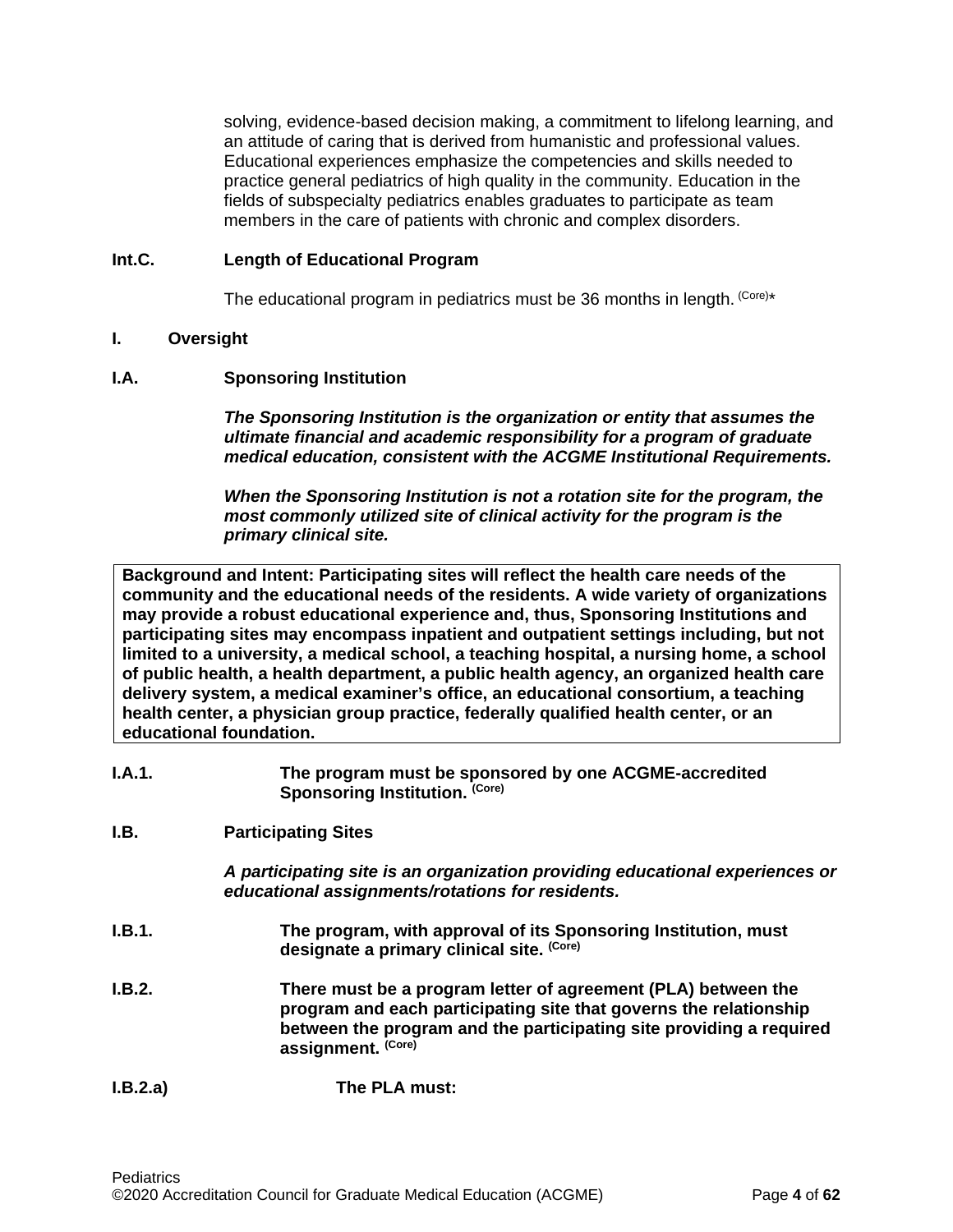| I.B.2.a)(1) | be renewed at least every 10 years; and, (Core)                                                                                                                                                                                           |
|-------------|-------------------------------------------------------------------------------------------------------------------------------------------------------------------------------------------------------------------------------------------|
| I.B.2.a)(2) | be approved by the designated institutional official<br>$(DIO)$ . $(Core)$                                                                                                                                                                |
| I.B.3.      | The program must monitor the clinical learning and working<br>environment at all participating sites. (Core)                                                                                                                              |
| I.B.3.a)    | At each participating site there must be one faculty member,<br>designated by the program director as the site director, who<br>is accountable for resident education at that site, in<br>collaboration with the program director. (Core) |

**Background and Intent: While all residency programs must be sponsored by a single ACGME-accredited Sponsoring Institution, many programs will utilize other clinical settings to provide required or elective training experiences. At times it is appropriate to utilize community sites that are not owned by or affiliated with the Sponsoring Institution. Some of these sites may be remote for geographic, transportation, or communication issues. When utilizing such sites the program must ensure the quality of the educational experience. The requirements under I.B.3. are intended to ensure that this will be the case.**

**Suggested elements to be considered in PLAs will be found in the ACGME Program Director's Guide to the Common Program Requirements. These include:**

- **Identifying the faculty members who will assume educational and supervisory responsibility for residents**
- **Specifying the responsibilities for teaching, supervision, and formal evaluation of residents**
- **Specifying the duration and content of the educational experience**
- **Stating the policies and procedures that will govern resident education during the assignment**
- **I.B.4. The program director must submit any additions or deletions of participating sites routinely providing an educational experience, required for all residents, of one month full time equivalent (FTE) or more through the ACGME's Accreditation Data System (ADS). (Core)**
- <span id="page-4-0"></span>**I.C. The program, in partnership with its Sponsoring Institution, must engage in practices that focus on mission-driven, ongoing, systematic recruitment and retention of a diverse and inclusive workforce of residents, fellows (if present), faculty members, senior administrative staff members, and other relevant members of its academic community. (Core)**

**Background and Intent: It is expected that the Sponsoring Institution has, and programs implement, policies and procedures related to recruitment and retention of minorities underrepresented in medicine and medical leadership in accordance with the Sponsoring Institution's mission and aims. The program's annual evaluation must include an assessment of the program's efforts to recruit and retain a diverse workforce, as noted in V.C.1.c).(5).(c).**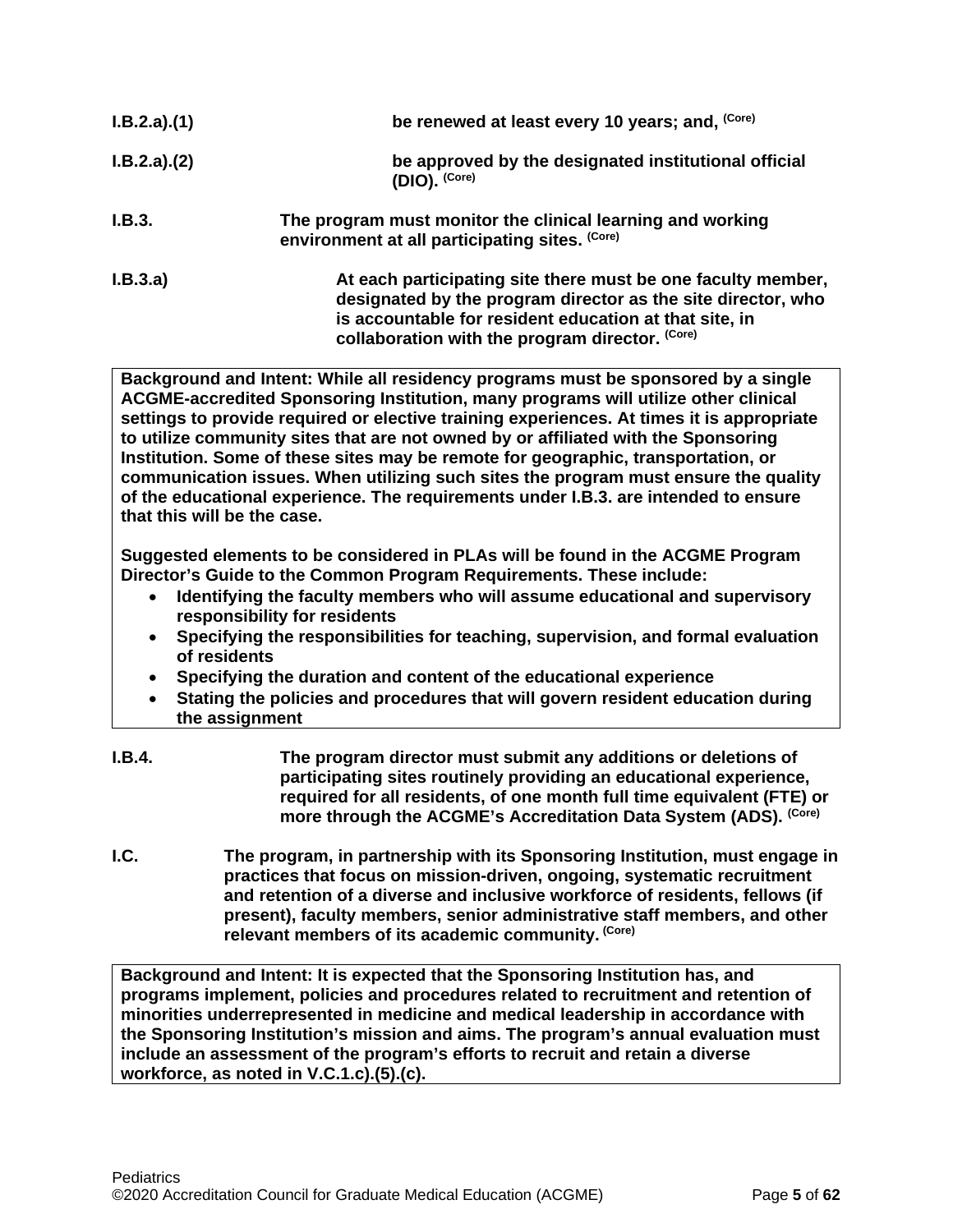<span id="page-5-0"></span>

| I.D.     | <b>Resources</b>                                                                                                                                                                                                  |
|----------|-------------------------------------------------------------------------------------------------------------------------------------------------------------------------------------------------------------------|
| I.D.1.   | The program, in partnership with its Sponsoring Institution, must<br>ensure the availability of adequate resources for resident education.<br>(Core)                                                              |
| I.D.1.a) | There must be inpatient and outpatient facilities available to the<br>residents to achieve all of the required educational outcomes. (Core)                                                                       |
| I.D.1.b  | There must be an emergency facility that specializes in the care of<br>pediatric patients and that receives pediatric patients who have<br>been transported via the Emergency Medical Services system.<br>(Core)  |
| I.D.1.c  | Residents must have access to teaching and patient care work<br>space, including meeting rooms, computers, and medical and<br>electronic resources to achieve all of the required educational<br>outcomes. (Core) |
| I.D.2.   | The program, in partnership with its Sponsoring Institution, must<br>ensure healthy and safe learning and working environments that<br>promote resident well-being and provide for: (Core)                        |
| I.D.2.a) | access to food while on duty; (Core)                                                                                                                                                                              |
| I.D.2.b) | safe, quiet, clean, and private sleep/rest facilities available<br>and accessible for residents with proximity appropriate for<br>safe patient care; (Core)                                                       |

**Background and Intent: Care of patients within a hospital or health system occurs continually through the day and night. Such care requires that residents function at their peak abilities, which requires the work environment to provide them with the ability to meet their basic needs within proximity of their clinical responsibilities. Access to food and rest are examples of these basic needs, which must be met while residents are working. Residents should have access to refrigeration where food may be stored. Food should be available when residents are required to be in the hospital overnight. Rest facilities are necessary, even when overnight call is not required, to accommodate the fatigued resident.**

**I.D.2.c) clean and private facilities for lactation that have refrigeration capabilities, with proximity appropriate for safe patient care; (Core)**

**Background and Intent: Sites must provide private and clean locations where residents may lactate and store the milk within a refrigerator. These locations should be in close proximity to clinical responsibilities. It would be helpful to have additional support within these locations that may assist the resident with the continued care of patients, such as a computer and a phone. While space is important, the time required for lactation is also critical for the well-being of the resident and the resident's family, as outlined in VI.C.1.d).(1).**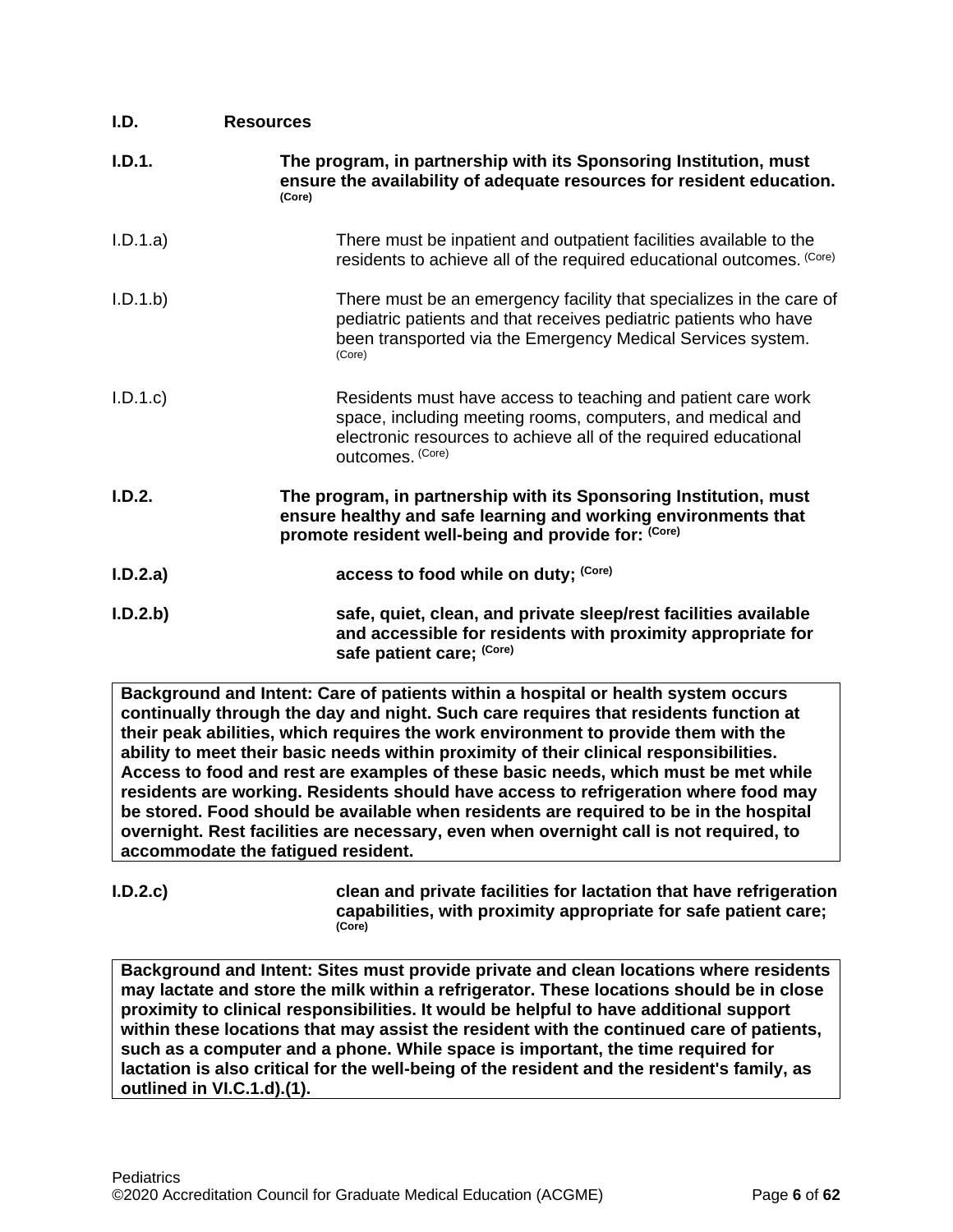| I.D.2.d                                                                                                                                                                                                                                                                                                                                                                                                                                                                                      | security and safety measures appropriate to the participating<br>site; and, (Core)                                                                                                                                                              |
|----------------------------------------------------------------------------------------------------------------------------------------------------------------------------------------------------------------------------------------------------------------------------------------------------------------------------------------------------------------------------------------------------------------------------------------------------------------------------------------------|-------------------------------------------------------------------------------------------------------------------------------------------------------------------------------------------------------------------------------------------------|
| I.D.2.e                                                                                                                                                                                                                                                                                                                                                                                                                                                                                      | accommodations for residents with disabilities consistent<br>with the Sponsoring Institution's policy. (Core)                                                                                                                                   |
| I.D.3.                                                                                                                                                                                                                                                                                                                                                                                                                                                                                       | Residents must have ready access to specialty-specific and other<br>appropriate reference material in print or electronic format. This<br>must include access to electronic medical literature databases with<br>full text capabilities. (Core) |
| I.D.4.                                                                                                                                                                                                                                                                                                                                                                                                                                                                                       | The program's educational and clinical resources must be adequate<br>to support the number of residents appointed to the program. (Core)                                                                                                        |
| I.D.4.a)                                                                                                                                                                                                                                                                                                                                                                                                                                                                                     | The program must provide a volume, variety, and complexity in<br>diagnoses and age, of pediatric patients necessary for residents to<br>achieve all of the required educational outcomes. (Core)                                                |
| I.E.                                                                                                                                                                                                                                                                                                                                                                                                                                                                                         | The presence of other learners and other care providers, including, but not<br>limited to, residents from other programs, subspecialty fellows, and<br>advanced practice providers, must enrich the appointed residents'<br>education. (Core)   |
| I.E.1.                                                                                                                                                                                                                                                                                                                                                                                                                                                                                       | The program must report circumstances when the presence of other<br>learners has interfered with the residents' education to the DIO and<br>Graduate Medical Education Committee (GMEC). (Core)                                                 |
| Background and Intent: The clinical learning environment has become increasingly<br>complex and often includes care providers, students, and post-graduate residents and<br>fellows from multiple disciplines. The presence of these practitioners and their<br>learners enriches the learning environment. Programs have a responsibility to monitor<br>the learning environment to ensure that residents' education is not compromised by<br>the presence of other providers and learners. |                                                                                                                                                                                                                                                 |
| Ш.<br><b>Personnel</b>                                                                                                                                                                                                                                                                                                                                                                                                                                                                       |                                                                                                                                                                                                                                                 |

<span id="page-6-2"></span><span id="page-6-1"></span><span id="page-6-0"></span>**II.A. Program Director**

| II.A.1.   | There must be one faculty member appointed as program director<br>with authority and accountability for the overall program, including<br>compliance with all applicable program requirements. (Core) |
|-----------|-------------------------------------------------------------------------------------------------------------------------------------------------------------------------------------------------------|
| II.A.1.a) | The Sponsoring Institution's GMEC must approve a change in<br>program director. (Core)                                                                                                                |
| II.A.1.b) | Final approval of the program director resides with the<br>Review Committee. (Core)                                                                                                                   |

**Background and Intent: While the ACGME recognizes the value of input from numerous individuals in the management of a residency, a single individual must be**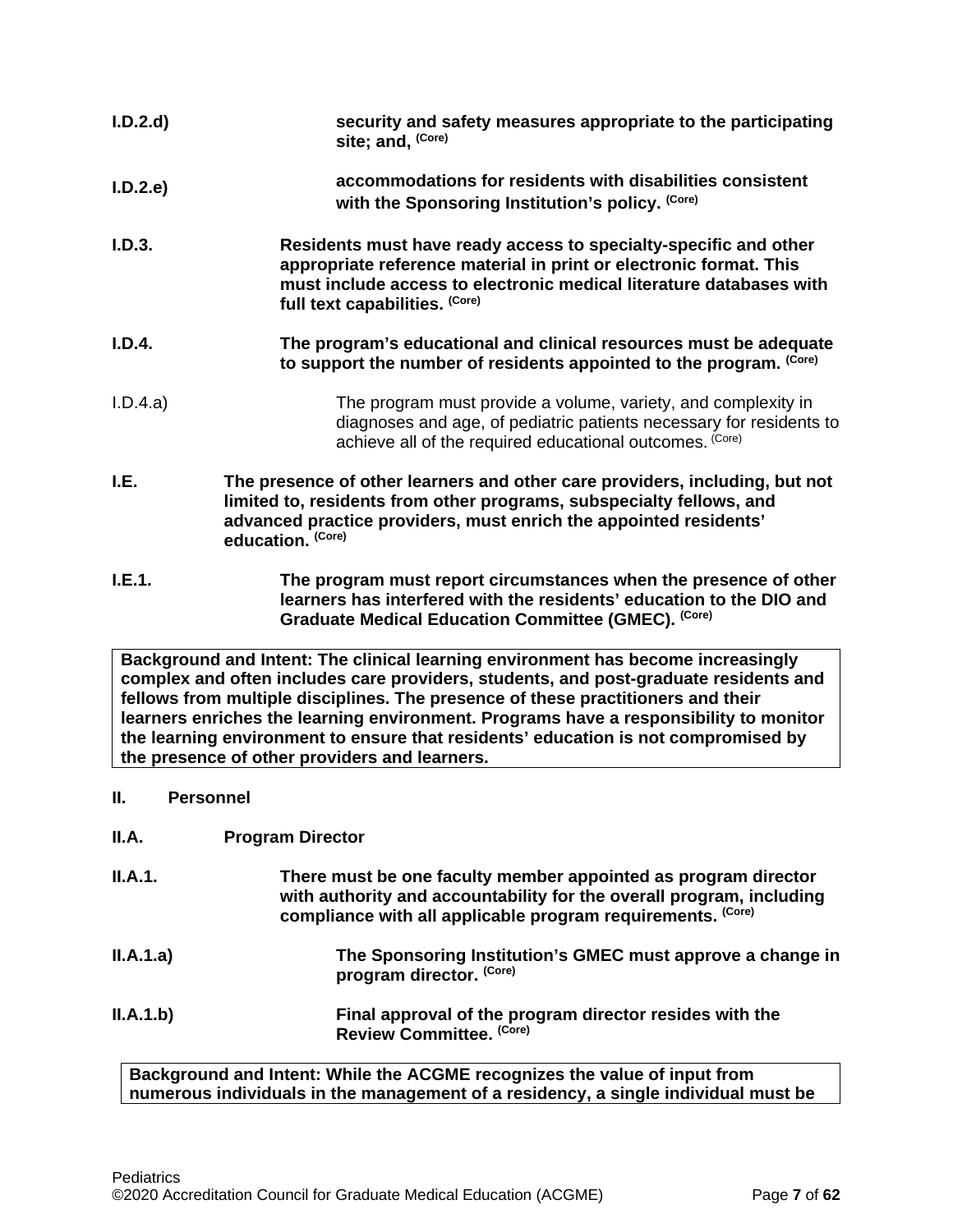**designated as program director and made responsible for the program. This individual will have dedicated time for the leadership of the residency, and it is this individual's responsibility to communicate with the residents, faculty members, DIO, GMEC, and the ACGME. The program director's nomination is reviewed and approved by the GMEC. Final approval of program directors resides with the Review Committee.**

**II.A.1.c) The program must demonstrate retention of the program director for a length of time adequate to maintain continuity of leadership and program stability. (Core)**

**Background and Intent: The success of residency programs is generally enhanced by continuity in the program director position. The professional activities required of a program director are unique and complex and take time to master. All programs are encouraged to undertake succession planning to facilitate program stability when there is necessary turnover in the program director position.**

- **II.A.2. At a minimum, the program director must be provided with the salary support required to devote** 50 **percent FTE of non-clinical time to the administration of the program. (Core)**
- II.A.2.a) Additional support for the program director and the associate program director(s) must be provided based on program size as follows: (Core)

| Number of Approved        | Minimum Aggregate          |
|---------------------------|----------------------------|
| <b>Resident Positions</b> | Program Director/Associate |
|                           | Program Director FTE       |
| 12-30                     | 0.75                       |
| $31 - 60$                 | 1.0                        |
| 61-90                     | 1.25                       |
| 91-120                    | 1.5                        |
| >120                      | 1.75                       |

**Background and Intent: Fifty percent FTE is defined as two-and-one-half (2.5) days per week.** 

**"Administrative time" is defined as non-clinical time spent meeting the responsibilities of the program director as detailed in requirements II.A.4.-II.A.4.a).(16).** 

**The requirement does not address the source of funding required to provide the specified salary support.**

**II.A.3. Qualifications of the program director:**

**II.A.3.a) must include specialty expertise and at least three years of documented educational and/or administrative experience, or qualifications acceptable to the Review Committee; (Core)**

**Background and Intent: Leading a program requires knowledge and skills that are established during residency and subsequently further developed. The time period**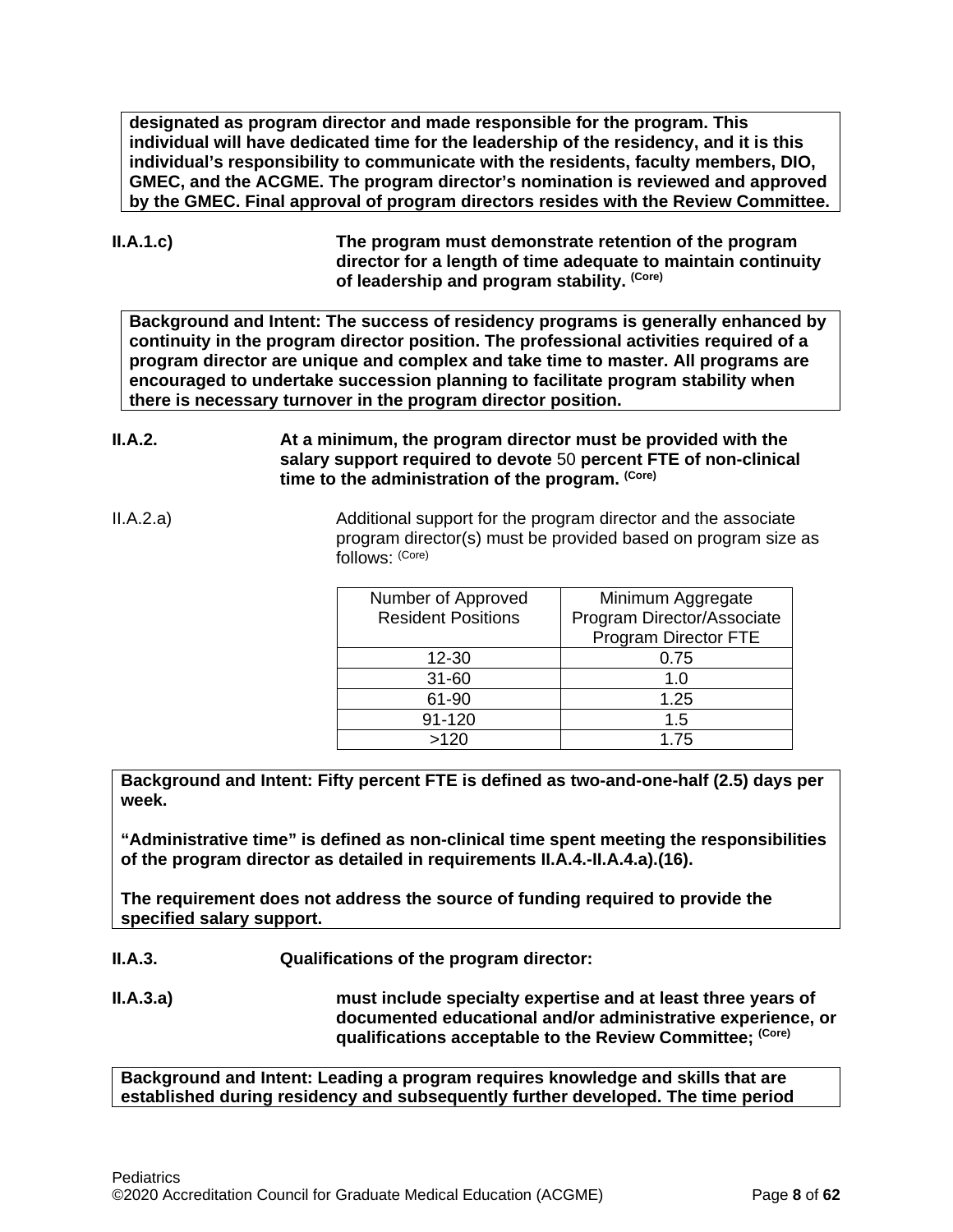**from completion of residency until assuming the role of program director allows the individual to cultivate leadership abilities while becoming professionally established. The three-year period is intended for the individual's professional maturation.**

**The broad allowance for educational and/or administrative experience recognizes that strong leaders arise through diverse pathways. These areas of expertise are important when identifying and appointing a program director. The choice of a program director should be informed by the mission of the program and the needs of the community.**

**In certain circumstances, the program and Sponsoring Institution may propose and the Review Committee may accept a candidate for program director who fulfills these goals but does not meet the three-year minimum.**

| II.A.3.b)   | must include current certification in the specialty for which<br>they are the program director by the American Board of<br>Pediatrics (ABP) or by the American Osteopathic Board of<br>Pediatrics (AOBP), or specialty qualifications that are<br>acceptable to the Review Committee; (Core) |
|-------------|----------------------------------------------------------------------------------------------------------------------------------------------------------------------------------------------------------------------------------------------------------------------------------------------|
| ILA.3.b)(1) | The program director should meet the requirements for<br>either Maintenance of Certification in pediatrics or a<br>subspecialty of pediatrics through the ABP or Osteopathic<br>Continuous Certification through the AOBP. (Core)                                                            |
| II.A.3.c    | must include current medical licensure and appropriate<br>medical staff appointment; and, (Core)                                                                                                                                                                                             |
| II.A.3.d    | must include ongoing clinical activity. (Core)                                                                                                                                                                                                                                               |

**Background and Intent: A program director is a role model for faculty members and residents. The program director must participate in clinical activity consistent with the specialty. This activity will allow the program director to role model the Core Competencies for the faculty members and residents.**

**II.A.4. Program Director Responsibilities**

**The program director must have responsibility, authority, and accountability for: administration and operations; teaching and scholarly activity; resident recruitment and selection, evaluation, and promotion of residents, and disciplinary action; supervision of residents; and resident education in the context of patient care. (Core)**

- **II.A.4.a) The program director must:**
- **II.A.4.a).(1) be a role model of professionalism;** <sup>(Core)</sup>

**Background and Intent: The program director, as the leader of the program, must serve as a role model to residents in addition to fulfilling the technical aspects of the role. As residents are expected to demonstrate compassion, integrity, and respect for others, they must be able to look to the program director as an exemplar. It is of**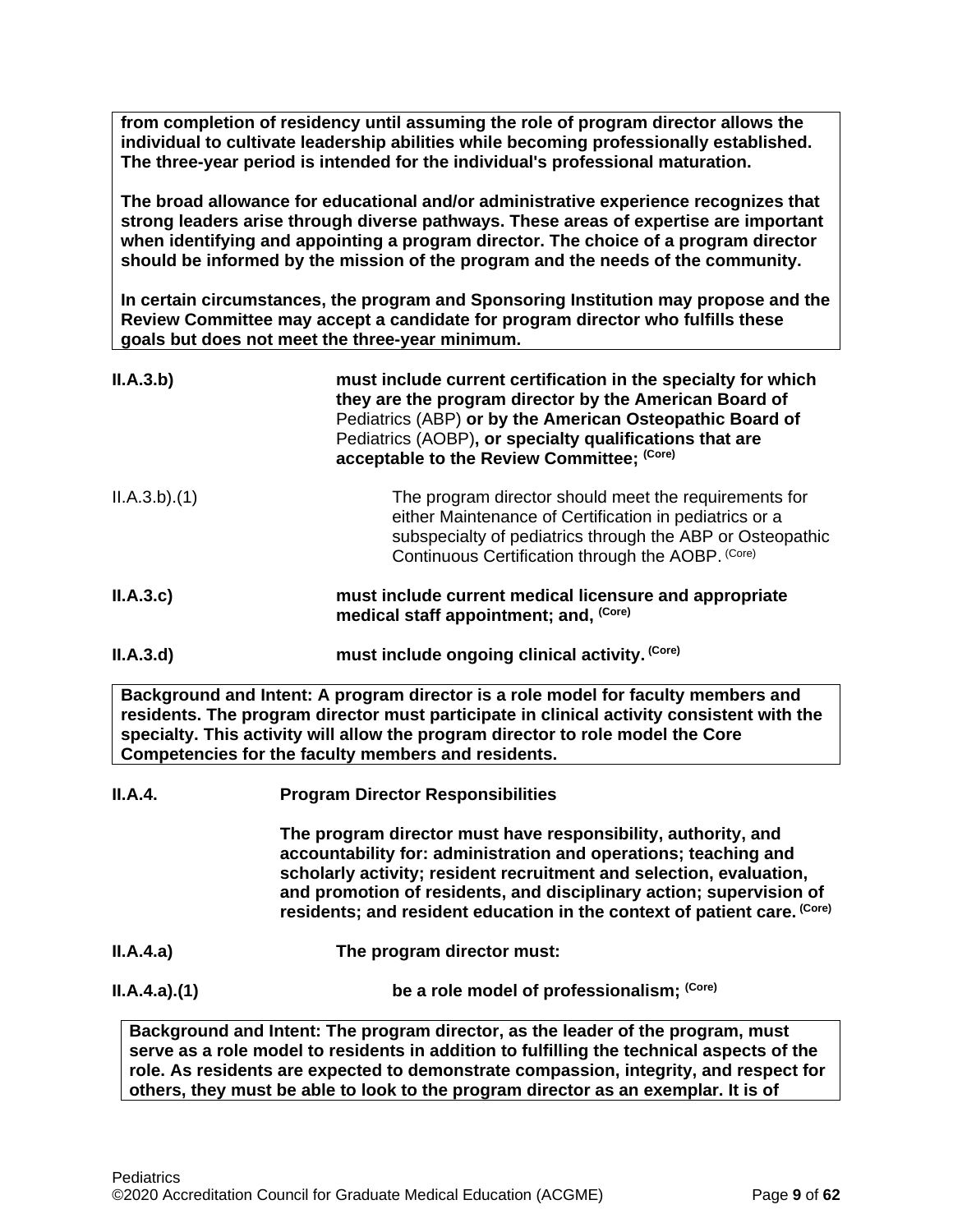**utmost importance, therefore, that the program director model outstanding professionalism, high quality patient care, educational excellence, and a scholarly approach to work. The program director creates an environment where respectful discussion is welcome, with the goal of continued improvement of the educational experience.**

**II.A.4.a).(2) design and conduct the program in a fashion consistent with the needs of the community, the mission(s) of the Sponsoring Institution, and the mission(s) of the program; (Core)**

**Background and Intent: The mission of institutions participating in graduate medical education is to improve the health of the public. Each community has health needs that vary based upon location and demographics. Programs must understand the social determinants of health of the populations they serve and incorporate them in the design and implementation of the program curriculum, with the ultimate goal of addressing these needs and health disparities.**

**II.A.4.a).(3) administer and maintain a learning environment conducive to educating the residents in each of the ACGME Competency domains; (Core)**

**Background and Intent: The program director may establish a leadership team to assist in the accomplishment of program goals. Residency programs can be highly complex. In a complex organization, the leader typically has the ability to delegate authority to others, yet remains accountable. The leadership team may include physician and non-physician personnel with varying levels of education, training, and experience.**

| ILA.4.a)(4) | develop and oversee a process to evaluate candidates<br>prior to approval as program faculty members for<br>participation in the residency program education and<br>at least annually thereafter, as outlined in V.B.; (Core) |
|-------------|-------------------------------------------------------------------------------------------------------------------------------------------------------------------------------------------------------------------------------|
| ILA.4.a)(5) | have the authority to approve program faculty<br>members for participation in the residency program<br>education at all sites; (Core)                                                                                         |
| ILA.4.a)(6) | have the authority to remove program faculty<br>members from participation in the residency program<br>education at all sites; (Core)                                                                                         |
| ILA.4.a)(7) | have the authority to remove residents from<br>supervising interactions and/or learning environments<br>that do not meet the standards of the program; (Core)                                                                 |

**Background and Intent: The program director has the responsibility to ensure that all who educate residents effectively role model the Core Competencies. Working with a resident is a privilege that is earned through effective teaching and professional role**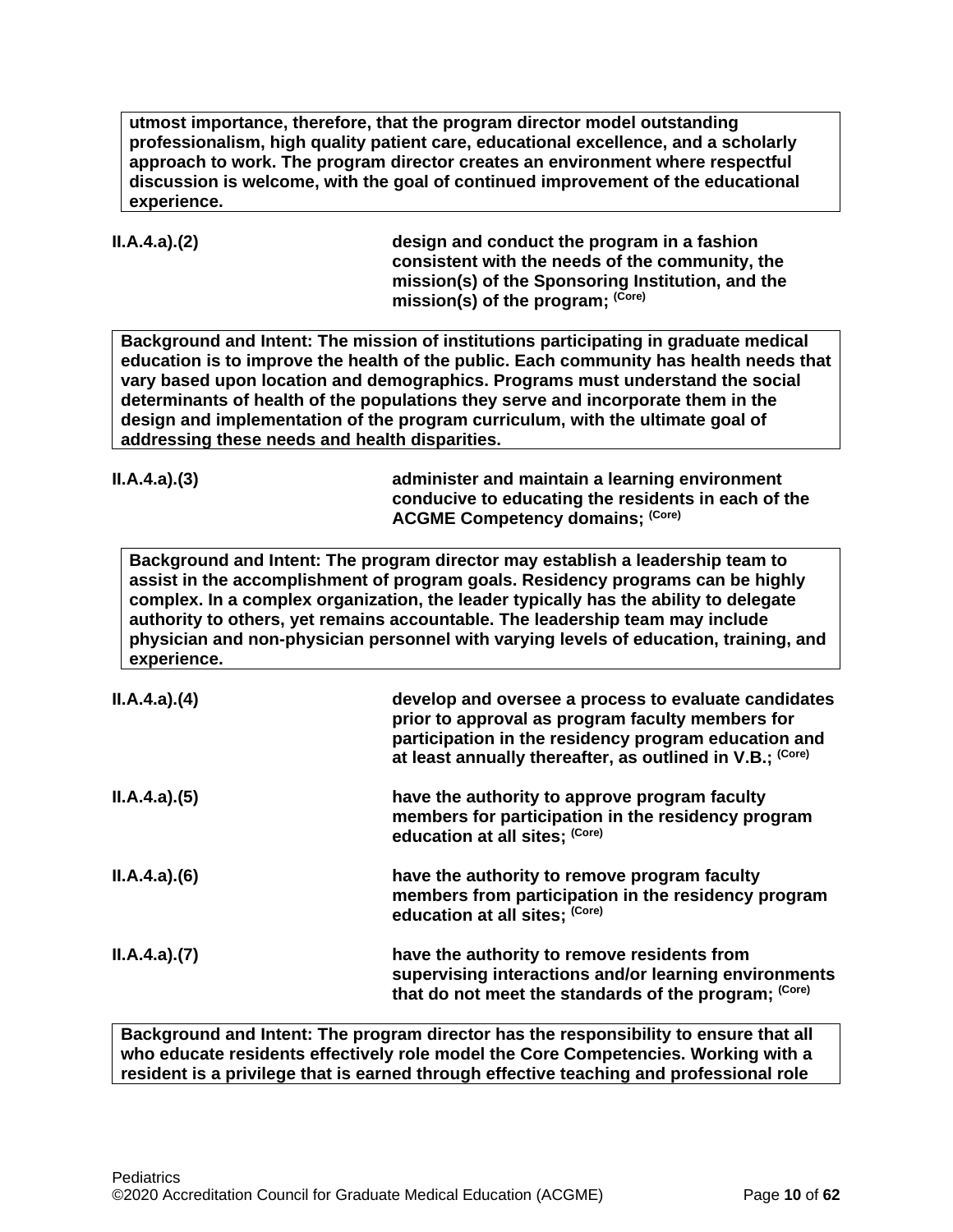**modeling. This privilege may be removed by the program director when the standards of the clinical learning environment are not met.**

**There may be faculty in a department who are not part of the educational program, and the program director controls who is teaching the residents.**

| ILA.4.a)(8)     | submit accurate and complete information required<br>and requested by the DIO, GMEC, and ACGME; (Core)                                                                                                                                                                                                                                    |
|-----------------|-------------------------------------------------------------------------------------------------------------------------------------------------------------------------------------------------------------------------------------------------------------------------------------------------------------------------------------------|
| ILA.4.a)(9)     | provide applicants who are offered an interview with<br>information related to the applicant's eligibility for the<br>relevant specialty board examination(s); (Core)                                                                                                                                                                     |
| ILA.4.a)(10)    | provide a learning and working environment in which<br>residents have the opportunity to raise concerns and<br>provide feedback in a confidential manner as<br>appropriate, without fear of intimidation or retaliation;<br>(Core)                                                                                                        |
| ILA.4.a)(11)    | ensure the program's compliance with the Sponsoring<br>Institution's policies and procedures related to<br>grievances and due process; (Core)                                                                                                                                                                                             |
| ILA.4.a)(12)    | ensure the program's compliance with the Sponsoring<br>Institution's policies and procedures for due process<br>when action is taken to suspend or dismiss, not to<br>promote, or not to renew the appointment of a<br>resident; (Core)                                                                                                   |
|                 | Background and Intent: A program does not operate independently of its Sponsoring<br>Institution. It is expected that the program director will be aware of the Sponsoring<br>Institution's policies and procedures, and will ensure they are followed by the<br>program's leadership, faculty members, support personnel, and residents. |
| ILA.4.a)(13)    | ensure the program's compliance with the Sponsoring<br>Institution's policies and procedures on employment<br>and non-discrimination; (Core)                                                                                                                                                                                              |
| ILA.4.a)(13)(a) | Residents must not be required to sign a non-<br>competition guarantee or restrictive covenant.<br>(Core)                                                                                                                                                                                                                                 |
| ILA.4.a)(14)    | document verification of program completion for all<br>graduating residents within 30 days; (Core)                                                                                                                                                                                                                                        |
| ILA.4.a)(15)    | provide verification of an individual resident's<br>completion upon the resident's request, within 30<br>days; and, (Core)                                                                                                                                                                                                                |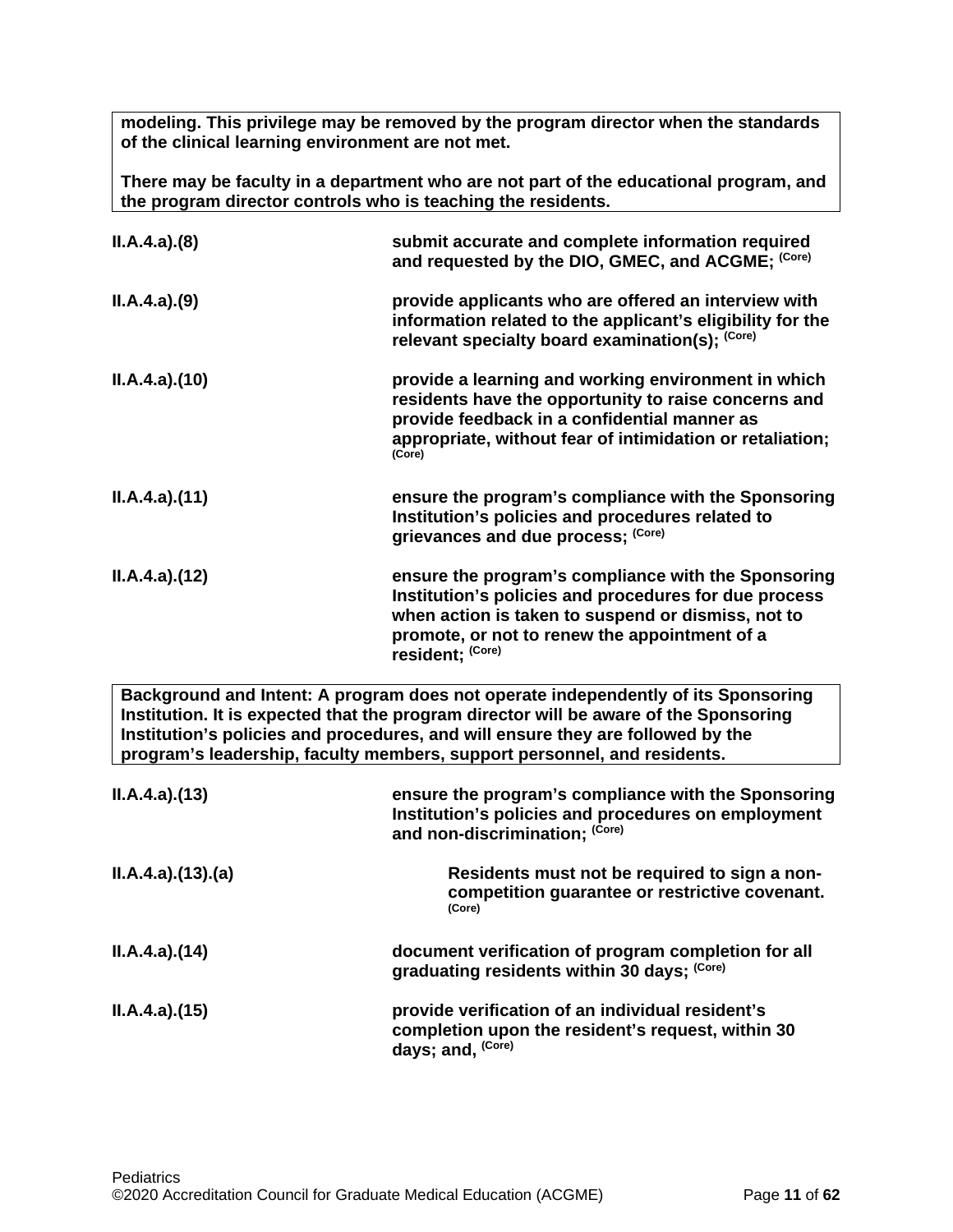**Background and Intent: Primary verification of graduate medical education is important to credentialing of physicians for further training and practice. Such verification must be accurate and timely. Sponsoring Institution and program policies for record retention are important to facilitate timely documentation of residents who have previously completed the program. Residents who leave the program prior to completion also require timely documentation of their summative evaluation.**

## **II.A.4.a).(16) obtain review and approval of the Sponsoring Institution's DIO before submitting information or requests to the ACGME, as required in the Institutional Requirements and outlined in the ACGME Program Director's Guide to the Common Program Requirements. (Core)**

### <span id="page-11-0"></span>**II.B. Faculty**

*Faculty members are a foundational element of graduate medical education – faculty members teach residents how to care for patients. Faculty members provide an important bridge allowing residents to grow and become practice-ready, ensuring that patients receive the highest quality of care. They are role models for future generations of physicians by demonstrating compassion, commitment to excellence in teaching and patient care, professionalism, and a dedication to lifelong learning. Faculty members experience the pride and joy of fostering the growth and development of future colleagues. The care they provide is enhanced by the opportunity to teach. By employing a scholarly approach to patient care, faculty members, through the graduate medical education system, improve the health of the individual and the population.*

*Faculty members ensure that patients receive the level of care expected from a specialist in the field. They recognize and respond to the needs of the patients, residents, community, and institution. Faculty members provide appropriate levels of supervision to promote patient safety. Faculty members create an effective learning environment by acting in a professional manner and attending to the well-being of the residents and themselves.*

**Background and Intent: "Faculty" refers to the entire teaching force responsible for educating residents. The term "faculty," including "core faculty," does not imply or require an academic appointment or salary support.**

| II.B.1.     | At each participating site, there must be a sufficient number of<br>faculty members with competence to instruct and supervise all<br>residents at that location. (Core) |
|-------------|-------------------------------------------------------------------------------------------------------------------------------------------------------------------------|
| II.B.1.a)   | <b>General Pediatricians</b>                                                                                                                                            |
| ILB.1.a)(1) | There must be faculty members with expertise in general<br>pediatrics who have ongoing responsibility for the care of<br>general pediatric patients. (Core)             |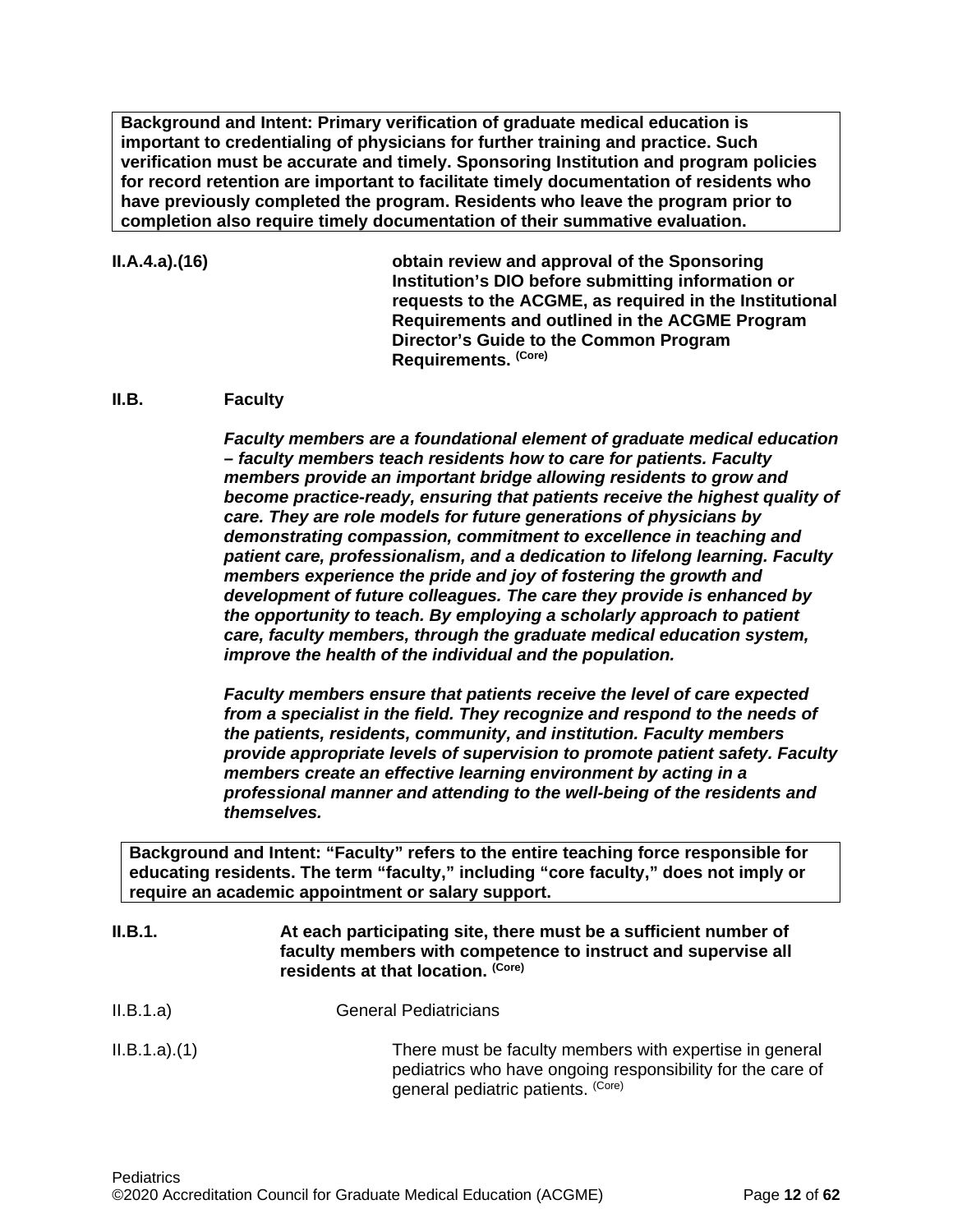| ILB.1.a)(2)        | These faculty members must participate actively in formal<br>teaching sessions, and serve as attending physicians. (Core)                                                                                                        |
|--------------------|----------------------------------------------------------------------------------------------------------------------------------------------------------------------------------------------------------------------------------|
| ILB.1.a)(2).(a)    | This must occur on inpatients, outpatients, and<br>term newborns. (Detail)                                                                                                                                                       |
| II.B.1.b)          | <b>Subspecialty Faculty</b>                                                                                                                                                                                                      |
|                    | Faculty members with subspecialty board certification must<br>function on an ongoing basis as integral parts of the clinical and<br>instructional components of the program in both inpatient and<br>outpatient settings. (Core) |
| ILB.1.b)(1)        | This should include a faculty member in each of the<br>following subspecialty areas of pediatrics: (Core)                                                                                                                        |
| ILB.1.b)(1)(a)     | adolescent medicine; (Core)                                                                                                                                                                                                      |
| ILB.1.b)(1)(b)     | developmental-behavioral pediatrics; (Core)                                                                                                                                                                                      |
| ILB.1.b)(1)(c)     | neonatal-perinatal medicine; (Core)                                                                                                                                                                                              |
| ILB.1.b)(1)(d)     | pediatric critical care; (Core)                                                                                                                                                                                                  |
| ILB.1.b)(1)(e)     | pediatric emergency medicine; and, (Core)                                                                                                                                                                                        |
| ILB.1.b)(1)(f)     | subspecialists from five other distinct pediatric<br>medical disciplines. (Core)                                                                                                                                                 |
| II.B.1.c           | <b>Other Faculty</b>                                                                                                                                                                                                             |
|                    | At the primary clinical site, there must be at least one physician<br>available for clinical consultation and teaching of residents who is<br>Board-certified in each of the following areas: (Detail)                           |
| $ILB.1.c$ . $(1)$  | diagnostic radiology; (Detail)                                                                                                                                                                                                   |
| $ILB.1.c$ . $(2)$  | pathology; and, (Detail)                                                                                                                                                                                                         |
| $ILB.1.c$ ). $(3)$ | surgery. (Detail)                                                                                                                                                                                                                |
| II.B.2.            | <b>Faculty members must:</b>                                                                                                                                                                                                     |
| II.B.2.a)          | be role models of professionalism; (Core)                                                                                                                                                                                        |
| II.B.2.b)          | demonstrate commitment to the delivery of safe, quality,<br>cost-effective, patient-centered care; (Core)                                                                                                                        |

**Background and Intent: Patients have the right to expect quality, cost-effective care with patient safety at its core. The foundation for meeting this expectation is formed during residency and fellowship. Faculty members model these goals and continually**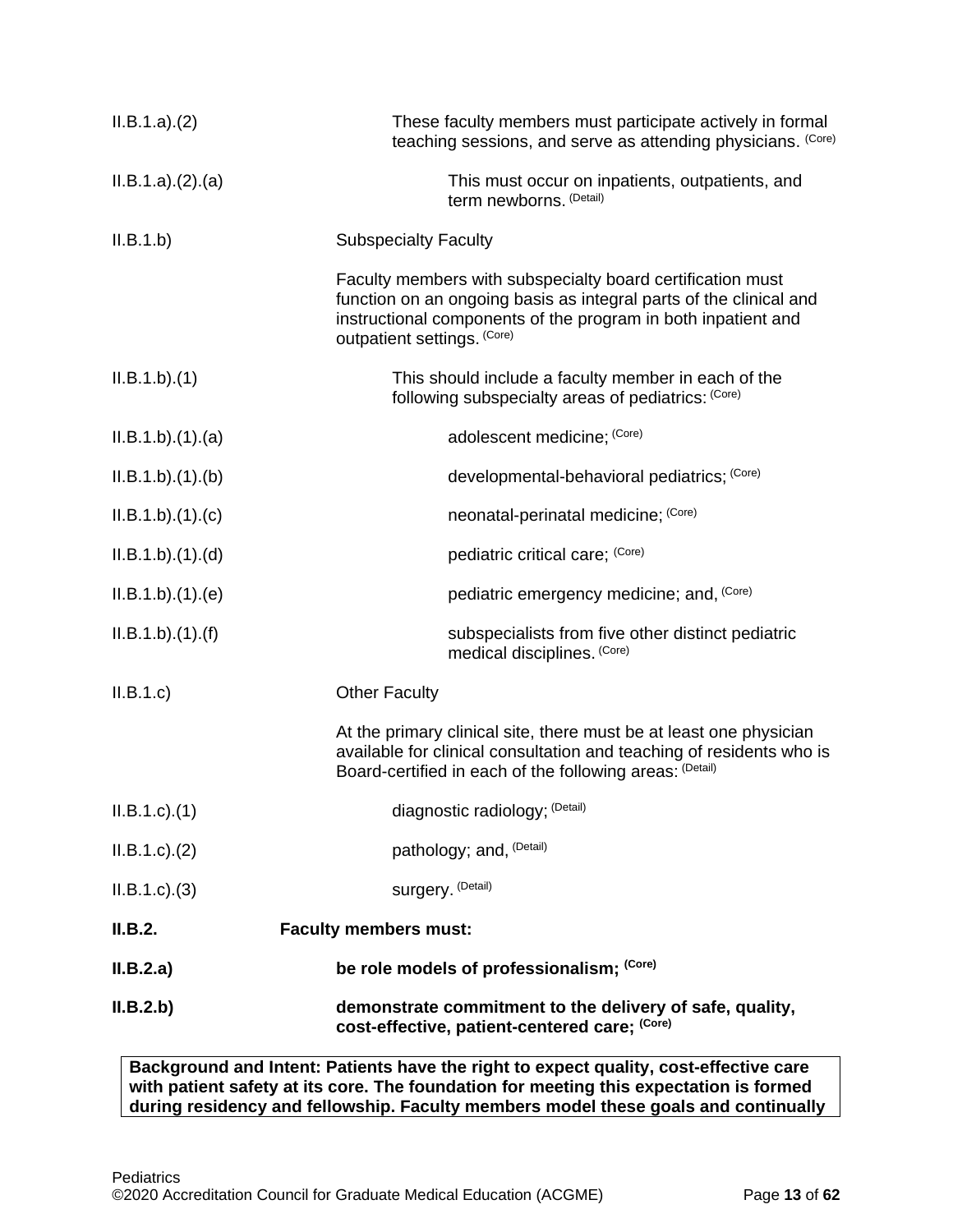**strive for improvement in care and cost, embracing a commitment to the patient and the community they serve. II.B.2.c) demonstrate a strong interest in the education of residents; (Core)**

- **II.B.2.d) devote sufficient time to the educational program to fulfill their supervisory and teaching responsibilities; (Core)**
- **II.B.2.e) administer and maintain an educational environment conducive to educating residents; (Core)**
- **II.B.2.f) regularly participate in organized clinical discussions, rounds, journal clubs, and conferences; and, (Core)**
- **II.B.2.g) pursue faculty development designed to enhance their skills at least annually: (Core)**

**Background and Intent: Faculty development is intended to describe structured programming developed for the purpose of enhancing transference of knowledge, skill, and behavior from the educator to the learner. Faculty development may occur in a variety of configurations (lecture, workshop, etc.) using internal and/or external resources. Programming is typically needs-based (individual or group) and may be specific to the institution or the program. Faculty development programming is to be reported for the residency program faculty in the aggregate.**

| ILB.2.g. (1) | as educators; (Core)                                                                      |
|--------------|-------------------------------------------------------------------------------------------|
| ILB.2.g. (2) | in quality improvement and patient safety; (Core)                                         |
| ILB.2.g. (3) | in fostering their own and their residents' well-being;<br>and, (Core)                    |
| ILB.2.g. (4) | in patient care based on their practice-based learning<br>and improvement efforts. (Core) |

**Background and Intent: Practice-based learning serves as the foundation for the practice of medicine. Through a systematic analysis of one's practice and review of the literature, one is able to make adjustments that improve patient outcomes and care. Thoughtful consideration to practice-based analysis improves quality of care, as well as patient safety. This allows faculty members to serve as role models for residents in practice-based learning.**

| II.B.3.   | <b>Faculty Qualifications</b>                                                                                                     |  |
|-----------|-----------------------------------------------------------------------------------------------------------------------------------|--|
| II.B.3.a) | Faculty members must have appropriate qualifications in<br>their field and hold appropriate institutional appointments.<br>(Core) |  |
| II.B.3.b) | <b>Physician faculty members must:</b>                                                                                            |  |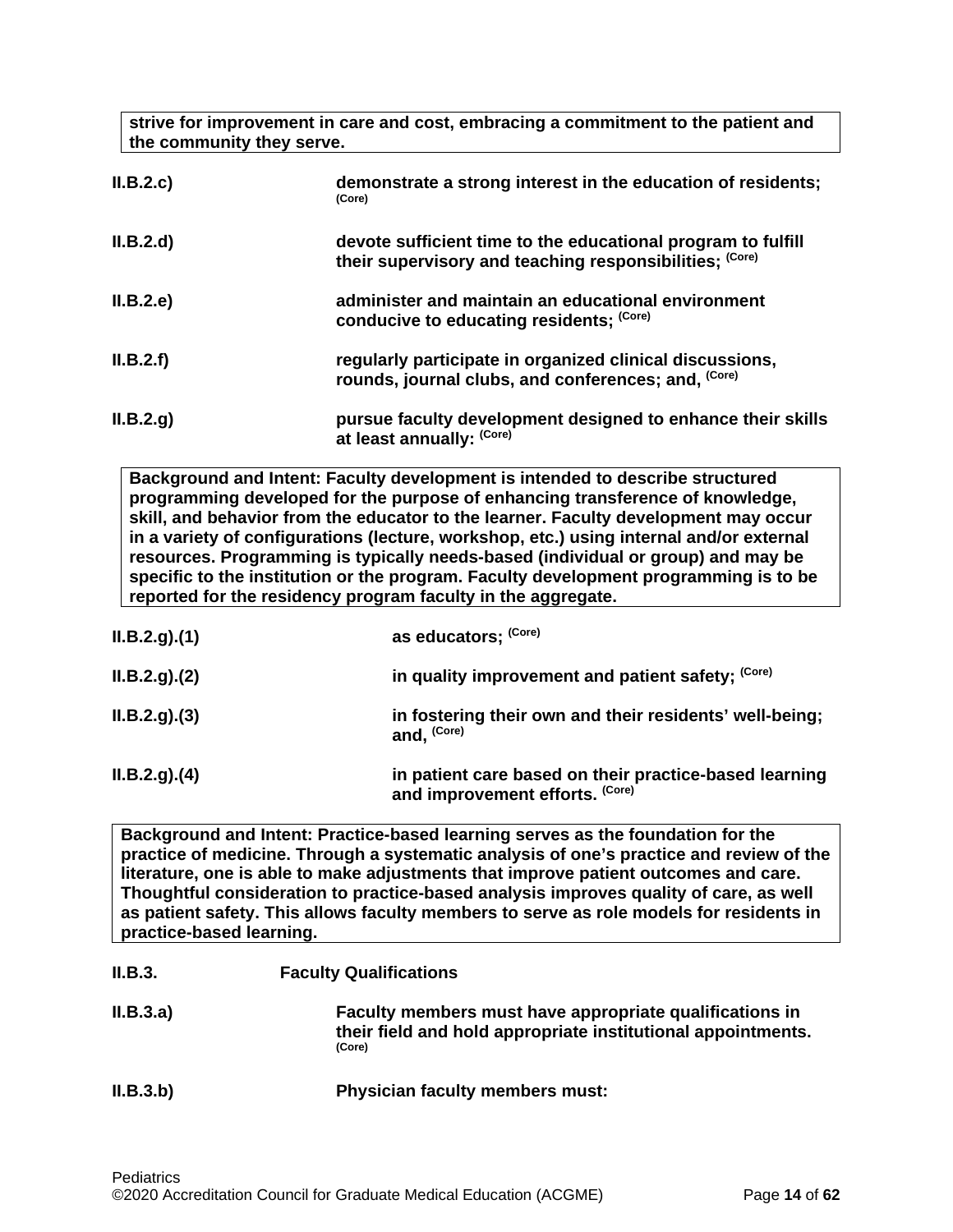| ILB.3.b)(1) | have current certification in the specialty by the<br><b>American Board of Pediatrics or the American</b><br><b>Osteopathic Board of Pediatrics, or possess</b><br>qualifications judged acceptable to the Review<br>Committee. (Core) |
|-------------|----------------------------------------------------------------------------------------------------------------------------------------------------------------------------------------------------------------------------------------|
| II.B.3.c    | Any non-physician faculty members who participate in<br>residency program education must be approved by the                                                                                                                            |

**program director. (Core)**

**Background and Intent: The provision of optimal and safe patient care requires a team approach. The education of residents by non-physician educators enables the resident to better manage patient care and provides valuable advancement of the residents' knowledge. Furthermore, other individuals contribute to the education of the resident in the basic science of the specialty or in research methodology. If the program director determines that the contribution of a non-physician individual is significant to the education of the residents, the program director may designate the individual as a program faculty member or a program core faculty member.**

## **II.B.4. Core Faculty**

**Core faculty members must have a significant role in the education and supervision of residents and must devote a significant portion of their entire effort to resident education and/or administration, and must, as a component of their activities, teach, evaluate, and provide formative feedback to residents. (Core)**

**Background and Intent: Core faculty members are critical to the success of resident education. They support the program leadership in developing, implementing, and assessing curriculum and in assessing residents' progress toward achievement of competence in the specialty. Core faculty members should be selected for their broad knowledge of and involvement in the program, permitting them to effectively evaluate the program, including completion of the annual ACGME Faculty Survey.**

<span id="page-14-0"></span>

| II.B.4.a) | Core faculty members must be designated by the program<br>director. (Core)                                                       |
|-----------|----------------------------------------------------------------------------------------------------------------------------------|
| II.B.4.b) | Core faculty members must complete the annual ACGME<br>Faculty Survey. (Core)                                                    |
|           | [The Review Committee must specify the minimum number of core<br>faculty and/or the core faculty-resident ratio]                 |
|           | [The Review Committee's specification will be included in an upcoming<br>focused revision to the Pediatrics Program Requirements |
| II.C.     | <b>Program Coordinator</b>                                                                                                       |
| ILC.1.    | There must be a program coordinator. (Core)                                                                                      |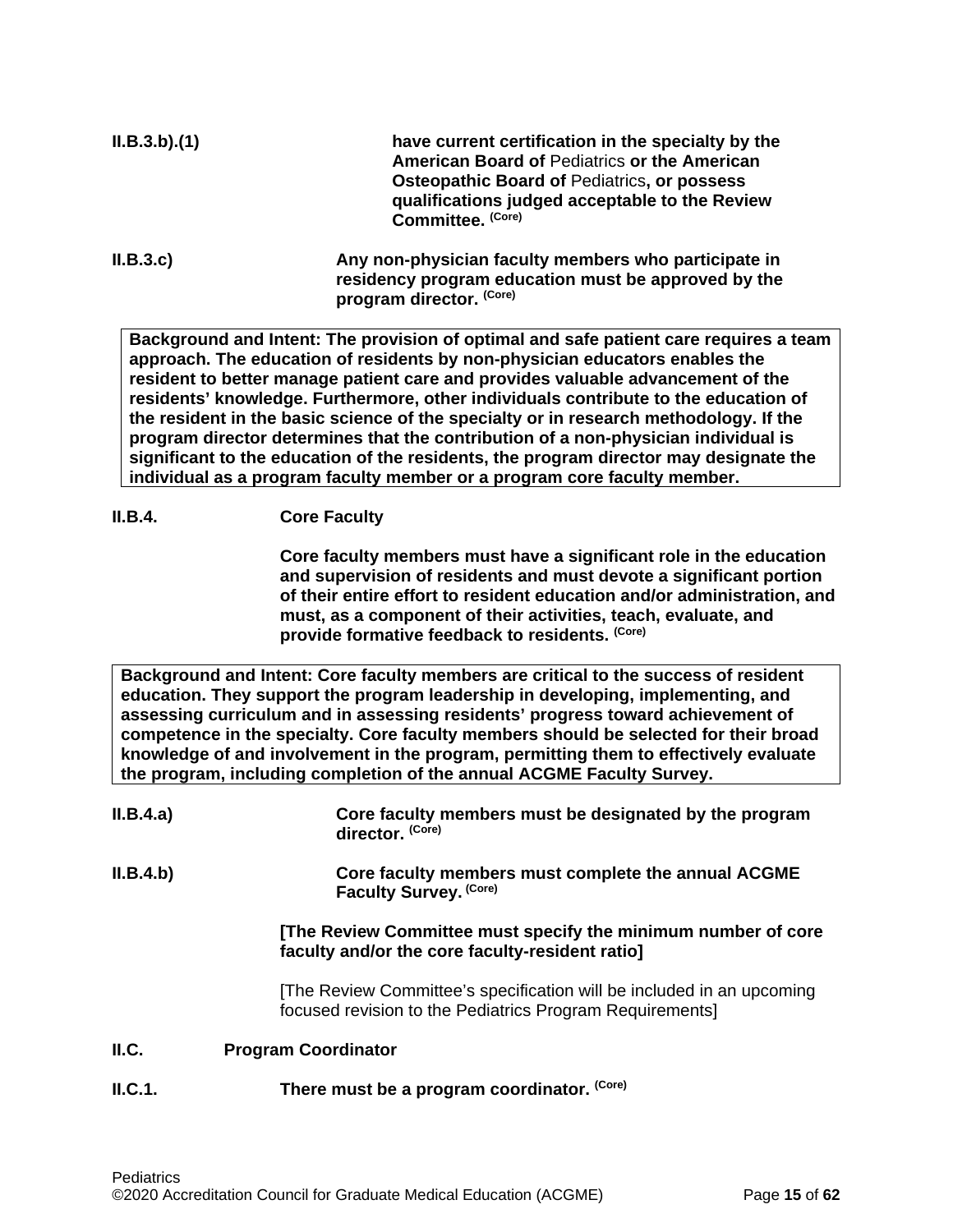## **II.C.2. At a minimum, the program coordinator must be supported at 50 percent FTE for the administration of the program. (Core)**

II.C.2.a) Additional support must be provided based on program size as follows: (Core)

| Minimum FTE             |
|-------------------------|
| Coordinator(s) Required |
| 1.0                     |
| 1.5                     |
| 2.0                     |
| 3.0                     |
| 3.5                     |
|                         |

**Background and Intent: Fifty percent FTE is defined as two-and-a-half (2.5) days per week.** 

**The requirement does not address the source of funding required to provide the specified salary support.**

**Each program requires a lead administrative person, frequently referred to as a program coordinator, administrator, or as titled by the institution. This person will frequently manage the day-to-day operations of the program and serve as an important liaison with learners, faculty and other staff members, and the ACGME. Individuals serving in this role are recognized as program coordinators by the ACGME.**

**The program coordinator is a member of the leadership team and is critical to the success of the program. As such, the program coordinator must possess skills in leadership and personnel management. Program coordinators are expected to develop unique knowledge of the ACGME and Program Requirements, policies, and procedures. Program coordinators assist the program director in accreditation efforts, educational programming, and support of residents.**

**Programs, in partnership with their Sponsoring Institutions, should encourage the professional development of their program coordinators and avail them of opportunities for both professional and personal growth. Programs with fewer residents may not require a full-time coordinator; one coordinator may support more than one program.**

## <span id="page-15-0"></span>**II.D. Other Program Personnel**

**The program, in partnership with its Sponsoring Institution***,* **must jointly ensure the availability of necessary personnel for the effective administration of the program. (Core)**

II.D.1. The sponsoring institution and the program must support additional program leadership to include a liaison(s) to assist the program director in effective administration of the program. (Core)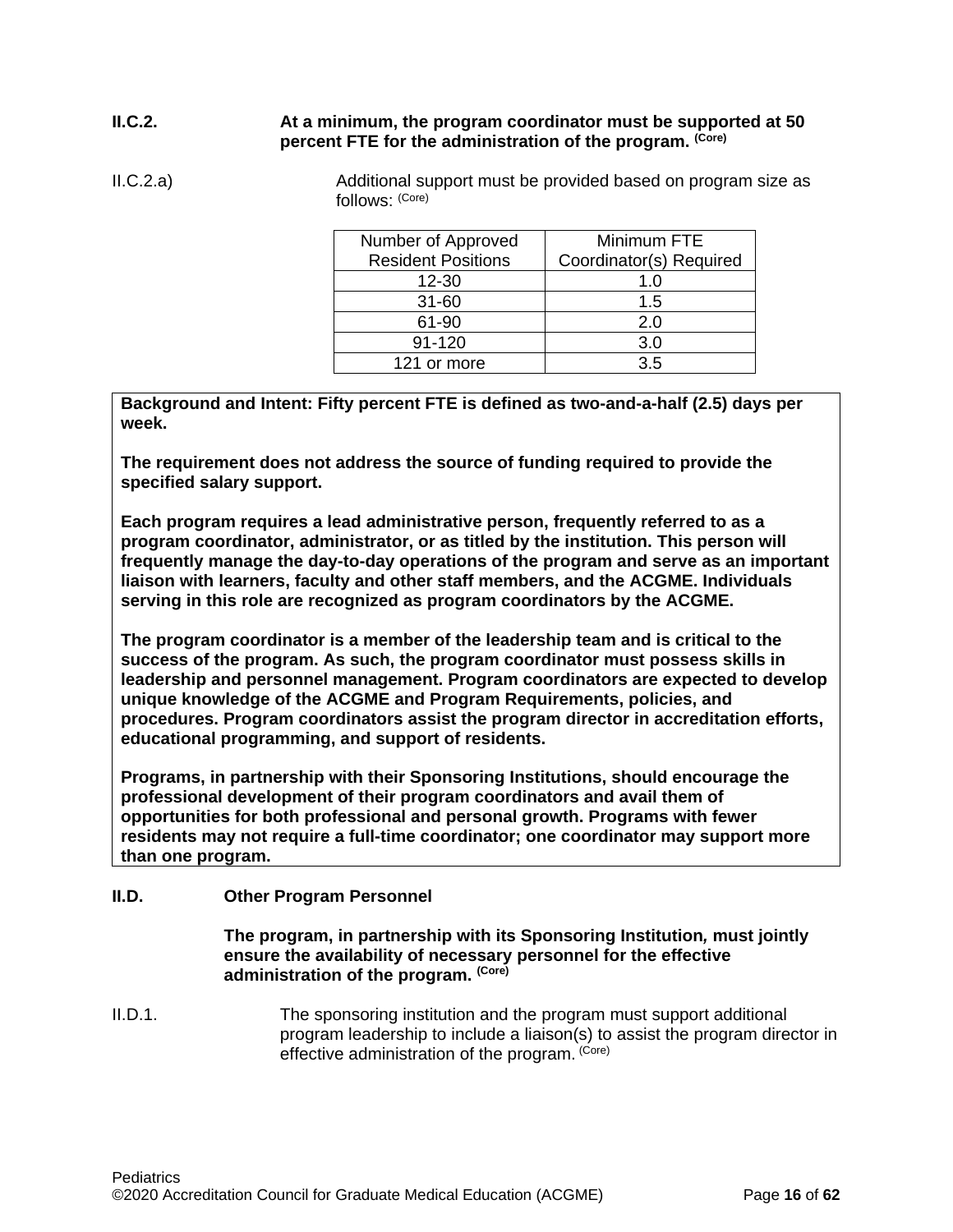| II.D.1.a)     | The program leadership must not be required to generate clinical<br>or other income for this support. (Core)                          |
|---------------|---------------------------------------------------------------------------------------------------------------------------------------|
| II.D.1.b)     | The minimum amount of full-time equivalent (FTE) support<br>provided must be based on the size of the program as follows:<br>(Detail) |
| ILD.1.b)(1)   | For programs with 12-30 residents, there must be a<br>minimum of 1.0 FTE liaison. (Detail)                                            |
| ILD.1.b)(2)   | For programs with 31-90 residents, there must be a<br>minimum of 2.0 FTE liaisons. (Detail)                                           |
| IL.D.1.b).(3) | For programs with more than 90 residents, there must be a<br>minimum of 3.0 FTE liaisons. (Detail)                                    |

**Background and Intent: Multiple personnel may be required to effectively administer a program. These may include staff members with clerical skills, project managers, education experts, and staff members to maintain electronic communication for the program. These personnel may support more than one program in more than one discipline.**

## <span id="page-16-0"></span>**III. Resident Appointments**

<span id="page-16-1"></span>

| III.A. | <b>Eligibility Requirements</b> |
|--------|---------------------------------|
|        |                                 |

| <b>III.A.1.</b> | An applicant must meet one of the following qualifications to be<br>eligible for appointment to an ACGME-accredited program: (Core)                                                                                                                                                                                                                            |
|-----------------|----------------------------------------------------------------------------------------------------------------------------------------------------------------------------------------------------------------------------------------------------------------------------------------------------------------------------------------------------------------|
| III.A.1.a)      | graduation from a medical school in the United States or<br>Canada, accredited by the Liaison Committee on Medical<br>Education (LCME) or graduation from a college of<br>osteopathic medicine in the United States, accredited by the<br>American Osteopathic Association Commission on<br>Osteopathic College Accreditation (AOACOCA); or, <sup>(Core)</sup> |
| III.A.1.b)      | graduation from a medical school outside of the United<br>States or Canada, and meeting one of the following additional<br>qualifications: (Core)                                                                                                                                                                                                              |
| III.A.1.b)(1)   | holding a currently valid certificate from the<br><b>Educational Commission for Foreign Medical</b><br>Graduates (ECFMG) prior to appointment; or, (Core)                                                                                                                                                                                                      |
| III.A.1.b)(2)   | holding a full and unrestricted license to practice<br>medicine in the United States licensing jurisdiction in<br>which the ACGME-accredited program is located. (Core)                                                                                                                                                                                        |
| III.A.2.        | All prerequisite post-graduate clinical education required for initial<br>entry or transfer into ACGME-accredited residency programs must<br>be completed in ACGME-accredited residency programs, AOA-                                                                                                                                                         |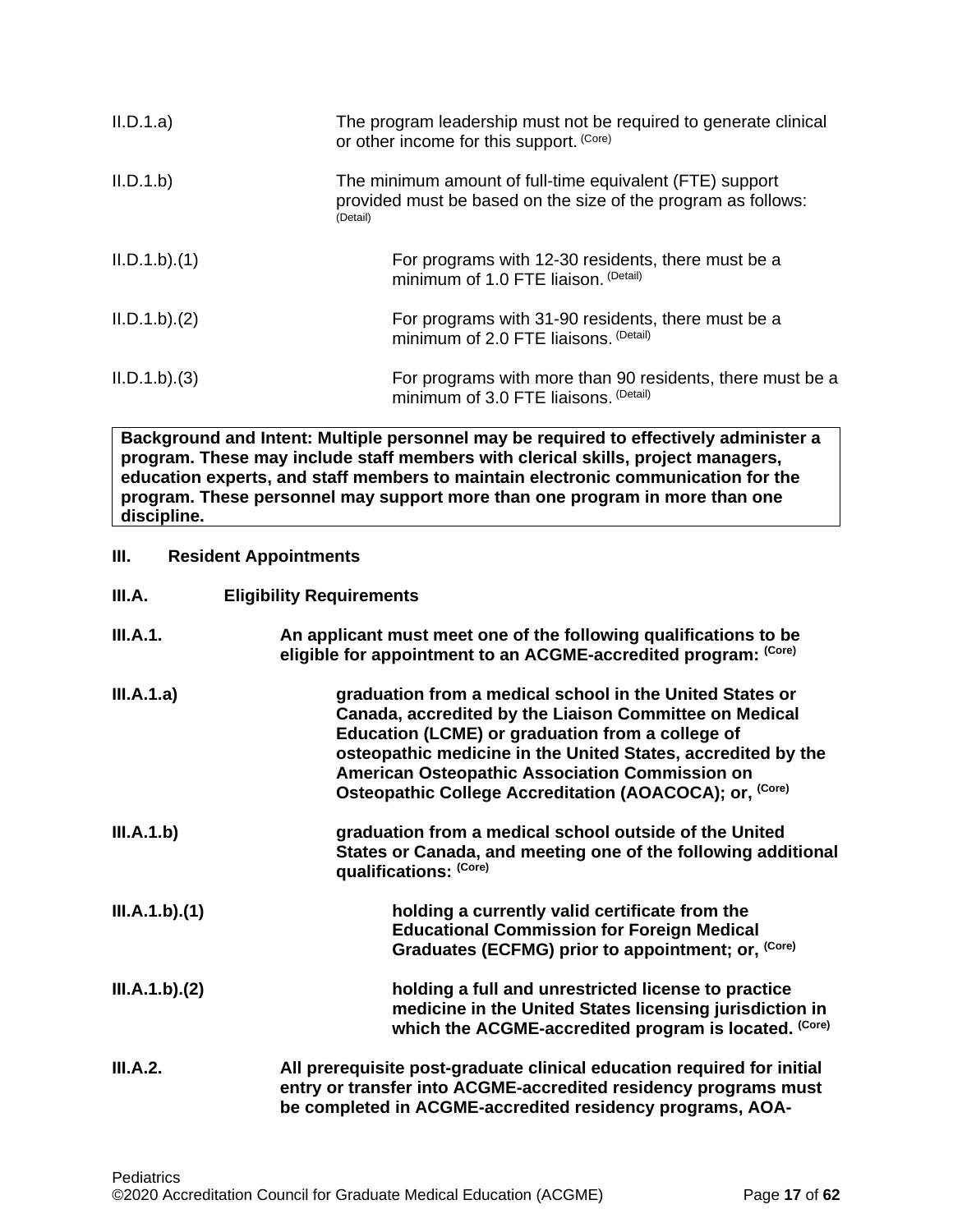**approved residency programs, Royal College of Physicians and Surgeons of Canada (RCPSC)-accredited or College of Family Physicians of Canada (CFPC)-accredited residency programs located in Canada, or in residency programs with ACGME International (ACGME-I) Advanced Specialty Accreditation. (Core)**

**III.A.2.a) Residency programs must receive verification of each resident's level of competency in the required clinical field using ACGME, CanMEDS, or ACGME-I Milestones evaluations from the prior training program upon matriculation. (Core)**

**Background and Intent: Programs with ACGME-I Foundational Accreditation or from institutions with ACGME-I accreditation do not qualify unless the program has also achieved ACGME-I Advanced Specialty Accreditation. To ensure entrants into ACGMEaccredited programs from ACGME-I programs have attained the prerequisite milestones for this training, they must be from programs that have ACGME-I Advanced Specialty Accreditation.**

- **III.A.3. A physician who has completed a residency program that was not accredited by ACGME, AOA, RCPSC, CFPC, or ACGME-I (with Advanced Specialty Accreditation) may enter an ACGME-accredited residency program in the same specialty at the PGY-1 level and, at the discretion of the program director of the ACGME-accredited program and with approval by the GMEC, may be advanced to the PGY-2 level based on ACGME Milestones evaluations at the ACGMEaccredited program. This provision applies only to entry into residency in those specialties for which an initial clinical year is not required for entry. (Core)**
- <span id="page-17-0"></span>**III.B. The program director must not appoint more residents than approved by the Review Committee. (Core)**
- **III.B.1. All complement increases must be approved by the Review Committee. (Core)**
- III.B.2. The program should offer a minimum total of four positions at each level of education. (Detail)

## <span id="page-17-1"></span>**III.C. Resident Transfers**

**The program must obtain verification of previous educational experiences and a summative competency-based performance evaluation prior to acceptance of a transferring resident, and Milestones evaluations upon matriculation. (Core)**

### <span id="page-17-2"></span>**IV. Educational Program**

*The ACGME accreditation system is designed to encourage excellence and innovation in graduate medical education regardless of the organizational affiliation, size, or location of the program.*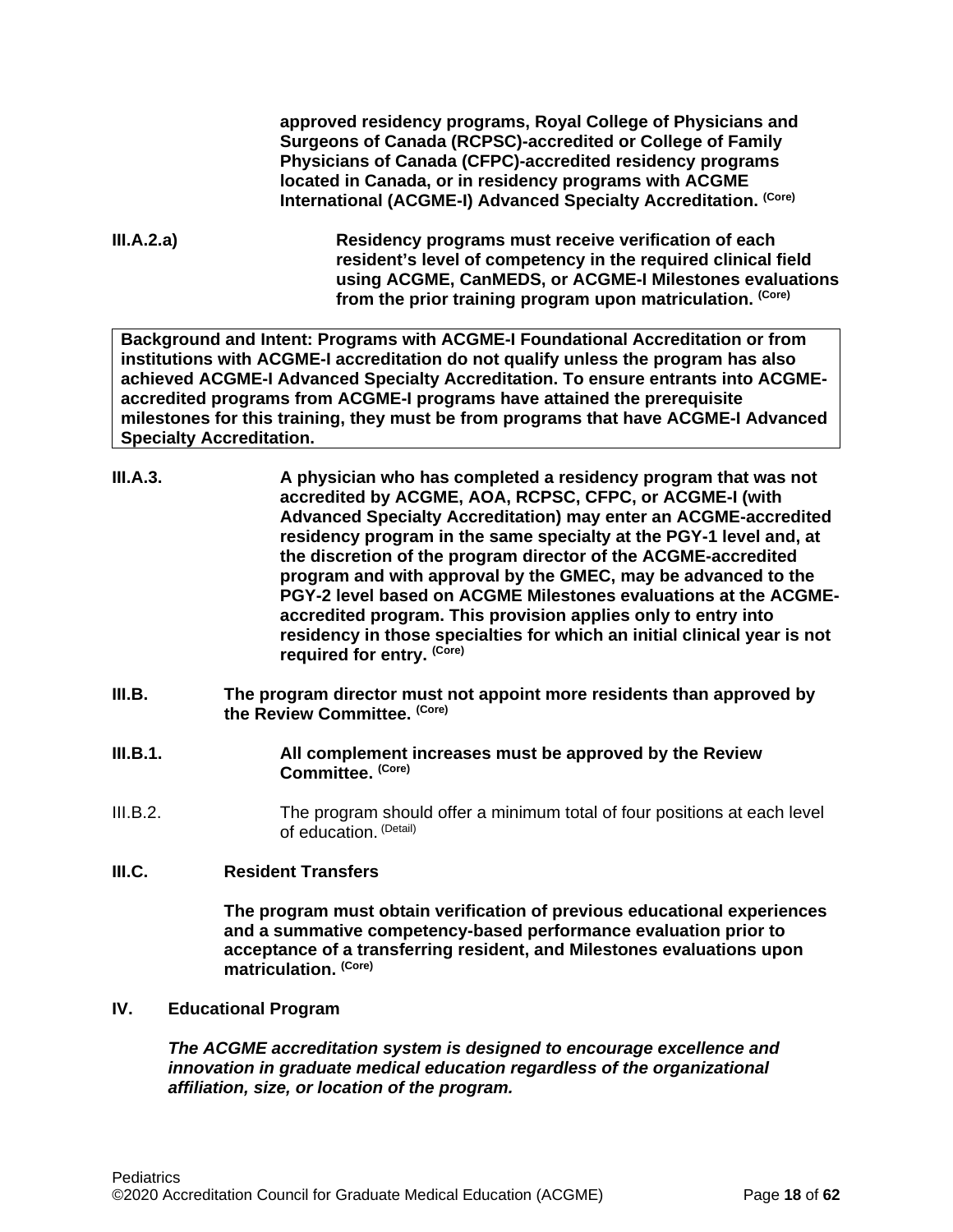*The educational program must support the development of knowledgeable, skillful physicians who provide compassionate care.*

*In addition, the program is expected to define its specific program aims consistent with the overall mission of its Sponsoring Institution, the needs of the community it serves and that its graduates will serve, and the distinctive capabilities of physicians it intends to graduate. While programs must demonstrate substantial compliance with the Common and specialty-specific Program Requirements, it is recognized that within this framework, programs may place different emphasis on research, leadership, public health, etc. It is expected that the program aims will reflect the nuanced program-specific goals for it and its graduates; for example, it is expected that a program aiming to prepare physician-scientists will have a different curriculum from one focusing on community health.*

- <span id="page-18-0"></span>**IV.A.** The curriculum must contain the following educational components: (Core)
- **IV.A.1. a set of program aims consistent with the Sponsoring Institution's mission, the needs of the community it serves, and the desired distinctive capabilities of its graduates; (Core)**
- **IV.A.1.a) The program's aims must be made available to program applicants, residents, and faculty members. (Core)**
- **IV.A.2. competency-based goals and objectives for each educational experience designed to promote progress on a trajectory to autonomous practice. These must be distributed, reviewed, and available to residents and faculty members; (Core)**

**Background and Intent: The trajectory to autonomous practice is documented by Milestones evaluation. The Milestones detail the progress of a resident in attaining skill in each competency domain. They are developed by each specialty group and allow evaluation based on observable behaviors. Milestones are considered formative and should be used to identify learning needs. This may lead to focused or general curricular revision in any given program or to individualized learning plans for any specific resident.**

#### **IV.A.3. delineation of resident responsibilities for patient care, progressive responsibility for patient management, and graded supervision; (Core)**

**Background and Intent: These responsibilities may generally be described by PGY level and specifically by Milestones progress as determined by the Clinical Competency Committee. This approach encourages the transition to competencybased education. An advanced learner may be granted more responsibility independent of PGY level and a learner needing more time to accomplish a certain task may do so in a focused rather than global manner.**

- **IV.A.4. a broad range of structured didactic activities; (Core)**
- **IV.A.4.a) Residents must be provided with protected time to participate in core didactic activities. (Core)**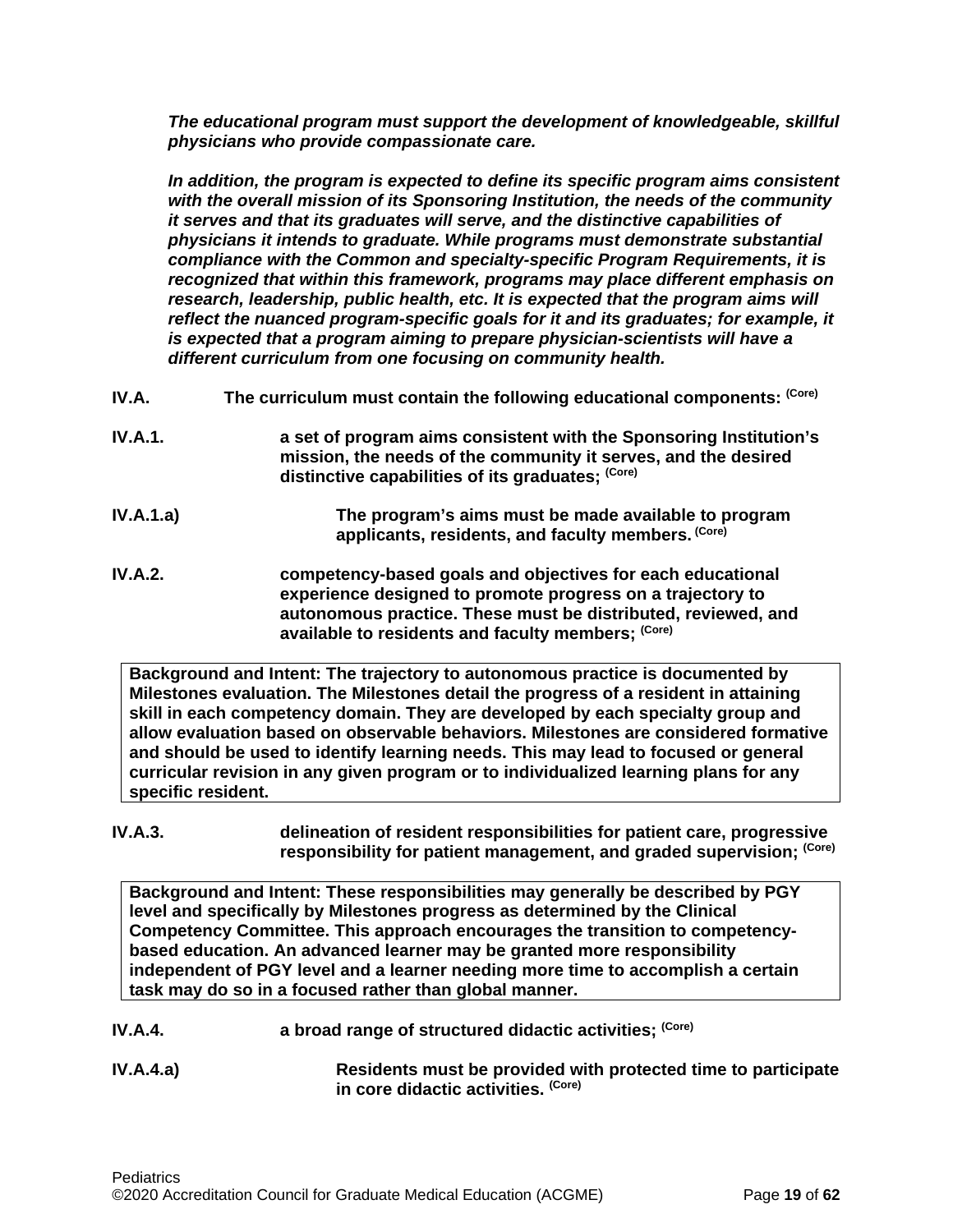**Background and Intent: It is intended that residents will participate in structured didactic activities. It is recognized that there may be circumstances in which this is not possible. Programs should define core didactic activities for which time is protected and the circumstances in which residents may be excused from these didactic activities. Didactic activities may include, but are not limited to, lectures, conferences, courses, labs, asynchronous learning, simulations, drills, case discussions, grand rounds, didactic teaching, and education in critical appraisal of medical evidence.**

- **IV.A.5. advancement of residents' knowledge of ethical principles foundational to medical professionalism; and, (Core)**
- **IV.A.6. advancement in the residents' knowledge of the basic principles of scientific inquiry, including how research is designed, conducted, evaluated, explained to patients, and applied to patient care. (Core)**
- <span id="page-19-0"></span>**IV.B. ACGME Competencies**

**Background and Intent: The Competencies provide a conceptual framework describing the required domains for a trusted physician to enter autonomous practice. These Competencies are core to the practice of all physicians, although the specifics are further defined by each specialty. The developmental trajectories in each of the Competencies are articulated through the Milestones for each specialty.**

| <b>IV.B.1.</b>  | The program must integrate the following ACGME Competencies<br>into the curriculum: (Core)                      |
|-----------------|-----------------------------------------------------------------------------------------------------------------|
| IV.B.1.a)       | <b>Professionalism</b>                                                                                          |
|                 | Residents must demonstrate a commitment to<br>(Core)<br>professionalism and an adherence to ethical principles. |
| IV.B.1.a)(1)    | Residents must demonstrate competence in:                                                                       |
| IV.B.1.a)(1)(a) | compassion, integrity, and respect for others;<br>(Core)                                                        |
| IV.B.1.a)(1)(b) | responsiveness to patient needs that<br>supersedes self-interest; (Core)                                        |

**Background and Intent: This includes the recognition that under certain circumstances, the interests of the patient may be best served by transitioning care to another provider. Examples include fatigue, conflict or duality of interest, not connecting well with a patient, or when another physician would be better for the situation based on skill set or knowledge base.**

| IV.B.1.a)(1)(c) | respect for patient privacy and autonomy; (Core)                   |
|-----------------|--------------------------------------------------------------------|
| IV.B.1.a)(1)(d) | accountability to patients, society, and the<br>profession; (Core) |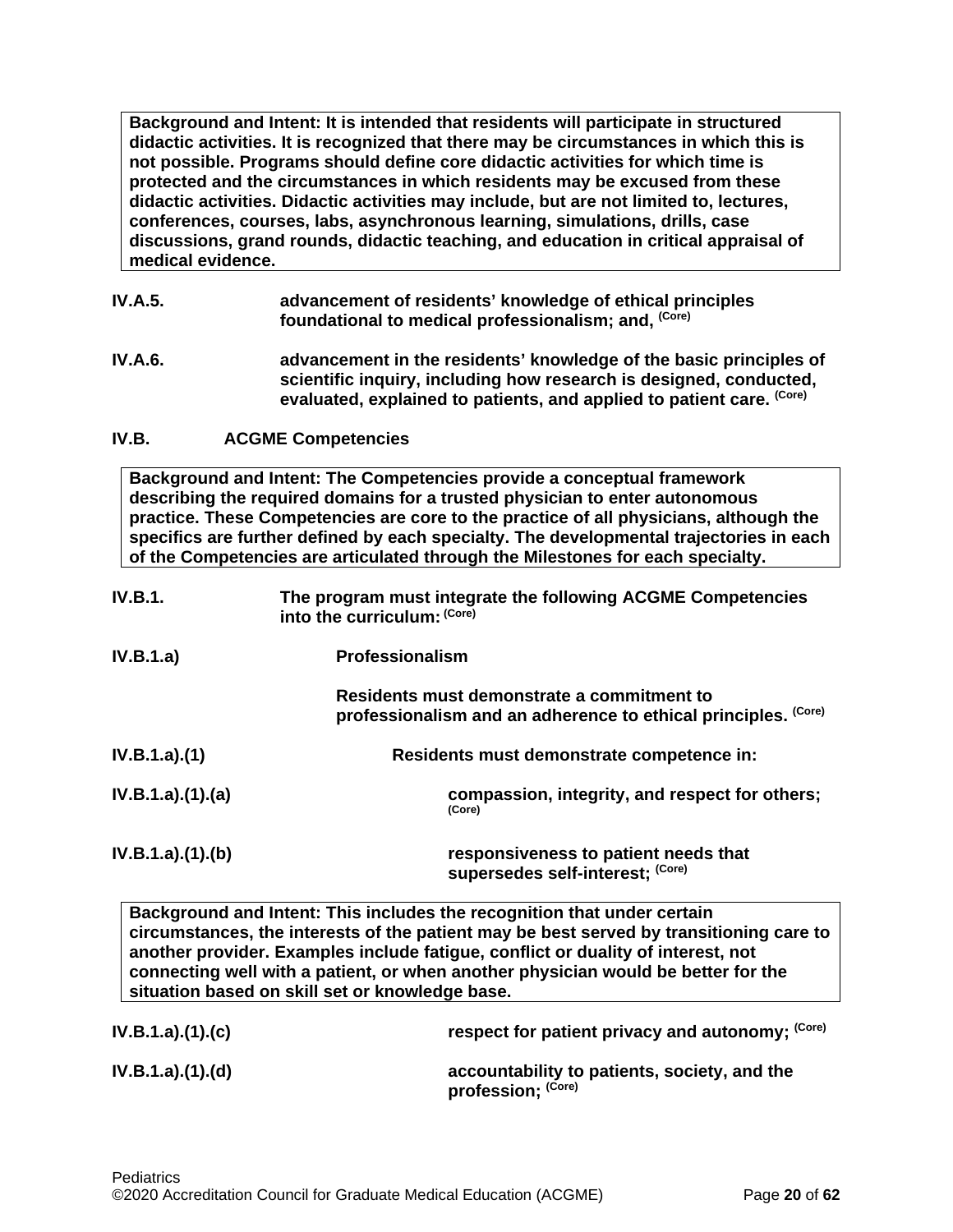| IV.B.1.a)(1)(e) | respect and responsiveness to diverse patient<br>populations, including but not limited to<br>diversity in gender, age, culture, race, religion,<br>disabilities, national origin, socioeconomic<br>status, and sexual orientation; (Core) |
|-----------------|--------------------------------------------------------------------------------------------------------------------------------------------------------------------------------------------------------------------------------------------|
| IV.B.1.a)(1)(f) | ability to recognize and develop a plan for one's<br>own personal and professional well-being; and,<br>(Core)                                                                                                                              |
| IV.B.1.a)(1)(q) | appropriately disclosing and addressing<br>conflict or duality of interest. (Core)                                                                                                                                                         |
| IV.B.1.b)       | <b>Patient Care and Procedural Skills</b>                                                                                                                                                                                                  |
|                 | Background and Intent: Quality patient care is safe, effective, timely, efficient, patient-<br>centered, equitable, and designed to improve population health, while reducing per                                                          |

**capita costs. (See the Institute of Medicine [IOM]'s** *Crossing the Quality Chasm: A New Health System for the 21st Century***, 2001 and Berwick D, Nolan T, Whittington J.**  *The Triple Aim: care, cost, and quality. Health Affairs.* **2008; 27(3):759-769.). In addition, there should be a focus on improving the clinician's well-being as a means to improve patient care and reduce burnout among residents, fellows, and practicing physicians.**

**These organizing principles inform the Common Program Requirements across all Competency domains. Specific content is determined by the Review Committees with input from the appropriate professional societies, certifying boards, and the community.**

| IV.B.1.b)(1)         | Residents must be able to provide patient care that is<br>compassionate, appropriate, and effective for the<br>treatment of health problems and the promotion of<br>health. (Core)    |
|----------------------|---------------------------------------------------------------------------------------------------------------------------------------------------------------------------------------|
| IV.B.1.b)(1)(a)      | Residents must demonstrate the ability to:                                                                                                                                            |
| IV.B.1.b)(1)(a)(i)   | gather essential and accurate information<br>about the patient; (Core)                                                                                                                |
| IV.B.1.b)(1)(a)(ii)  | organize and prioritize responsibilities to<br>provide patient care that is safe, effective,<br>and efficient; (Core)                                                                 |
| IV.B.1.b)(1)(a)(iii) | provide transfer of care that ensures<br>seamless transitions; (Core)                                                                                                                 |
| IV.B.1.b)(1)(a)(iv)  | interview patients and families about the<br>particulars of the medical condition for<br>which they seek care, with specific attention<br>to behavioral, psychosocial, environmental, |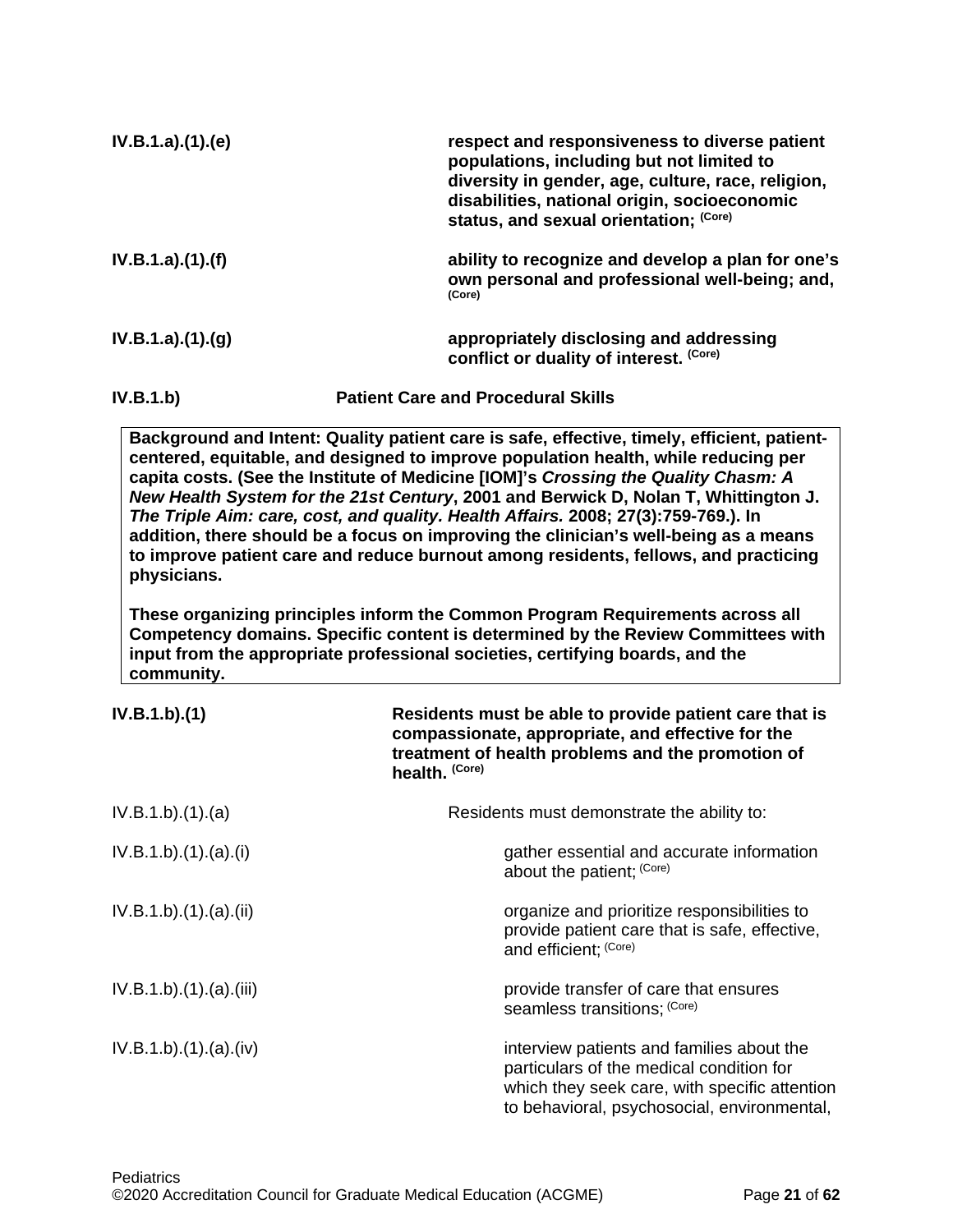|                          | and family unit correlates of disease; (Core)                                                                                                                                                                                                                                                                                                                                                              |
|--------------------------|------------------------------------------------------------------------------------------------------------------------------------------------------------------------------------------------------------------------------------------------------------------------------------------------------------------------------------------------------------------------------------------------------------|
| IV.B.1.b)(1)(a)(v)       | perform complete and accurate physical<br>examinations; (Core)                                                                                                                                                                                                                                                                                                                                             |
| IV.B.1.b)(1)(a)(vi)      | make informed diagnostic and therapeutic<br>decisions that result in optimal clinical<br>judgment; (Core)                                                                                                                                                                                                                                                                                                  |
| IV.B.1.b)(1)(a)(vii)     | develop and carry-out management plans;<br>(Core)                                                                                                                                                                                                                                                                                                                                                          |
| IV.B.1.b).(1).(a).(viii) | counsel patients and families; (Core)                                                                                                                                                                                                                                                                                                                                                                      |
| IV.B.1.b)(1)(a)(ix)      | provide effective health maintenance and<br>anticipatory guidance; (Core)                                                                                                                                                                                                                                                                                                                                  |
| IV.B.1.b)(1)(a)(x)       | provide appropriate role modeling; and, (Core)                                                                                                                                                                                                                                                                                                                                                             |
| IV.B.1.b)(1)(a)(xi)      | provide appropriate supervision. (Core)                                                                                                                                                                                                                                                                                                                                                                    |
| IV.B.1.b)(2)             | Residents must be able to perform all medical,<br>diagnostic, and surgical procedures considered<br>essential for the area of practice. (Core)                                                                                                                                                                                                                                                             |
| IV.B.1.b)(2).(a)         | Residents must be able to competently perform<br>procedures used by a pediatrician in general<br>practice, including being able to describe the steps<br>in the procedure, indications, contraindications,<br>complications, pain management, post-procedure<br>care, and interpretation of applicable results.<br>Residents must demonstrate procedural<br>competence by performing the following: (Core) |
|                          |                                                                                                                                                                                                                                                                                                                                                                                                            |
| IV.B.1.b)(2).(a)(i)      | bag-mask ventilation; (Core)                                                                                                                                                                                                                                                                                                                                                                               |
| IV.B.1.b)(2).(a)(ii)     | bladder catheterization; (Core)                                                                                                                                                                                                                                                                                                                                                                            |
| IV.B.1.b)(2).(a)(iii)    | giving immunizations; (Core)                                                                                                                                                                                                                                                                                                                                                                               |
| IV.B.1.b)(2).(a)(iv)     | incision and drainage of abscess; (Core)                                                                                                                                                                                                                                                                                                                                                                   |
| IV.B.1.b)(2).(a)(v)      | lumbar puncture; (Core)                                                                                                                                                                                                                                                                                                                                                                                    |
| IV.B.1.b)(2).(a)(vi)     | neonatal endotracheal intubation; (Core)                                                                                                                                                                                                                                                                                                                                                                   |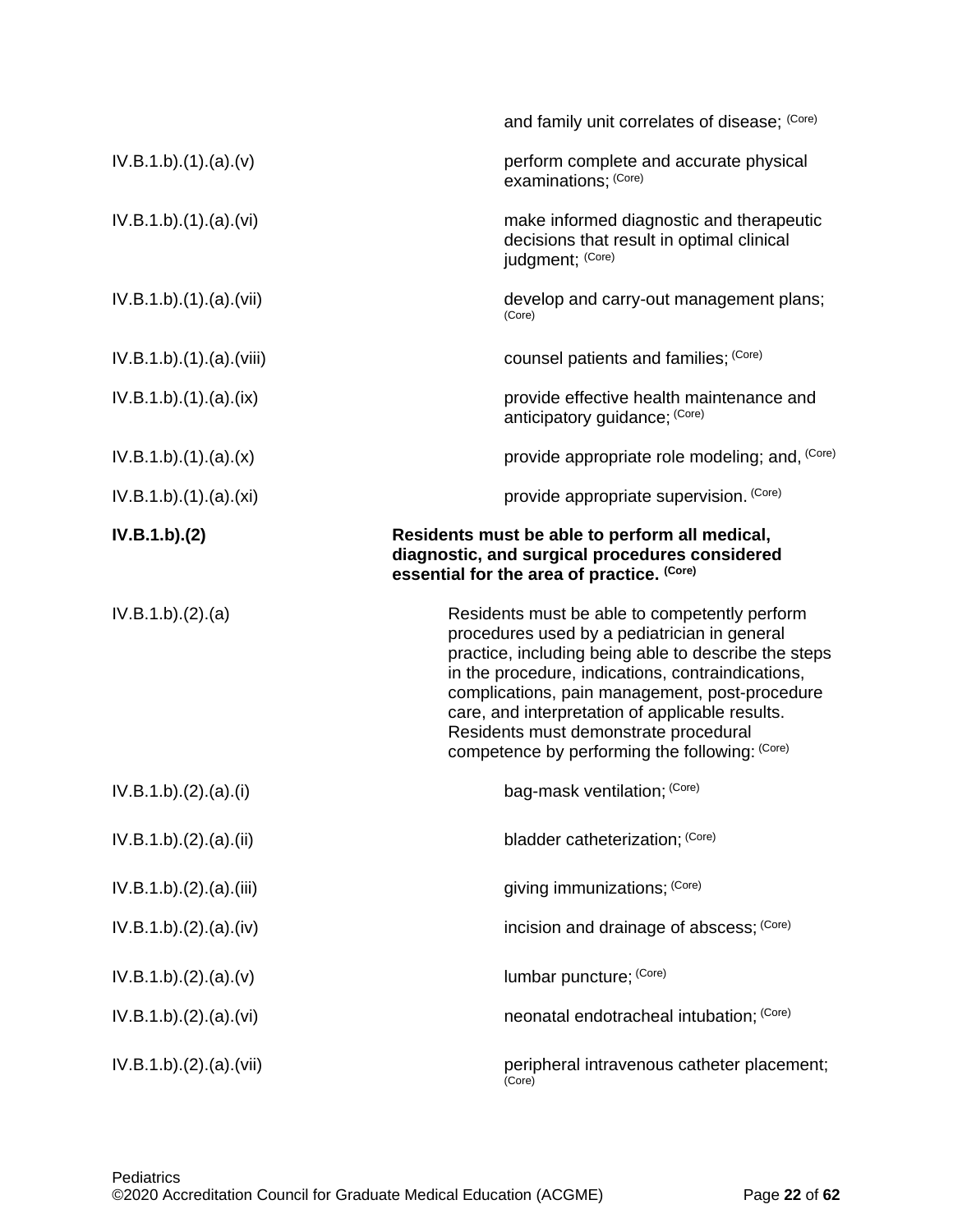| IV.B.1.b)(2).(a)(viii)      | reduction of simple dislocation; (Core)                                                                                                                                                                               |
|-----------------------------|-----------------------------------------------------------------------------------------------------------------------------------------------------------------------------------------------------------------------|
| IV.B.1.b)(2).(a)(ix)        | simple laceration repair; (Core)                                                                                                                                                                                      |
| IV.B.1.b)(2).(a)(x)         | simple removal of foreign body; (Core)                                                                                                                                                                                |
| IV.B.1.b)(2).(a).(xi)       | temporary splinting of fracture; (Core)                                                                                                                                                                               |
| IV.B.1.b)(2).(a).(xii)      | umbilical catheter placement; and, (Core)                                                                                                                                                                             |
| IV.B.1.b)(2).(a).(xiii)     | venipuncture. (Core)                                                                                                                                                                                                  |
| IV.B.1.b)(2).(b)            | Residents must complete training and maintain<br>certification in Pediatric Advanced Life Support,<br>including simulated placement of an intraosseous<br>line, and Neonatal Resuscitation. (Core)                    |
| IV.B.1.c                    | <b>Medical Knowledge</b>                                                                                                                                                                                              |
|                             | Residents must demonstrate knowledge of established and<br>evolving biomedical, clinical, epidemiological and social-<br>behavioral sciences, as well as the application of this<br>knowledge to patient care. (Core) |
| $IV.B.1.c$ ). $(1)$         | Residents must demonstrate sufficient knowledge of the<br>basic and clinically supportive sciences appropriate to<br>pediatrics; (Core)                                                                               |
| IV.B.1.c. (2)               | Residents must be competent in the understanding of the<br>indications, contraindications, and complications for the<br>following: (Core)                                                                             |
| $IV.B.1.c$ ) $(2).(a)$      | arterial line placement; (Core)                                                                                                                                                                                       |
| IV.B.1.c). (2). (b)         | arterial puncture; (Core)                                                                                                                                                                                             |
| IV.B.1.c). (2). (c)         | chest tube placement; (Core)                                                                                                                                                                                          |
| IV.B.1.c). (2). (d)         | circumcision; (Core)                                                                                                                                                                                                  |
| IV.B.1.c). (2). (e)         | endotracheal intubation of non-neonates; and, <sup>(Core)</sup>                                                                                                                                                       |
| $IV.B.1.c$ ). $(2)$ . $(f)$ | thoracentesis. (Core)                                                                                                                                                                                                 |
| IV.B.1.c.)(3)               | Residents should receive real and/or simulated training<br>when these procedures are important for a resident's post-<br>residency position. (Detail)                                                                 |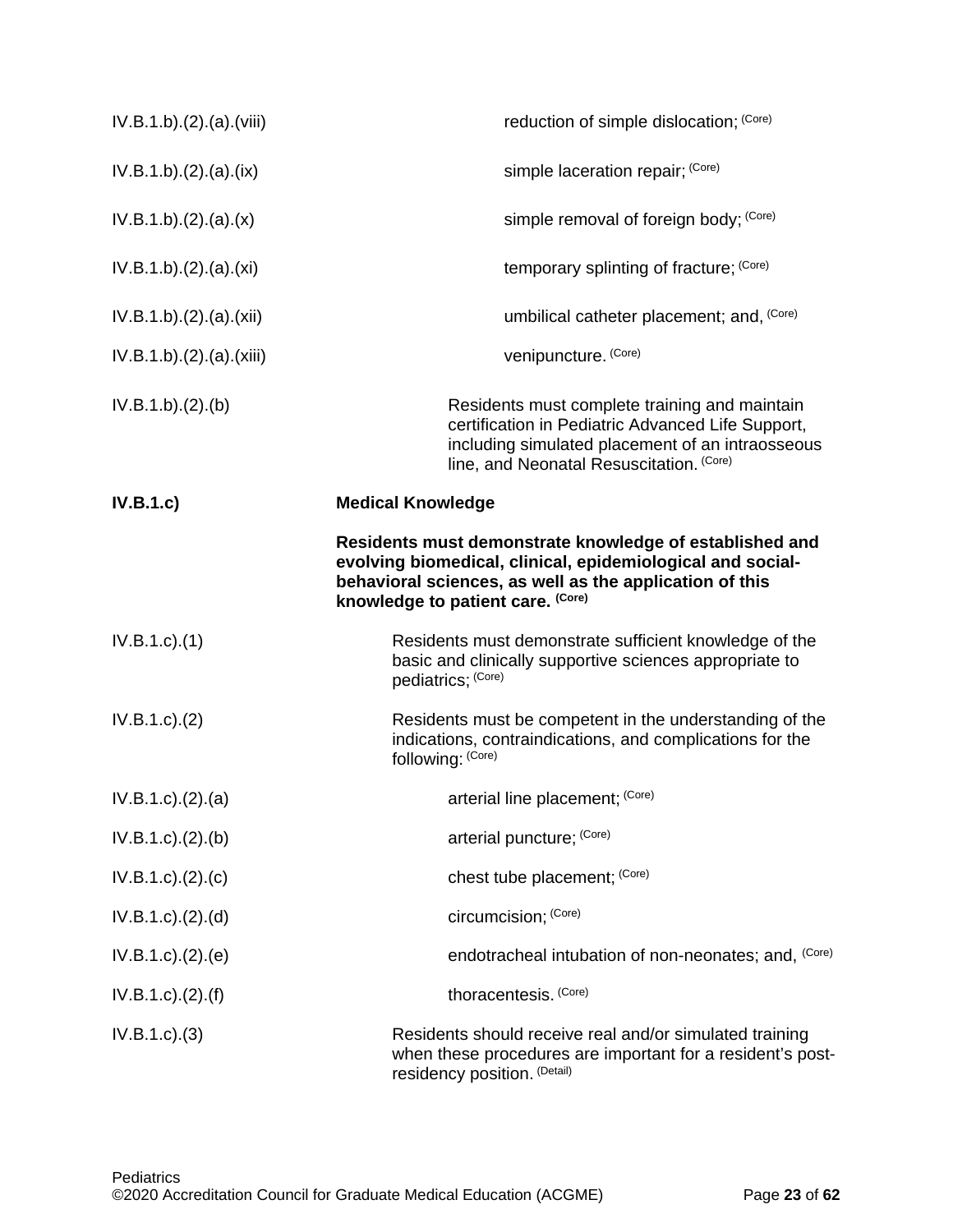**evaluate their care of patients, to appraise and assimilate scientific evidence, and to continuously improve patient care based on constant self-evaluation and lifelong learning. (Core)**

**Background and Intent: Practice-based learning and improvement is one of the defining characteristics of being a physician. It is the ability to investigate and evaluate the care of patients, to appraise and assimilate scientific evidence, and to continuously improve patient care based on constant self-evaluation and lifelong learning.**

**The intention of this Competency is to help a physician develop the habits of mind required to continuously pursue quality improvement, well past the completion of residency.**

| $IV.B.1.d$ $(1)$      | Residents must demonstrate competence in:                                                                                                             |
|-----------------------|-------------------------------------------------------------------------------------------------------------------------------------------------------|
| IV.B.1.d)(1)(a)       | identifying strengths, deficiencies, and limits in<br>one's knowledge and expertise; (Core)                                                           |
| IV.B.1.d)(1)(b)       | setting learning and improvement goals; (Core)                                                                                                        |
| $IV.B.1.d$ $.(1).(c)$ | identifying and performing appropriate learning<br>activities; (Core)                                                                                 |
| IV.B.1.d).(1).(d)     | systematically analyzing practice using quality<br>improvement methods, and implementing<br>changes with the goal of practice improvement;<br>(Core)  |
| IV.B.1.d)(1)(e)       | incorporating feedback and formative<br>evaluation into daily practice; (Core)                                                                        |
| $IV.B.1.d$ $.(1).(f)$ | locating, appraising, and assimilating evidence<br>from scientific studies related to their patients'<br>health problems; and, (Core)                 |
| $IV.B.1.d$ $.(1).(g)$ | using information technology to optimize<br>learning. (Core)                                                                                          |
| $IV.B.1.d$ $.(1).(h)$ | being an effective teacher; (Core)                                                                                                                    |
| IV.B.1.d)(1)(i)       | participating in the education of students, residents,<br>and other health professionals; and, (Core)                                                 |
| IV.B.1.d)(1.(j))      | taking primary responsibility for lifelong learning to<br>improve knowledge, skills, and practice<br>performance through familiarity with general and |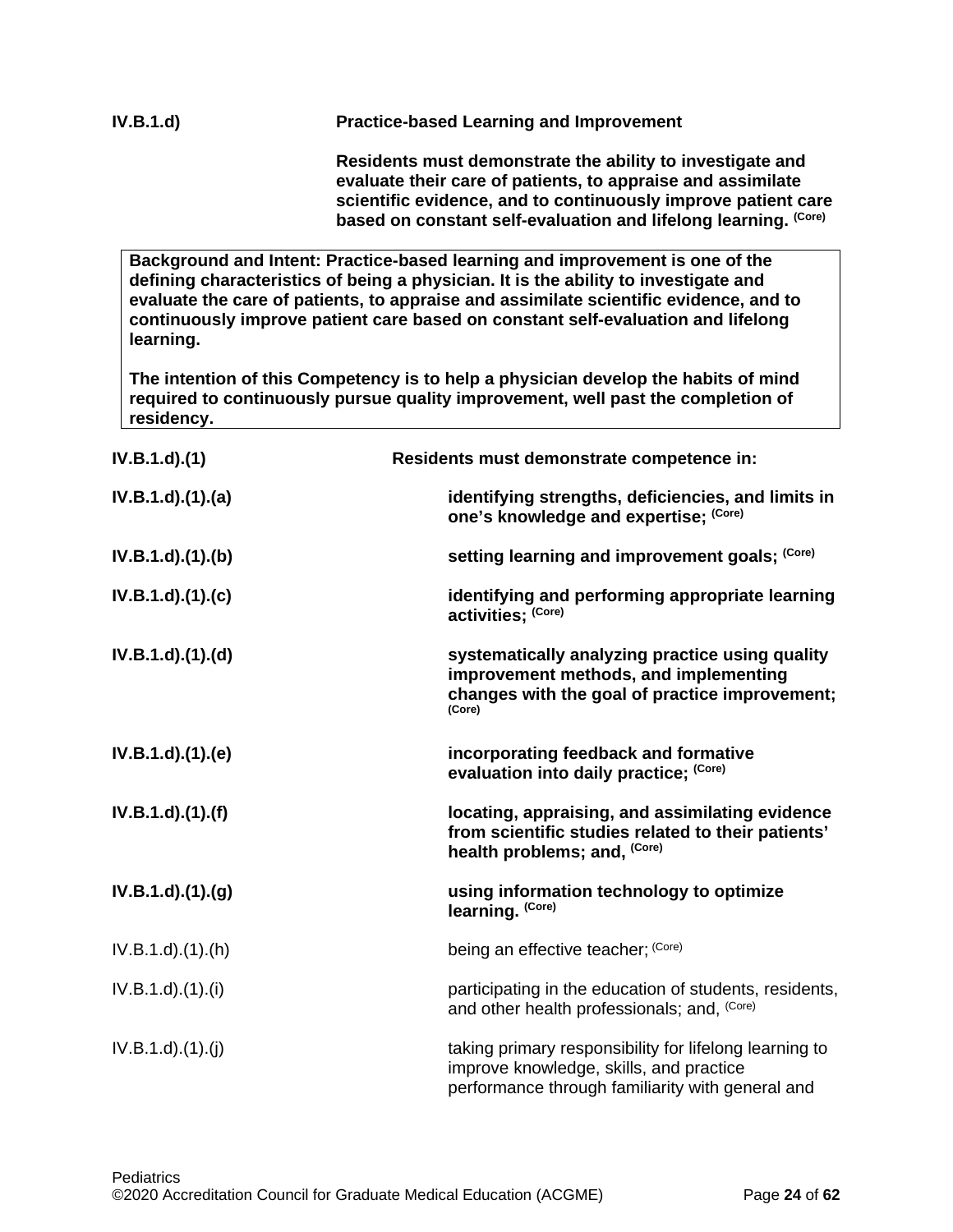|                   | experience-specific goals and objectives and<br>attendance at conferences. (Core)                                                                                                                                 |
|-------------------|-------------------------------------------------------------------------------------------------------------------------------------------------------------------------------------------------------------------|
| IV.B.1.e)         | <b>Interpersonal and Communication Skills</b>                                                                                                                                                                     |
|                   | Residents must demonstrate interpersonal and<br>communication skills that result in the effective exchange of<br>information and collaboration with patients, their families,<br>and health professionals. (Core) |
| IV.B.1.e).(1)     | Residents must demonstrate competence in:                                                                                                                                                                         |
| IV.B.1.e).(1).(a) | communicating effectively with patients,<br>families, and the public, as appropriate, across<br>a broad range of socioeconomic and cultural<br>backgrounds; (Core)                                                |
| IV.B.1.e).(1).(b) | communicating effectively with physicians,<br>other health professionals, and health-related<br>agencies; (Core)                                                                                                  |
| IV.B.1.e).(1).(c) | working effectively as a member or leader of a<br>health care team or other professional group;<br>(Core)                                                                                                         |
| IV.B.1.e).(1).(d) | educating patients, families, students,<br>residents, and other health professionals; (Core)                                                                                                                      |
| IV.B.1.e).(1).(e) | acting in a consultative role to other physicians<br>and health professionals; and, (Core)                                                                                                                        |
| IV.B.1.e).(1).(f) | maintaining comprehensive, timely, and legible<br>medical records, if applicable. (Core)                                                                                                                          |
| IV.B.1.e).(1).(g) | demonstrating the insight and understanding into<br>emotion and human response to emotion that<br>allows one to appropriately develop and manage<br>human interactions. (Core)                                    |
| IV.B.1.e). (2)    | Residents must learn to communicate with patients<br>and families to partner with them to assess their care<br>goals, including, when appropriate, end-of-life goals.<br>(Core)                                   |

**Background and Intent: When there are no more medications or interventions that can achieve a patient's goals or provide meaningful improvements in quality or length of life, a discussion about the patient's goals, values, and choices surrounding the end of life is one of the most important conversations that can occur. Residents must learn to participate effectively and compassionately in these meaningful human interactions, for the sake of their patients and themselves.**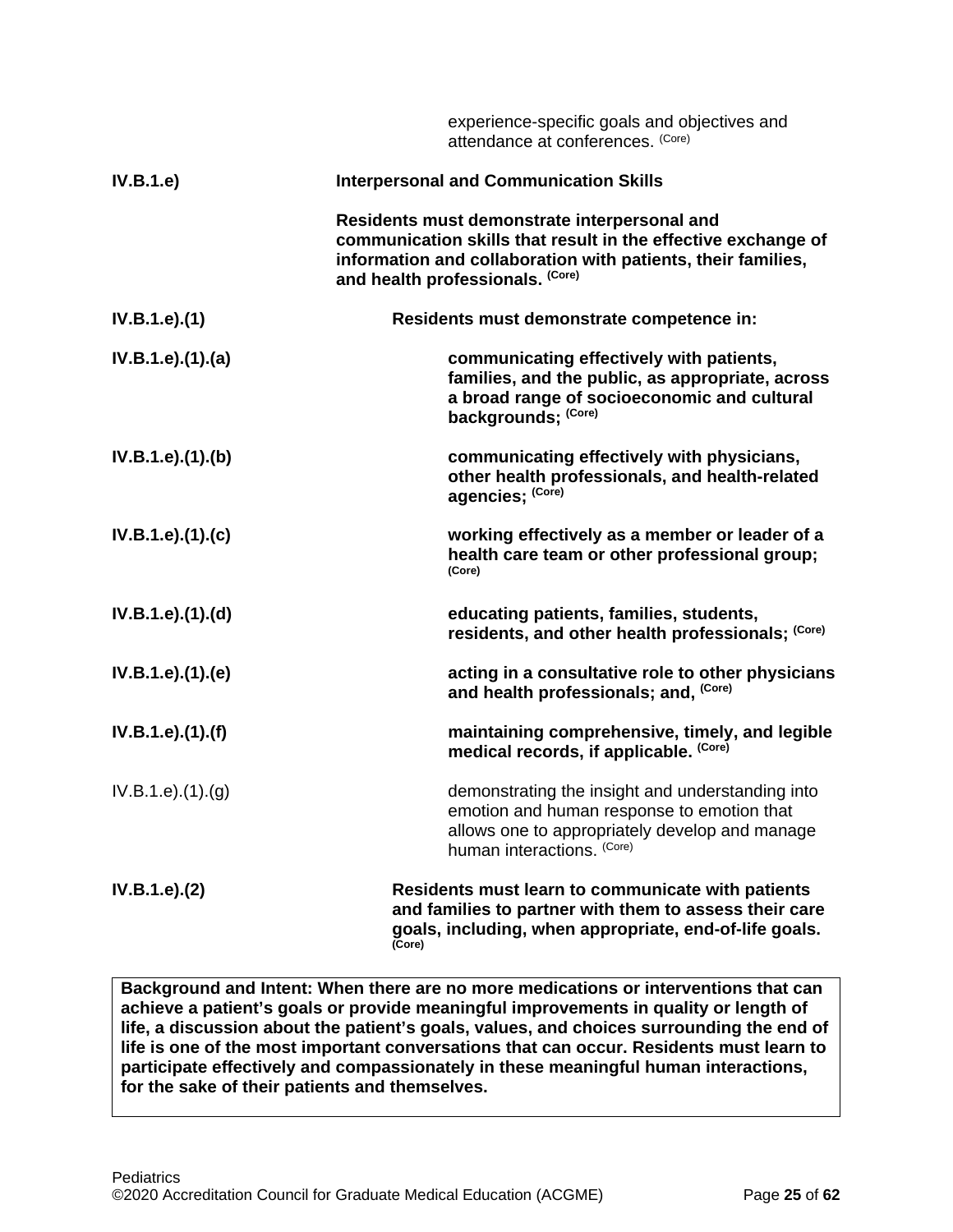**IV.B.1.f) Systems-based Practice Residents must demonstrate an awareness of and responsiveness to the larger context and system of health care, including the social determinants of health, as well as the ability to call effectively on other resources to provide optimal health care. (Core) IV.B.1.f).(1) Residents must demonstrate competence in: IV.B.1.f).(1).(a) working effectively in various health care delivery settings and systems relevant to their clinical specialty; (Core) Background and Intent: Medical practice occurs in the context of an increasingly complex clinical care environment where optimal patient care requires attention to compliance with external and internal administrative and regulatory requirements. IV.B.1.f).(1).(b) coordinating patient care across the health care continuum and beyond as relevant to their clinical specialty; (Core) Background and Intent: Every patient deserves to be treated as a whole person. Therefore it is recognized that any one component of the health care system does not meet the totality of the patient's needs. An appropriate transition plan requires coordination and forethought by an interdisciplinary team. The patient benefits from proper care and the system benefits from proper use of resources. IV.B.1.f).(1).(c) advocating for quality patient care and optimal patient care systems; (Core) IV.B.1.f).(1).(d) working in interprofessional teams to enhance patient safety and improve patient care quality; (Core) IV.B.1.f).(1).(e) participating in identifying system errors and implementing potential systems solutions; (Core) IV.B.1.f).(1).(f) incorporating considerations of value, cost awareness, delivery and payment, and riskbenefit analysis in patient and/or populationbased care as appropriate; and, (Core) IV.B.1.f).(1).(g) understanding health care finances and its impact on individual patients' health decisions. (Core)**

**Programs may teach this skill through direct clinical experience, simulation, or other** 

**means of active learning.**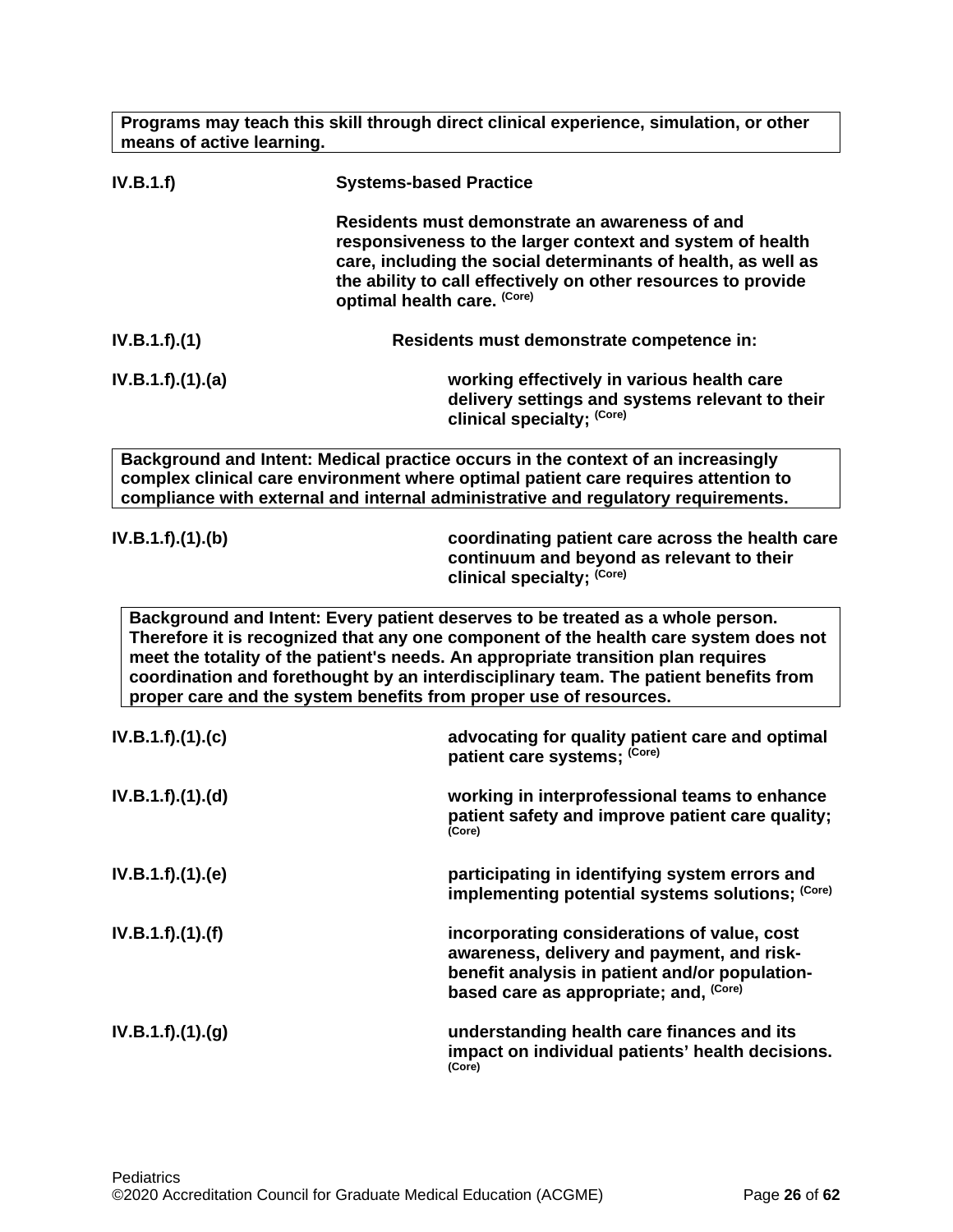<span id="page-26-0"></span>

| IV.B.1.f).(1).(h) | advocating for the promotion of health and the<br>prevention of disease and injury in populations.<br>(Core)                                                                                                                                                                                                                                                                                                                         |
|-------------------|--------------------------------------------------------------------------------------------------------------------------------------------------------------------------------------------------------------------------------------------------------------------------------------------------------------------------------------------------------------------------------------------------------------------------------------|
| IV.B.1.f).(2)     | Residents must learn to advocate for patients within<br>the health care system to achieve the patient's and<br>family's care goals, including, when appropriate, end-<br>of-life goals. (Core)                                                                                                                                                                                                                                       |
| IV.C.             | <b>Curriculum Organization and Resident Experiences</b>                                                                                                                                                                                                                                                                                                                                                                              |
| <b>IV.C.1.</b>    | The curriculum must be structured to optimize resident educational<br>experiences, the length of these experiences, and supervisory<br>continuity. (Core)                                                                                                                                                                                                                                                                            |
|                   | [The Review Committee must further specify]                                                                                                                                                                                                                                                                                                                                                                                          |
|                   | [The Review Committee's specification will be included in an upcoming<br>focused revision to the Pediatrics Program Requirements]                                                                                                                                                                                                                                                                                                    |
| Committee.        | Background and Intent: In some specialties, frequent rotational transitions,<br>inadequate continuity of faculty member supervision, and dispersed patient locations<br>within the hospital have adversely affected optimal resident education and effective<br>team-based care. The need for patient care continuity varies from specialty to<br>specialty and by clinical situation, and may be addressed by the individual Review |
| <b>IV.C.2.</b>    | The program must provide instruction and experience in pain<br>management if applicable for the specialty, including recognition of<br>the signs of addiction. (Core)                                                                                                                                                                                                                                                                |
| IV.C.3.           | The program must be structured to provide at least 30 months of required<br>residency education at the primary clinical site and other participating<br>sites. (Core)                                                                                                                                                                                                                                                                |
| IV.C.4.           | The program must have planned educational experiences. (Core)                                                                                                                                                                                                                                                                                                                                                                        |
| IV.C.4.a)         | This should include both independent study and group learning<br>exercises necessary to ensure each resident acquires the<br>knowledge, skills, and attitudes needed for the practice of<br>pediatrics. (Detail)                                                                                                                                                                                                                     |
| IV.C.4.b)         | The program must establish requirements for resident and faculty<br>member participation. (Detail)                                                                                                                                                                                                                                                                                                                                   |
| IV.C.4.b)(1)      | Participation by residents must be monitored. (Detail)                                                                                                                                                                                                                                                                                                                                                                               |
| IV.C.4.b)(2)      | Faculty members must provide oversight and participate as<br>appropriate. (Detail)                                                                                                                                                                                                                                                                                                                                                   |
| IV.C.4.c)         | Residents must have experience in a supervisory role, under                                                                                                                                                                                                                                                                                                                                                                          |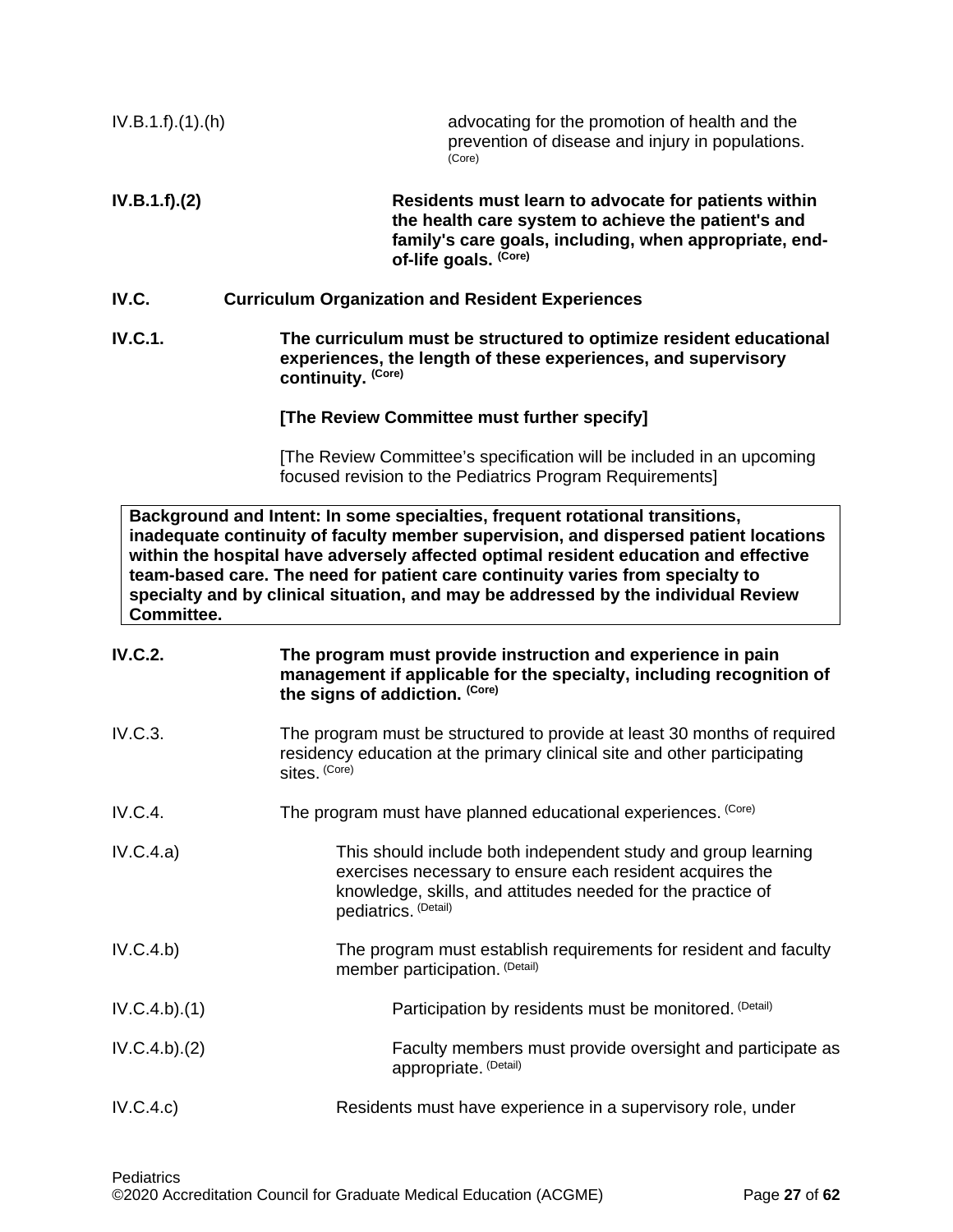|                  | faculty guidance. (Core)                                                                                                                                                                                      |
|------------------|---------------------------------------------------------------------------------------------------------------------------------------------------------------------------------------------------------------|
| IV.C.4.c.1()     | This should occur for a minimum of five educational units<br>during the last 24 months of education. (Detail)                                                                                                 |
| IV.C.5.          | The curriculum should be organized in educational units. (Core)                                                                                                                                               |
| IV.C.5.a)        | An educational unit should be a block (four weeks or one month)<br>or a longitudinal experience. (Core)                                                                                                       |
| IV.C.5.a)(1)     | An outpatient educational unit should be a minimum of 32<br>half-day sessions. (Detail)                                                                                                                       |
| IV.C.5.a)(2)     | An inpatient educational unit should be a minimum of 200<br>hours. (Detail)                                                                                                                                   |
| IV.C.5.b)        | The curriculum for each required educational unit must be<br>developed by a member of the core faculty who will ensure<br>orientation, supervision, teaching, and timely feedback and<br>evaluation. (Detail) |
| IV.C.6.          | The overall structure of the program must include: (Core)                                                                                                                                                     |
| IV.C.6.a)        | a minimum of six educational units of an individualized curriculum;<br>(Core)                                                                                                                                 |
| IV.C.6.a)(1)     | The individualized curriculum must be determined by the<br>learning needs and career plans of each resident and must<br>be developed through the guidance of a faculty mentor.<br>(Core)                      |
| IV.C.6.b)        | a minimum of 10 educational units of inpatient care experiences,<br>including: (Core)                                                                                                                         |
| IV.C.6.b)(1)     | inpatient pediatrics; (Core)                                                                                                                                                                                  |
| IV.C.6.b)(1).(a) | There must be five educational units. (Detail)                                                                                                                                                                |
| IV.C.6.b)(1)(b)  | No more than one of the five required educational<br>units should be devoted to the care of patients in a<br>single subspecialty. (Detail)                                                                    |
| IV.C.6.b)(2)     | neonatal intensive care; (Core)                                                                                                                                                                               |
| IV.C.6.b)(2).(a) | There must be two educational units. (Detail)                                                                                                                                                                 |
| $IV.C.6.b).$ (3) | pediatric critical care; and, (Core)                                                                                                                                                                          |
| IV.C.6.b)(3)(a)  | There must be two educational units. (Detail)                                                                                                                                                                 |
| IV.C.6.b)(4)     | term newborn care. (Core)                                                                                                                                                                                     |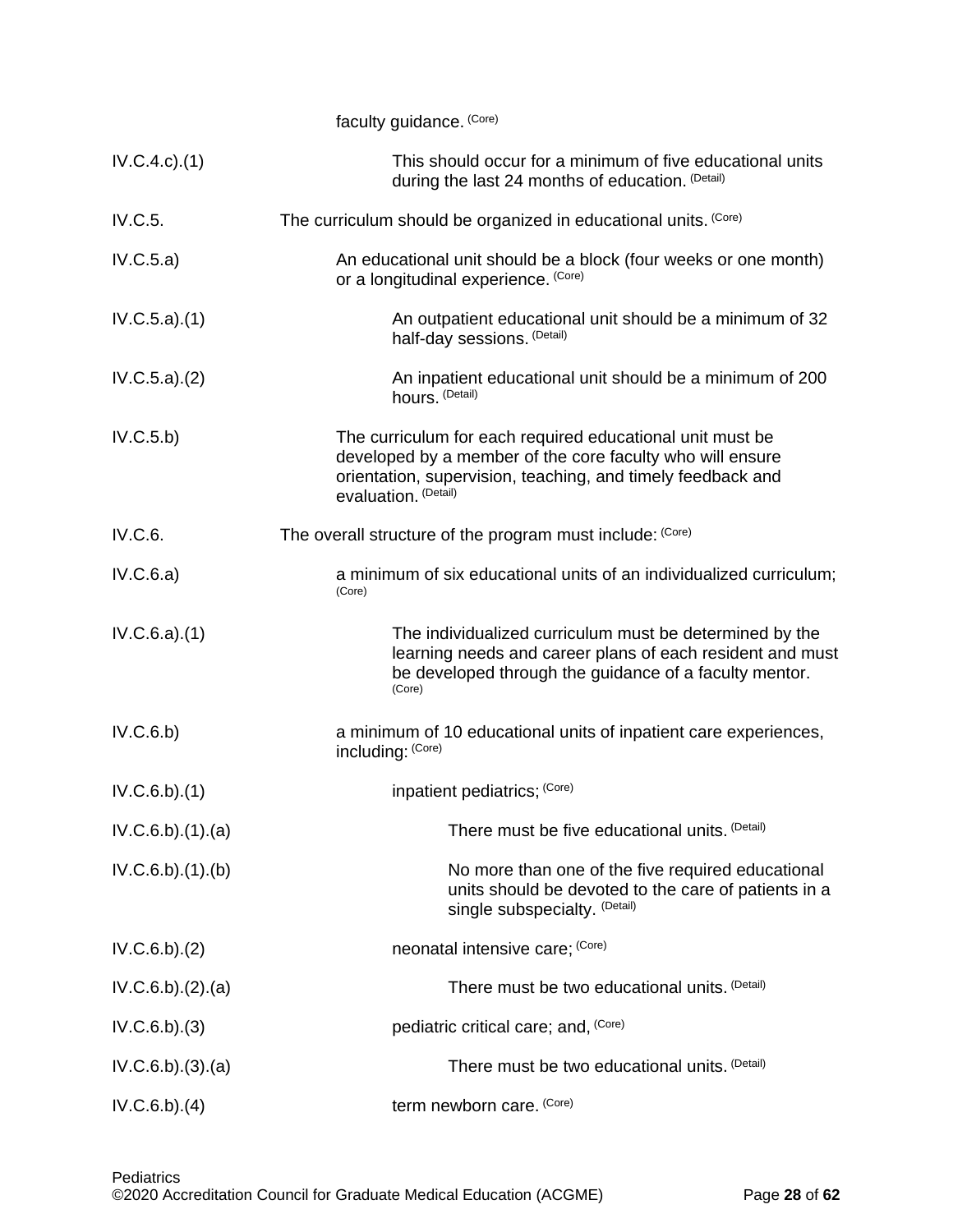| IV.C.6.b)(4).(a)           | There must be one educational unit. (Detail)                                                                        |
|----------------------------|---------------------------------------------------------------------------------------------------------------------|
| IV.C.6.c)                  | a minimum of nine educational units of additional subspecialty<br>experiences, including: (Core)                    |
| $IV.C.6.c$ . $(1)$         | adolescent medicine; (Core)                                                                                         |
| $IV.C.6.c$ . $(1).$ $(a)$  | There must be one educational unit. (Detail)                                                                        |
| $IV.C.6.c$ . $(2)$         | developmental-behavioral pediatrics; (Core)                                                                         |
| $IV.C.6.c$ . $(2).$ $(a)$  | There must be one educational unit. (Detail)                                                                        |
| IV.C.6.c.)(3)              | four educational units of four key subspecialties from the<br>following subspecialties: (Core)                      |
| $IV.C.6.c$ . $(3)$ . $(a)$ | child abuse; (Core)                                                                                                 |
| $IV.C.6.c$ . $(3).$ (b)    | medical genetics; (Core)                                                                                            |
| $IV.C.6.c$ . $(3).$ $(c)$  | pediatric allergy and immunology; (Core)                                                                            |
| $IV.C.6.c$ . $(3).$ $(d)$  | pediatric cardiology; (Core)                                                                                        |
| $IV.C.6.c).$ $(3).$ $(e)$  | pediatric dermatology; (Core)                                                                                       |
| $IV.C.6.c$ . $(3).(f)$     | pediatric endocrinology; (Core)                                                                                     |
| IV.C.6.c.)(3)(g)           | pediatric gastroenterology; (Core)                                                                                  |
| $IV.C.6.c$ . $(3)$ . $(h)$ | pediatric hematology-oncology; (Core)                                                                               |
| $IV.C.6.c$ . $(3).$ (i)    | pediatric infectious diseases; (Core)                                                                               |
| $IV.C.6.c).$ (3).(j)       | pediatric nephrology; (Core)                                                                                        |
| $IV.C.6.c$ . $(3)$ . $(k)$ | pediatric neurology; (Core)                                                                                         |
| $IV.C.6.c$ . $(3)$ . $(l)$ | pediatric pulmonology; or, (Core)                                                                                   |
| $IV.C.6.c$ . $(3).(m)$     | pediatric rheumatology. (Core)                                                                                      |
| $IV.C.6.c$ . $(4)$         | three additional educational units consisting of single<br>subspecialties or combinations of subspecialties. (Core) |
| $IV.C.6.c$ . $(4)$ . $(a)$ | These should consist of experiences from either the<br>list above or from the following: (Detail)                   |
| $IV.C.6.c$ ) $(4)(a)(i)$   | child and adolescent psychiatry; (Detail)                                                                           |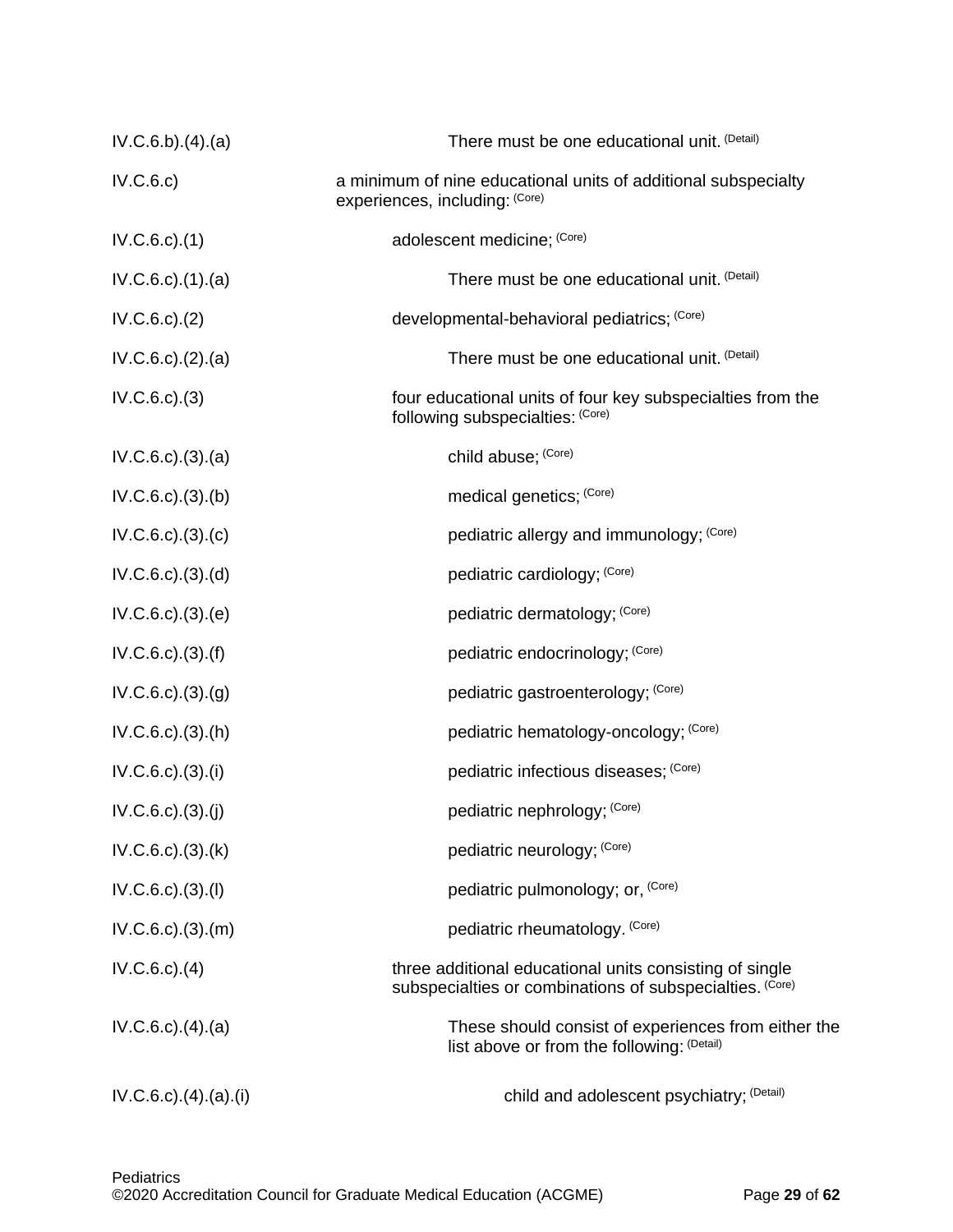| $IV.C.6.c$ . $(4)$ . $(a)$ . $(ii)$   | hospice and palliative medicine; (Detail)                                                                                                        |
|---------------------------------------|--------------------------------------------------------------------------------------------------------------------------------------------------|
| $IV.C.6.c$ . $(4)$ . $(a)$ . $(iii)$  | neurodevelopmental disabilities; (Detail)                                                                                                        |
| $IV.C.6.c$ . $(4)$ . $(a)$ . $(iv)$   | pediatric anesthesiology; (Detail)                                                                                                               |
| $IV.C.6.c$ . $(4)$ . $(a)$ . $(v)$    | pediatric dentistry; (Detail)                                                                                                                    |
| $IV.C.6.c$ . $(4)$ . $(a)$ . $(vi)$   | pediatric ophthalmology; (Detail)                                                                                                                |
| $IV.C.6.c$ . $(4)$ . $(a)$ . $(vii)$  | pediatric orthopaedic surgery; (Detail)                                                                                                          |
| $IV.C.6.c$ . $(4)$ . $(a)$ . $(viii)$ | pediatric otolaryngology; (Detail)                                                                                                               |
| $IV.C.6.c$ . $(4)$ . $(a)$ . $(ix)$   | pediatric rehabilitation medicine; (Detail)                                                                                                      |
| $IV.C.6.c$ . $(4)$ . $(a)$ . $(x)$    | pediatric radiology; (Detail)                                                                                                                    |
| $IV.C.6.c$ . $(4)$ . $(a)$ . $(xi)$   | pediatric surgery; (Detail)                                                                                                                      |
| $IV.C.6.c$ . $(4)$ . $(a)$ . $(xii)$  | sleep medicine; or, <sup>(Detail)</sup>                                                                                                          |
| IV.C.6.c).(4).(a).(xiii)              | sports medicine. (Detail)                                                                                                                        |
| IV.C.6.d)                             | a minimum of five educational units of ambulatory experiences,<br>including: (Core)                                                              |
| $IV.C.6.d$ $(1)$                      | ambulatory experiences to include elements of community<br>pediatrics and child advocacy; and (Core)                                             |
| $IV.C.6.d$ $(1).$ $(a)$               | There must be two educational units. (Detail)                                                                                                    |
| $IV.C.6.d$ $(2)$                      | pediatric emergency medicine and acute illness. (Core)                                                                                           |
| $IV.C.6.d$ $(2).$ $(a)$               | There must be three educational units of pediatric<br>emergency medicine, at least two of which must be<br>in the emergency department. (Detail) |
| $IV.C.6.d$ $.(2).$ (b)                | Residents must have first-contact evaluation of<br>pediatric patients in the emergency department.<br>(Detail)                                   |
| IV.C.6.e)                             | a minimum of 36 half-day sessions per year of a longitudinal<br>outpatient experience. (Core)                                                    |
| IV.C.6.e). <sub>(1)</sub>             | The sessions must not be scheduled in fewer than 26<br>weeks per year. (Core)                                                                    |
| IV.C.6.e. (2)                         | There must be an adequate volume of patients to ensure<br>exposure to the spectrum of normal development at all age                              |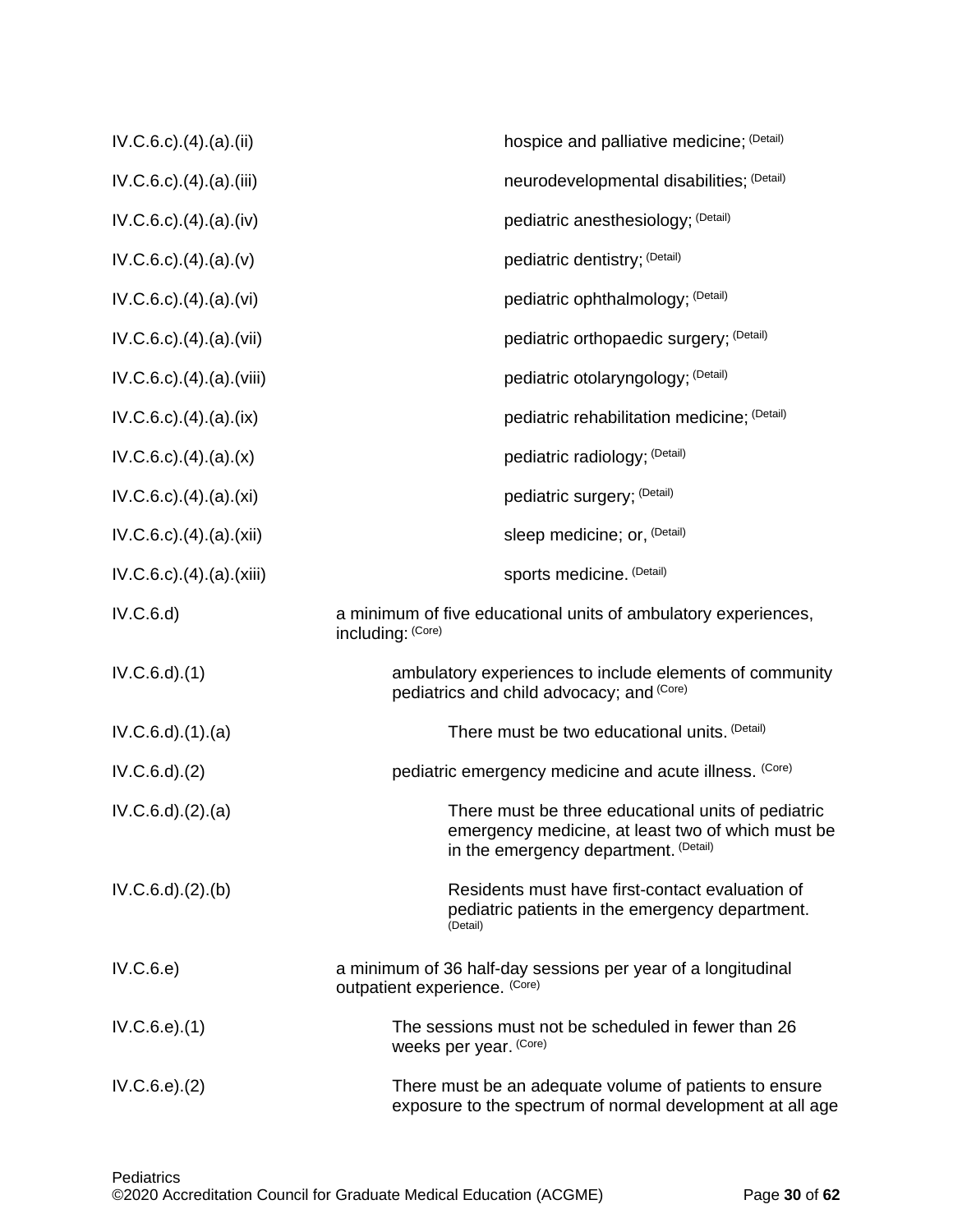|                   | levels, as well as the longitudinal management of children<br>with special health care needs and chronic conditions. (Core)                                                                                                                                                  |
|-------------------|------------------------------------------------------------------------------------------------------------------------------------------------------------------------------------------------------------------------------------------------------------------------------|
| IV.C.6.e). (3)    | There must be a longitudinal working experience between<br>each resident and a single or core group of faculty<br>members with expertise in primary care pediatrics and the<br>principles of the medical home. (Core)                                                        |
| IV.C.6.e). (4)    | PGY-1 and PGY-2 residents must have a longitudinal<br>general pediatric outpatient experience in a setting that<br>provides a medical home for the spectrum of pediatric<br>patients. (Core)                                                                                 |
| IV.C.6.e). (5)    | PGY-3 residents should continue this experience at the<br>same clinical site or, if appropriate for an individual<br>resident's career goals, sessions in the final year may take<br>place in a longitudinal subspecialty clinic or alternate<br>primary care site. (Detail) |
| IV.C.6.e). (6)    | The medical home model of care must focus on wellness<br>and prevention, coordination of care, longitudinal<br>management of children with special health care needs<br>and chronic conditions, and provide a patient- and family-<br>centered approach to care. (Detail)    |
| $IV.C.6.e$ $.(7)$ | Consistent with the concept of the medical home, residents<br>must care for a panel of patients that identify the resident<br>as their primary care provider. (Detail)                                                                                                       |

## <span id="page-30-0"></span>**IV.D. Scholarship**

*Medicine is both an art and a science. The physician is a humanistic scientist who cares for patients. This requires the ability to think critically, evaluate the literature, appropriately assimilate new knowledge, and practice lifelong learning. The program and faculty must create an environment that fosters the acquisition of such skills through resident participation in scholarly activities. Scholarly activities may include discovery, integration, application, and teaching.*

*The ACGME recognizes the diversity of residencies and anticipates that programs prepare physicians for a variety of roles, including clinicians, scientists, and educators. It is expected that the program's scholarship will reflect its mission(s) and aims, and the needs of the community it serves. For example, some programs may concentrate their scholarly activity on quality improvement, population health, and/or teaching, while other programs might choose to utilize more classic forms of biomedical research as the focus for scholarship.*

## **IV.D.1. Program Responsibilities**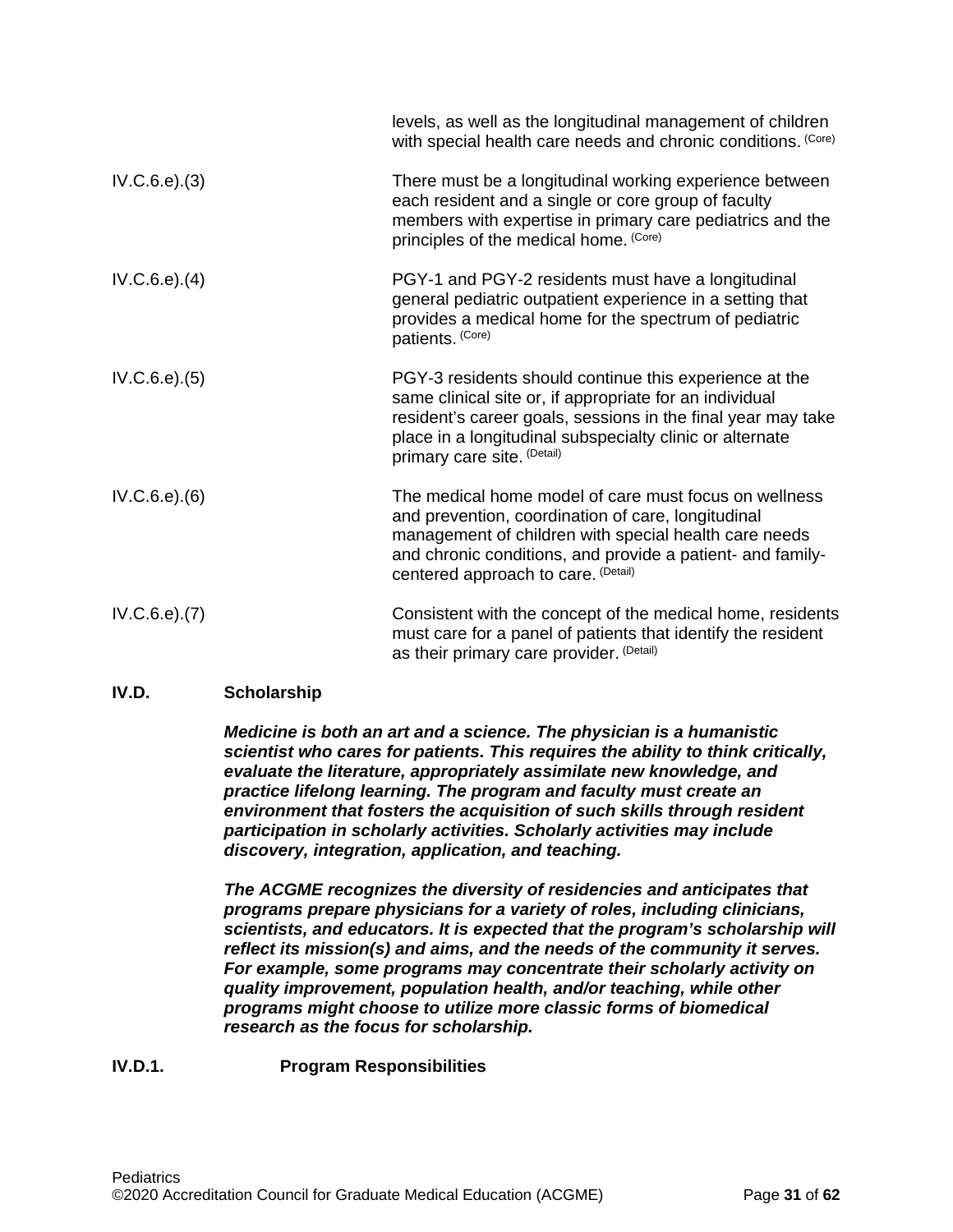| IV.D.1.a) | The program must demonstrate evidence of scholarly<br>activities consistent with its mission(s) and aims. (Core)                                                                   |
|-----------|------------------------------------------------------------------------------------------------------------------------------------------------------------------------------------|
| IV.D.1.b) | The program, in partnership with its Sponsoring Institution,<br>must allocate adequate resources to facilitate resident and<br>faculty involvement in scholarly activities. (Core) |
| IV.D.1.c  | The program must advance residents' knowledge and<br>practice of the scholarly approach to evidence-based patient<br>care. (Core)                                                  |

**Background and Intent: The scholarly approach can be defined as a synthesis of teaching, learning, and research with the aim of encouraging curiosity and critical thinking based on an understanding of physiology, pathophysiology, differential diagnosis, treatments, treatment alternatives, efficiency of care, and patient safety. While some faculty members are responsible for fulfilling the traditional elements of scholarship through research, integration, and teaching, all faculty members are responsible for advancing residents' scholarly approach to patient care.**

**Elements of a scholarly approach to patient care include:**

- **Asking meaningful questions to stimulate residents to utilize learning resources to create a differential diagnosis, a diagnostic algorithm, and treatment plan**
- **Challenging the evidence that the residents use to reach their medical decisions so that they understand the benefits and limits of the medical literature**
- **When appropriate, dissemination of scholarly learning in a peer-reviewed manner (publication or presentation)**
- **Improving resident learning by encouraging them to teach using a scholarly approach**

**The scholarly approach to patient care begins with curiosity, is grounded in the principles of evidence-based medicine, expands the knowledge base through dissemination, and develops the habits of lifelong learning by encouraging residents to be scholarly teachers.**

**IV.D.2. Faculty Scholarly Activity**

**IV.D.2.a) Among their scholarly activity, programs must demonstrate accomplishments in at least three of the following domains: (Core)**

- **Research in basic science, education, translational science, patient care, or population health**
- **Peer-reviewed grants**
- **Quality improvement and/or patient safety initiatives**
- **Systematic reviews, meta-analyses, review articles, chapters in medical textbooks, or case reports**
- **Creation of curricula, evaluation tools, didactic educational activities, or electronic educational materials**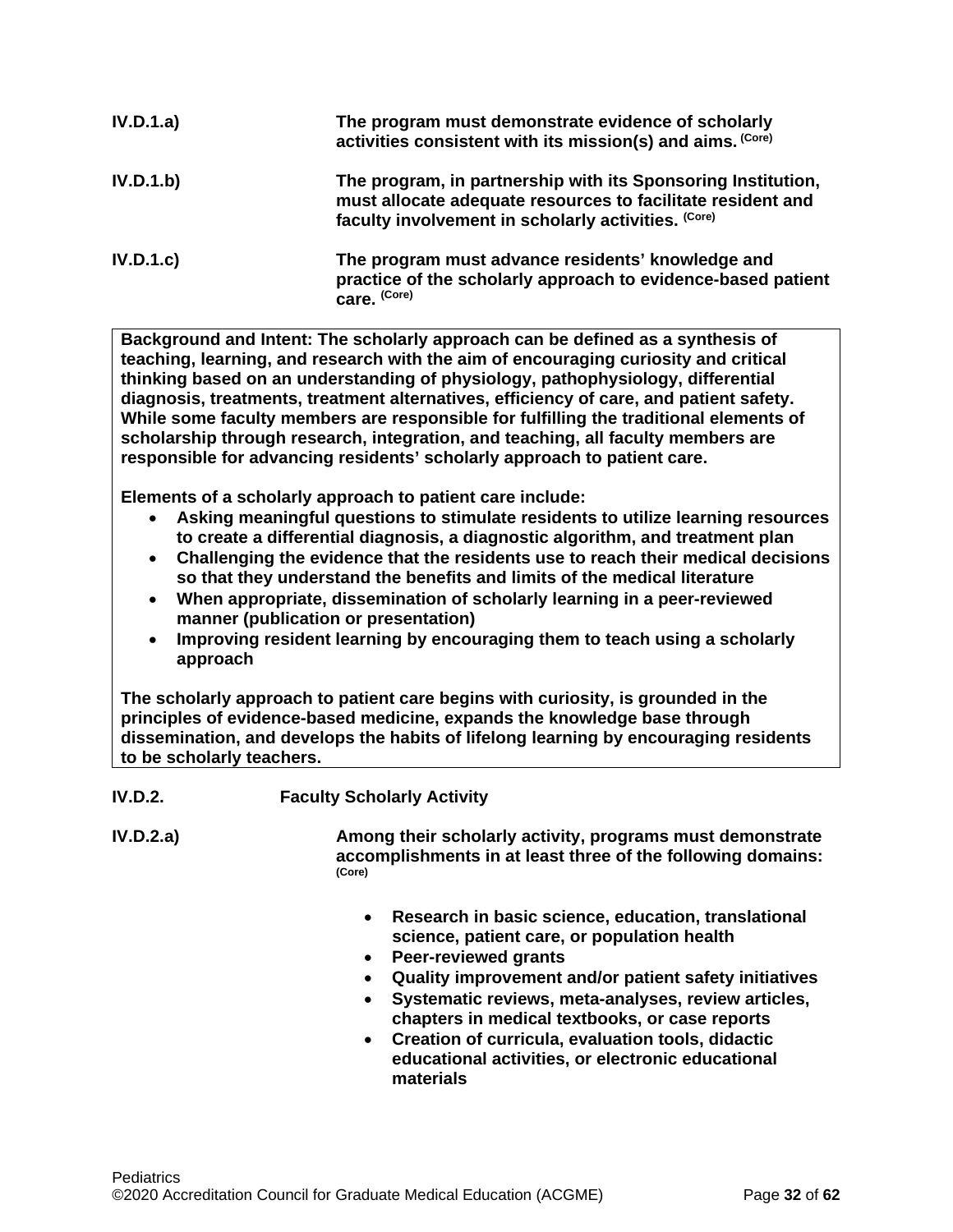- **Contribution to professional committees, educational organizations, or editorial boards**
- **Innovations in education**
- **IV.D.2.b) The program must demonstrate dissemination of scholarly activity within and external to the program by the following methods:**

**Background and Intent: For the purposes of education, metrics of scholarly activity represent one of the surrogates for the program's effectiveness in the creation of an environment of inquiry that advances the residents' scholarly approach to patient care. The Review Committee will evaluate the dissemination of scholarship for the program as a whole, not for individual faculty members, for a five-year interval, for both core and non-core faculty members, with the goal of assessing the effectiveness of the creation of such an environment. The ACGME recognizes that there may be differences in scholarship requirements between different specialties and between residencies and fellowships in the same specialty.**

|                | IV.D.2.b).(1)     | faculty participation in grand rounds, posters,<br>workshops, quality improvement presentations,<br>podium presentations, grant leadership, non-peer-<br>reviewed print/electronic resources, articles or<br>publications, book chapters, textbooks, webinars,<br>service on professional committees, or serving as a<br>journal reviewer, journal editorial board member, or<br>editor; (Outcome)# |
|----------------|-------------------|-----------------------------------------------------------------------------------------------------------------------------------------------------------------------------------------------------------------------------------------------------------------------------------------------------------------------------------------------------------------------------------------------------|
|                | IV.D.2.b).(2)     | peer-reviewed publication. (Outcome)                                                                                                                                                                                                                                                                                                                                                                |
| <b>IV.D.3.</b> |                   | <b>Resident Scholarly Activity</b>                                                                                                                                                                                                                                                                                                                                                                  |
| IV.D.3.a)      |                   | Residents must participate in scholarship. (Core)                                                                                                                                                                                                                                                                                                                                                   |
| V.             | <b>Evaluation</b> |                                                                                                                                                                                                                                                                                                                                                                                                     |

<span id="page-32-1"></span><span id="page-32-0"></span>**V.A. Resident Evaluation**

# **V.A.1. Feedback and Evaluation**

**Background and Intent: Feedback is ongoing information provided regarding aspects of one's performance, knowledge, or understanding. The faculty empower residents to provide much of that feedback themselves in a spirit of continuous learning and self-reflection. Feedback from faculty members in the context of routine clinical care should be frequent, and need not always be formally documented.**

**Formative and summative evaluation have distinct definitions. Formative evaluation is**  *monitoring resident learning* **and providing ongoing feedback that can be used by residents to improve their learning in the context of provision of patient care or other educational opportunities. More specifically, formative evaluations help:**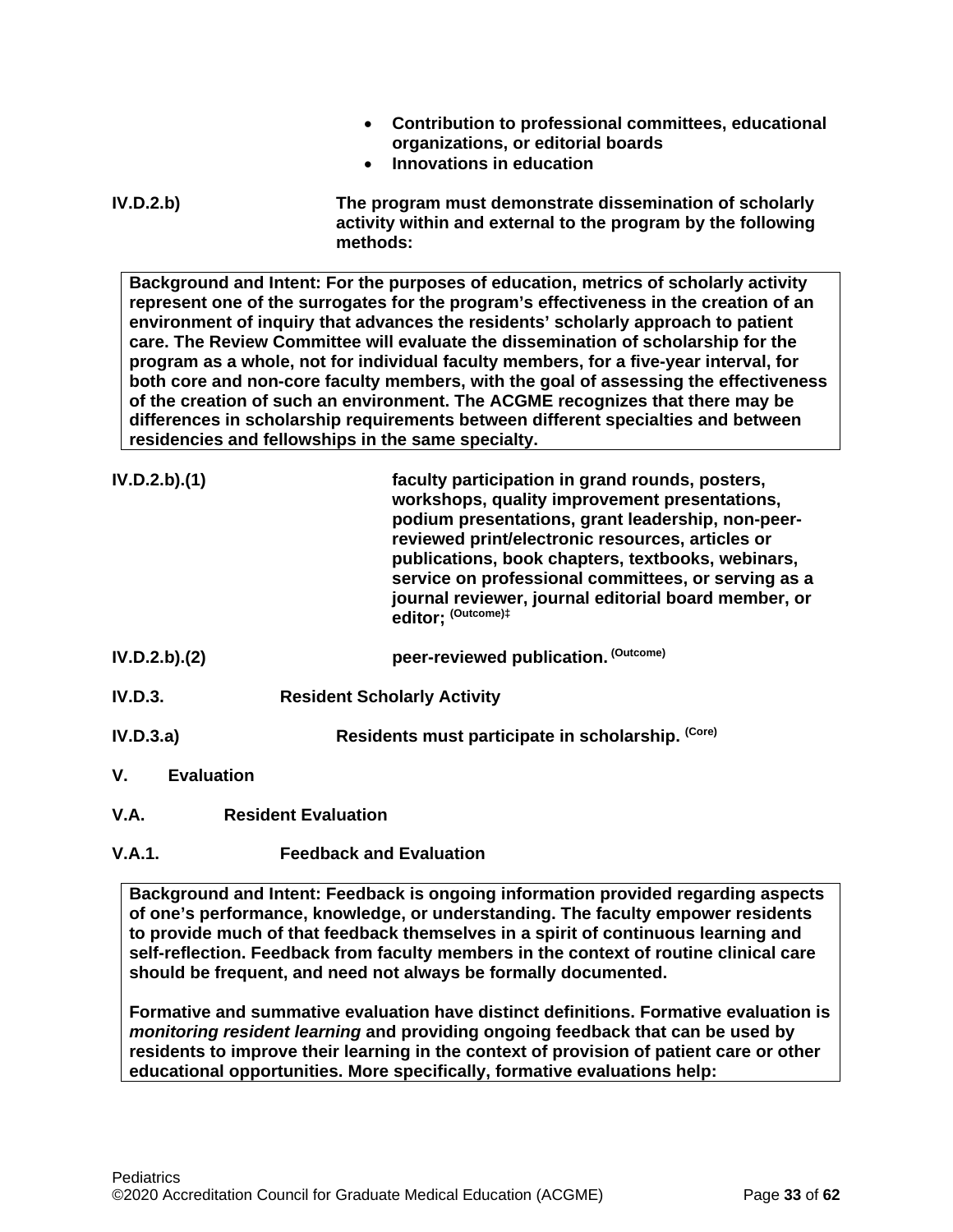| residents identify their strengths and weaknesses and target areas that need |  |
|------------------------------------------------------------------------------|--|
| work                                                                         |  |

• **program directors and faculty members recognize where residents are struggling and address problems immediately**

**Summative evaluation is** *evaluating a resident's learning* **by comparing the residents against the goals and objectives of the rotation and program, respectively. Summative evaluation is utilized to make decisions about promotion to the next level of training, or program completion.**

**End-of-rotation and end-of-year evaluations have both summative and formative components. Information from a summative evaluation can be used formatively when residents or faculty members use it to guide their efforts and activities in subsequent rotations and to successfully complete the residency program.**

**Feedback, formative evaluation, and summative evaluation compare intentions with accomplishments, enabling the transformation of a neophyte physician to one with growing expertise.** 

|  | л.<br>., |  | . 0<br>J. |
|--|----------|--|-----------|
|--|----------|--|-----------|

**V.A.1.a) Faculty members must directly observe, evaluate, and frequently provide feedback on resident performance during each rotation or similar educational assignment. (Core)**

**Background and Intent: Faculty members should provide feedback frequently throughout the course of each rotation. Residents require feedback from faculty members to reinforce well-performed duties and tasks, as well as to correct deficiencies. This feedback will allow for the development of the learner as they strive to achieve the Milestones. More frequent feedback is strongly encouraged for residents who have deficiencies that may result in a poor final rotation evaluation.**

| V.A.1.b)       | Evaluation must be documented at the completion of the<br>assignment. (Core)                                                                                                                   |  |
|----------------|------------------------------------------------------------------------------------------------------------------------------------------------------------------------------------------------|--|
| V.A.1.b)(1)    | For block rotations of greater than three months in<br>duration, evaluation must be documented at least<br>every three months. (Core)                                                          |  |
| V.A.1.b)(2)    | Longitudinal experiences, such as continuity clinic in<br>the context of other clinical responsibilities, must be<br>evaluated at least every three months and at<br>completion. (Core)        |  |
| V.A.1.b)(3)    | Residents must be evaluated utilizing a structured<br>approach by faculty members or other appropriate<br>supervisors using multiple assessment methods, in<br>different settings, for: (Core) |  |
| V.A.1.b)(3)(a) | performing histories and physical examinations;<br>(Detail)                                                                                                                                    |  |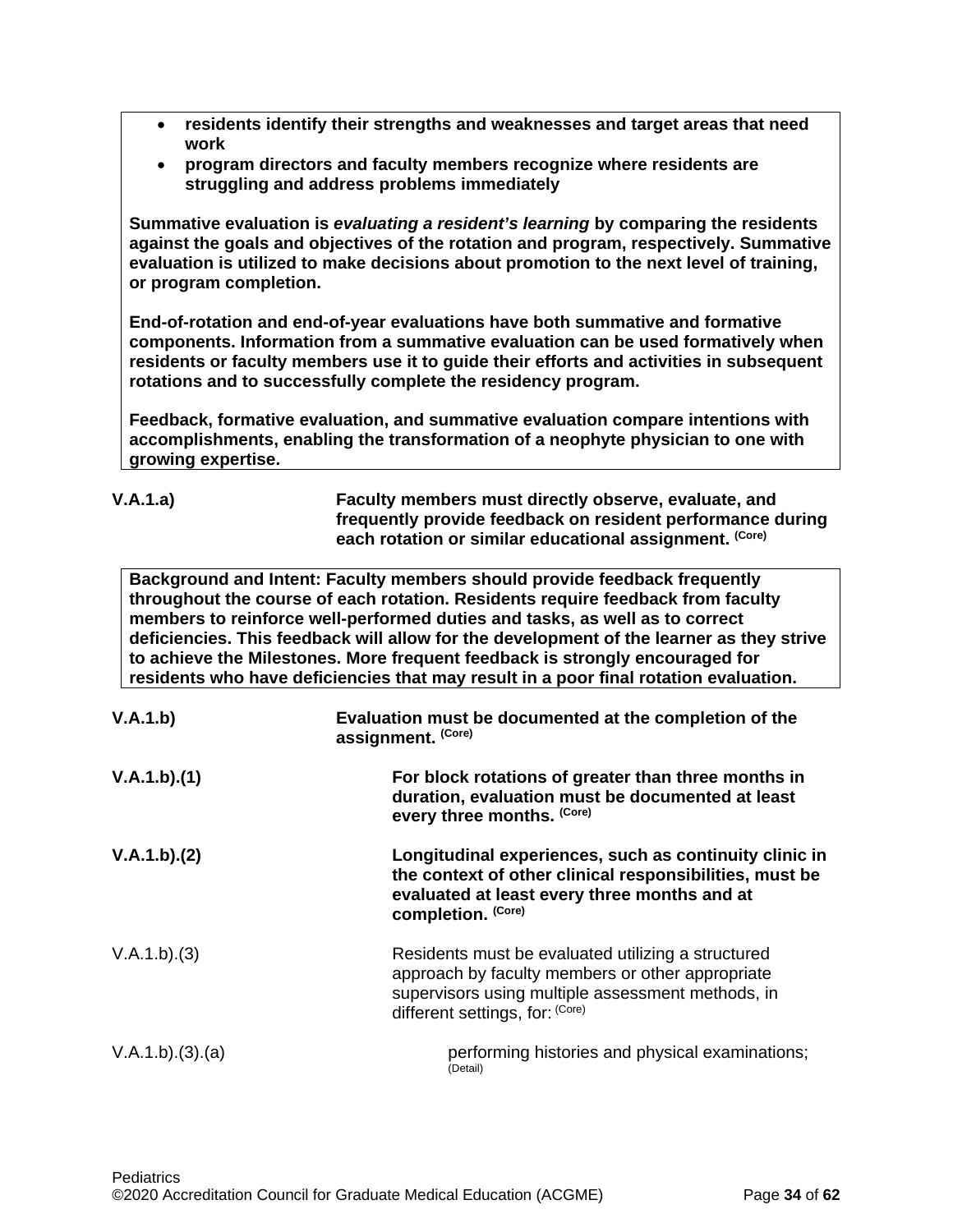| V.A.1.b)(3)(b)                 | providing effective counseling of patients and<br>families on the broad range of issues addressed by<br>general pediatricians; (Detail)                                           |
|--------------------------------|-----------------------------------------------------------------------------------------------------------------------------------------------------------------------------------|
| V.A.1.b)(3)(c)                 | demonstrating the ability to make diagnostic and<br>therapeutic decisions based on best evidence and<br>to develop and carry out management plans; and,<br>(Detail)               |
| V.A.1.b)(3)(d)                 | providing longitudinal care for healthy and<br>chronically-ill children of all ages. (Detail)                                                                                     |
| V.A.1.c)                       | The program must provide an objective performance<br>evaluation based on the Competencies and the specialty-<br>specific Milestones, and must: (Core)                             |
| V.A.1.c)(1)                    | use multiple evaluators (e.g., faculty members, peers,<br>patients, self, and other professional staff members);<br>and, (Core)                                                   |
| V.A.1.c). (2)                  | provide that information to the Clinical Competency<br>Committee for its synthesis of progressive resident<br>performance and improvement toward unsupervised<br>practice. (Core) |
| V.A.1.d)                       | The program director or their designee, with input from the<br><b>Clinical Competency Committee, must:</b>                                                                        |
| V.A.1.d)(1)                    | meet with and review with each resident their<br>documented semi-annual evaluation of performance,<br>including progress along the specialty-specific<br>Milestones; (Core)       |
| V.A.1.d)(2)                    | assist residents in developing individualized learning<br>plans to capitalize on their strengths and identify areas<br>for growth; and, (Core)                                    |
|                                |                                                                                                                                                                                   |
| V.A.1.d.)(2).(a)               | administer an In-Training Examination annually;<br>and, (Core)                                                                                                                    |
| V.A.1.d)(2).(b)                | create and document an individualized learning<br>plan at least annually. (Core)                                                                                                  |
| V.A.1.d.2.2(b). <sub>(i)</sub> | The program must provide a system to<br>assist residents in this process, including:<br>(Detail)                                                                                  |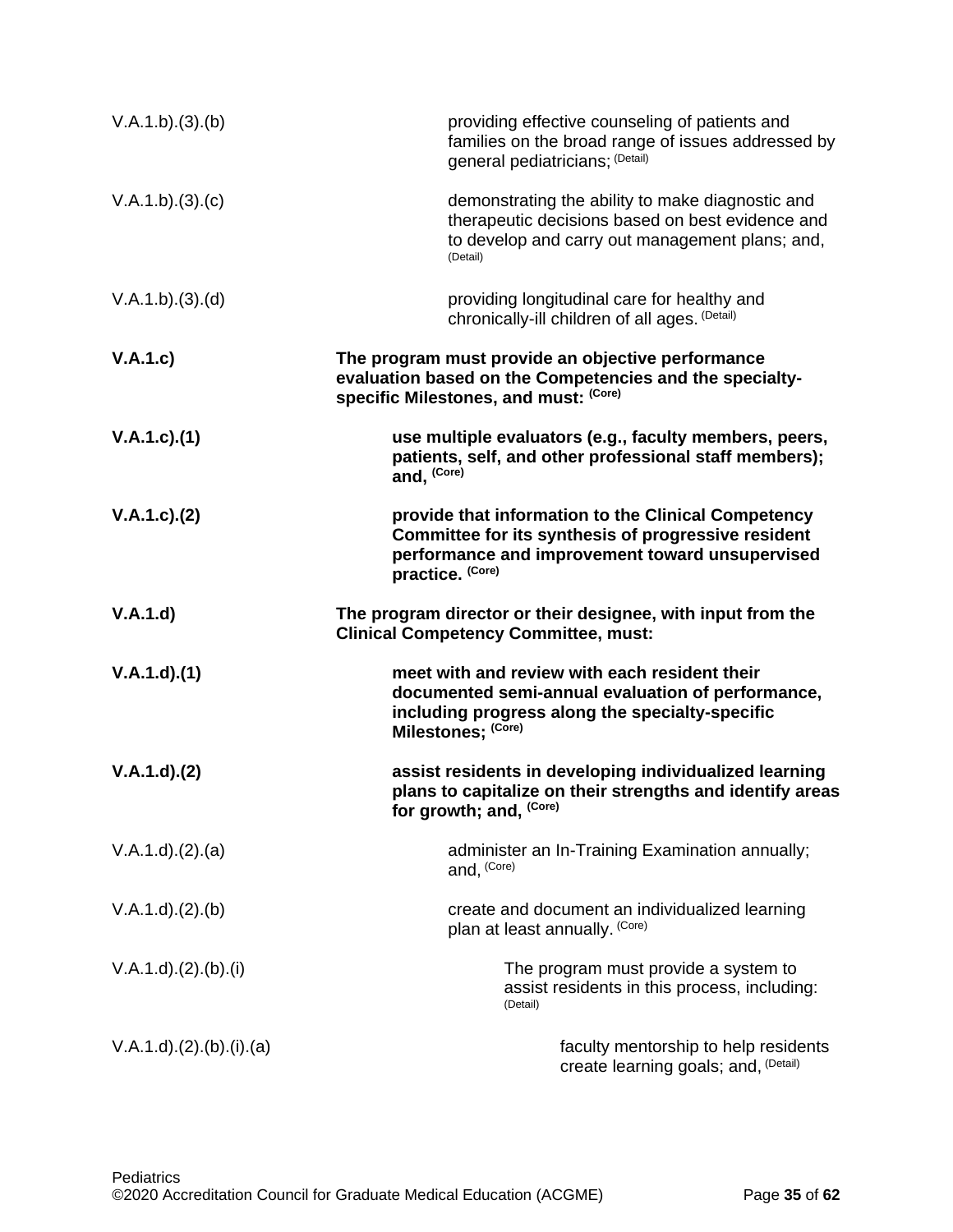| $V.A.1.d.2.2(b).(b).(b)$                        | systems for tracking and monitoring<br>progress toward completing the<br>individualized learning plan. (Detail)                                                                                                                                                                                                                                                                                                                                                                                                                                                                                                                                                                |
|-------------------------------------------------|--------------------------------------------------------------------------------------------------------------------------------------------------------------------------------------------------------------------------------------------------------------------------------------------------------------------------------------------------------------------------------------------------------------------------------------------------------------------------------------------------------------------------------------------------------------------------------------------------------------------------------------------------------------------------------|
| V.A.1.d)(3)                                     | develop plans for residents failing to progress,<br>following institutional policies and procedures. (Core)                                                                                                                                                                                                                                                                                                                                                                                                                                                                                                                                                                    |
| should develop an individualized learning plan. | Background and Intent: Learning is an active process that requires effort from the<br>teacher and the learner. Faculty members evaluate a resident's performance at least<br>at the end of each rotation. The program director or their designee will review those<br>evaluations, including their progress on the Milestones, at a minimum of every six<br>months. Residents should be encouraged to reflect upon the evaluation, using the<br>information to reinforce well-performed tasks or knowledge or to modify deficiencies<br>in knowledge or practice. Working together with the faculty members, residents                                                         |
|                                                 | Residents who are experiencing difficulties with achieving progress along the<br>Milestones may require intervention to address specific deficiencies. Such<br>intervention, documented in an individual remediation plan developed by the program<br>director or a faculty mentor and the resident, will take a variety of forms based on the<br>specific learning needs of the resident. However, the ACGME recognizes that there<br>are situations which require more significant intervention that may alter the time<br>course of resident progression. To ensure due process, it is essential that the<br>program director follow institutional policies and procedures. |
| V.A.1.e)                                        | At least annually, there must be a summative evaluation of<br>each resident that includes their readiness to progress to the<br>next year of the program, if applicable. (Core)                                                                                                                                                                                                                                                                                                                                                                                                                                                                                                |
| V.A.1.f)                                        | The evaluations of a resident's performance must be<br>accessible for review by the resident. (Core)                                                                                                                                                                                                                                                                                                                                                                                                                                                                                                                                                                           |
| V.A.2.                                          | <b>Final Evaluation</b>                                                                                                                                                                                                                                                                                                                                                                                                                                                                                                                                                                                                                                                        |
| V.A.2.a)                                        | The program director must provide a final evaluation for each<br>resident upon completion of the program. (Core)                                                                                                                                                                                                                                                                                                                                                                                                                                                                                                                                                               |
| V.A.2.a)(1)                                     | The specialty-specific Milestones, and when applicable<br>the specialty-specific Case Logs, must be used as<br>tools to ensure residents are able to engage in<br>autonomous practice upon completion of the program.<br>(Core)                                                                                                                                                                                                                                                                                                                                                                                                                                                |
| V.A.2.a)(2)                                     | The final evaluation must:                                                                                                                                                                                                                                                                                                                                                                                                                                                                                                                                                                                                                                                     |
| V.A.2.a)(2).(a)                                 | become part of the resident's permanent record<br>maintained by the institution, and must be<br>accessible for review by the resident in<br>accordance with institutional policy; (Core)                                                                                                                                                                                                                                                                                                                                                                                                                                                                                       |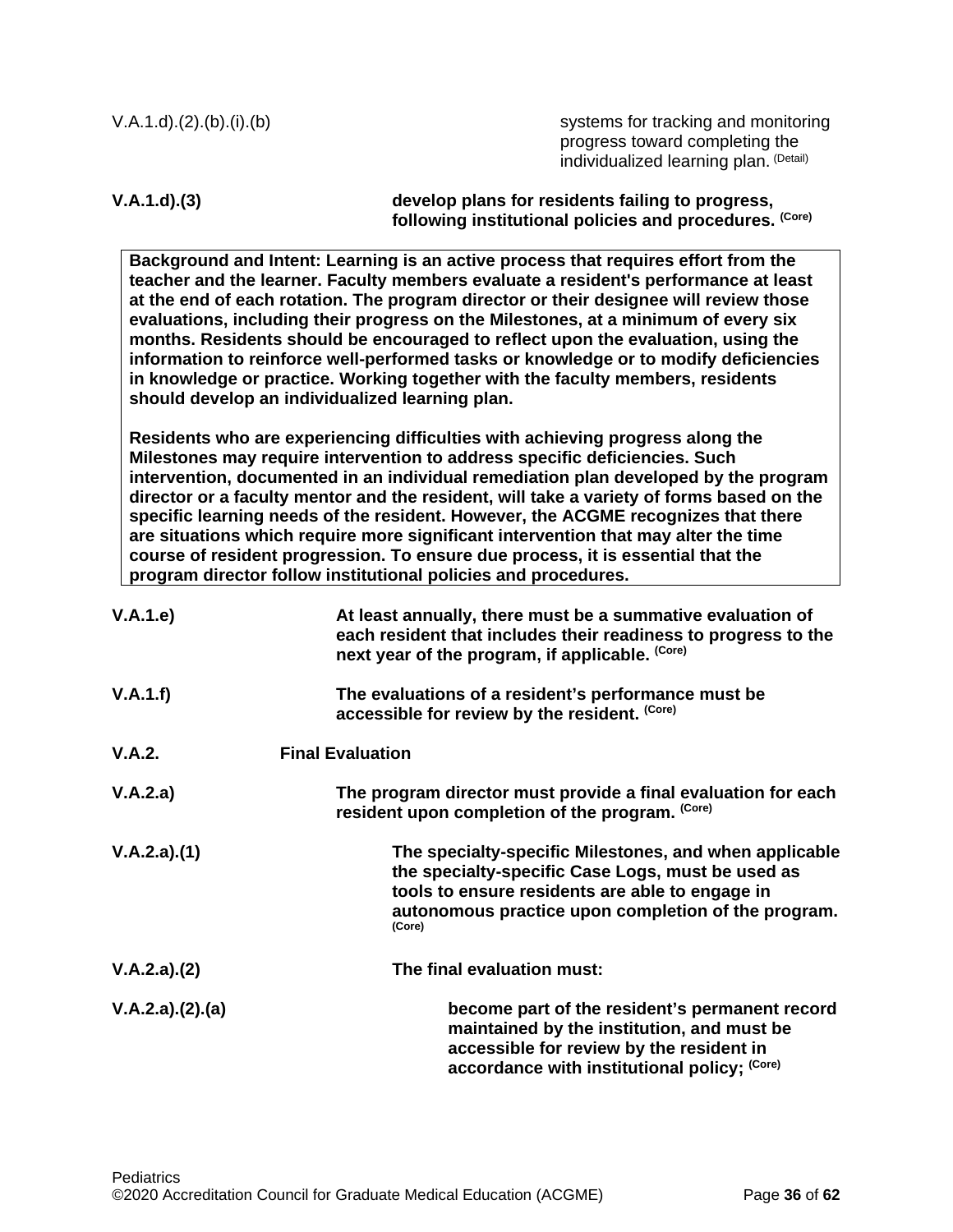| V.A.2.a)(2).(b) | verify that the resident has demonstrated the<br>knowledge, skills, and behaviors necessary to<br>enter autonomous practice; (Core)                                                                       |
|-----------------|-----------------------------------------------------------------------------------------------------------------------------------------------------------------------------------------------------------|
| V.A.2.a)(2).(c) | consider recommendations from the Clinical<br>Competency Committee; and, (Core)                                                                                                                           |
| V.A.2.a)(2).(d) | be shared with the resident upon completion of<br>the program. (Core)                                                                                                                                     |
| V.A.3.          | A Clinical Competency Committee must be appointed by the<br>program director. (Core)                                                                                                                      |
| V.A.3.a)        | At a minimum, the Clinical Competency Committee must<br>include three members of the program faculty, at least one of<br>whom is a core faculty member. (Core)                                            |
| V.A.3.a)(1)     | Additional members must be faculty members from<br>the same program or other programs, or other health<br>professionals who have extensive contact and<br>experience with the program's residents. (Core) |

**Background and Intent: The requirements regarding the Clinical Competency Committee do not preclude or limit a program director's participation on the Clinical Competency Committee. The intent is to leave flexibility for each program to decide the best structure for its own circumstances, but a program should consider: its program director's other roles as resident advocate, advisor, and confidante; the impact of the program director's presence on the other Clinical Competency Committee members' discussions and decisions; the size of the program faculty; and other program-relevant factors. The program director has final responsibility for resident evaluation and promotion decisions.**

**Program faculty may include more than the physician faculty members, such as other physicians and non-physicians who teach and evaluate the program's residents. There may be additional members of the Clinical Competency Committee. Chief residents who have completed core residency programs in their specialty may be members of the Clinical Competency Committee.** 

| V.A.3.b)    | The Clinical Competency Committee must:                                                                                               |  |
|-------------|---------------------------------------------------------------------------------------------------------------------------------------|--|
| V.A.3.b)(1) | review all resident evaluations at least semi-annually;<br>(Core)                                                                     |  |
| V.A.3.b)(2) | determine each resident's progress on achievement of<br>the specialty-specific Milestones; and, (Core)                                |  |
| V.A.3.b)(3) | meet prior to the residents' semi-annual evaluations<br>and advise the program director regarding each<br>resident's progress. (Core) |  |

# <span id="page-36-0"></span>**V.B. Faculty Evaluation**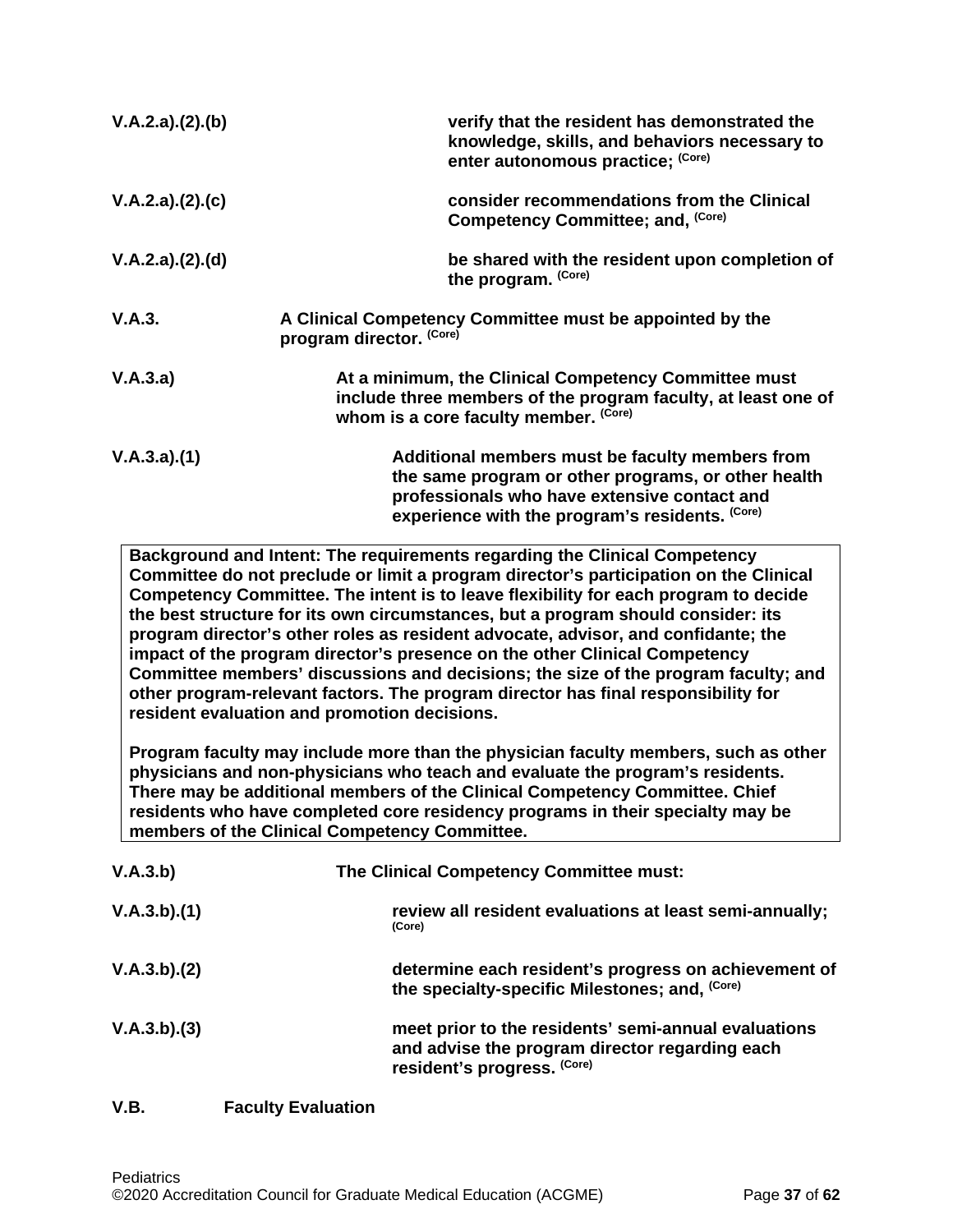**V.B.1. The program must have a process to evaluate each faculty member's performance as it relates to the educational program at least annually. (Core)**

**Background and Intent: The program director is responsible for the education program and for whom delivers it. While the term "faculty" may be applied to physicians within a given institution for other reasons, it is applied to residency program faculty members only through approval by a program director. The development of the faculty improves the education, clinical, and research aspects of a program. Faculty members have a strong commitment to the resident and desire to provide optimal education and work opportunities. Faculty members must be provided feedback on their contribution to the mission of the program. All faculty members who interact with residents desire feedback on their education, clinical care, and research. If a faculty member does not interact with residents, feedback is not required. With regard to the diverse operating environments and configurations, the residency program director may need to work with others to determine the effectiveness of the program's faculty performance with regard to their role in the educational program. All teaching faculty members should have their educational efforts evaluated by the residents in a confidential and anonymous manner. Other aspects for the feedback may include research or clinical productivity, review of patient outcomes, or peer review of scholarly activity. The process should reflect the local environment and identify the necessary information. The feedback from the various sources should be summarized and provided to the faculty on an annual basis by a member of the leadership team of the program.**

| V.B.1.a) | This evaluation must include a review of the faculty member's<br>clinical teaching abilities, engagement with the educational<br>program, participation in faculty development related to their<br>skills as an educator, clinical performance, professionalism,<br>and scholarly activities. (Core) |
|----------|------------------------------------------------------------------------------------------------------------------------------------------------------------------------------------------------------------------------------------------------------------------------------------------------------|
| V.B.1.b) | This evaluation must include written, anonymous, and<br>confidential evaluations by the residents. (Core)                                                                                                                                                                                            |
| V.B.2.   | Faculty members must receive feedback on their evaluations at least<br>annually. (Core)                                                                                                                                                                                                              |

**V.B.3. Results of the faculty educational evaluations should be incorporated into program-wide faculty development plans. (Core)**

**Background and Intent: The quality of the faculty's teaching and clinical care is a determinant of the quality of the program and the quality of the residents' future clinical care. Therefore, the program has the responsibility to evaluate and improve the program faculty members' teaching, scholarship, professionalism, and quality care. This section mandates annual review of the program's faculty members for this purpose, and can be used as input into the Annual Program Evaluation.**

- <span id="page-37-0"></span>**V.C. Program Evaluation and Improvement**
- **V.C.1. The program director must appoint the Program Evaluation Committee to conduct and document the Annual Program**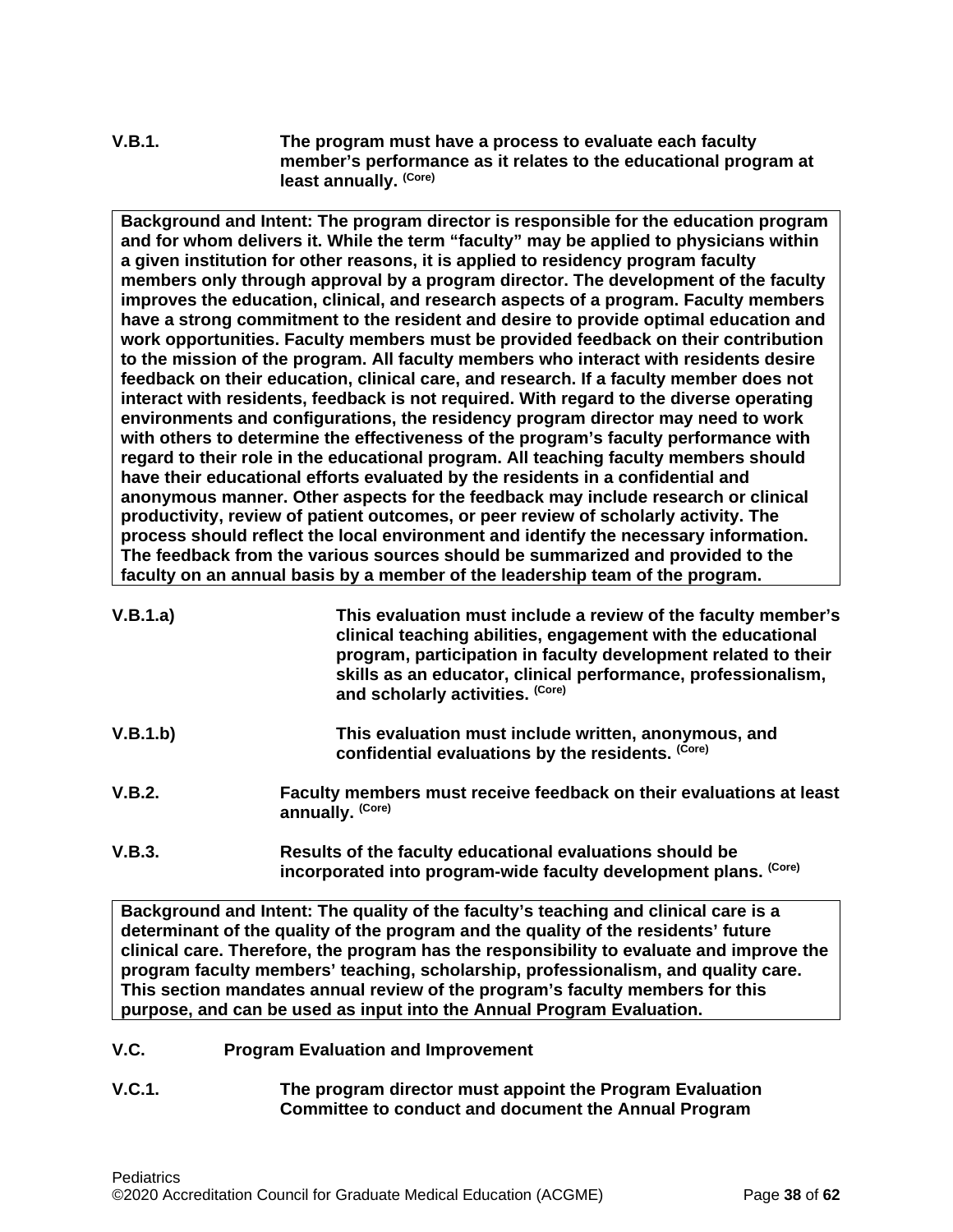|             | Evaluation as part of the program's continuous improvement<br>process. (Core)                                                                                                                                                                                                                                                                                                                                                                                                                                                |
|-------------|------------------------------------------------------------------------------------------------------------------------------------------------------------------------------------------------------------------------------------------------------------------------------------------------------------------------------------------------------------------------------------------------------------------------------------------------------------------------------------------------------------------------------|
| V.C.1.a)    | The Program Evaluation Committee must be composed of at<br>least two program faculty members, at least one of whom is a<br>core faculty member, and at least one resident. (Core)                                                                                                                                                                                                                                                                                                                                            |
| V.C.1.b)    | Program Evaluation Committee responsibilities must include:                                                                                                                                                                                                                                                                                                                                                                                                                                                                  |
| V.C.1.b)(1) | acting as an advisor to the program director, through<br>program oversight; (Core)                                                                                                                                                                                                                                                                                                                                                                                                                                           |
| V.C.1.b)(2) | review of the program's self-determined goals and<br>progress toward meeting them; (Core)                                                                                                                                                                                                                                                                                                                                                                                                                                    |
| V.C.1.b)(3) | guiding ongoing program improvement, including<br>development of new goals, based upon outcomes;<br>and, (Core)                                                                                                                                                                                                                                                                                                                                                                                                              |
| V.C.1.b)(4) | review of the current operating environment to identify<br>strengths, challenges, opportunities, and threats as<br>related to the program's mission and aims. (Core)                                                                                                                                                                                                                                                                                                                                                         |
|             | Background and Intent: In order to achieve its mission and train quality physicians, a<br>program must evaluate its performance and plan for improvement in the Annual<br>Program Evaluation. Performance of residents and faculty members is a reflection of<br>program quality, and can use metrics that reflect the goals that a program has set for<br>itself. The Program Evaluation Committee utilizes outcome parameters and other data<br>to assess the program's progress toward achievement of its goals and aims. |

| V.C.1.c)          | The Program Evaluation Committee should consider the<br>following elements in its assessment of the program: |
|-------------------|--------------------------------------------------------------------------------------------------------------|
| V.C.1.c).(1)      | curriculum; (Core)                                                                                           |
| V.C.1.c). (2)     | outcomes from prior Annual Program Evaluation(s);<br>(Core)                                                  |
| $V.C.1.c).$ (3)   | ACGME letters of notification, including citations,<br>Areas for Improvement, and comments; (Core)           |
| $V.C.1.c).$ (4)   | quality and safety of patient care; (Core)                                                                   |
| V.C.1.c). (5)     | aggregate resident and faculty:                                                                              |
| V.C.1.c. (5). (a) | well-being; (Core)                                                                                           |
| V.C.1.c. (5). (b) | recruitment and retention; (Core)                                                                            |
| V.C.1.c. (5). (c) | workforce diversity; (Core)                                                                                  |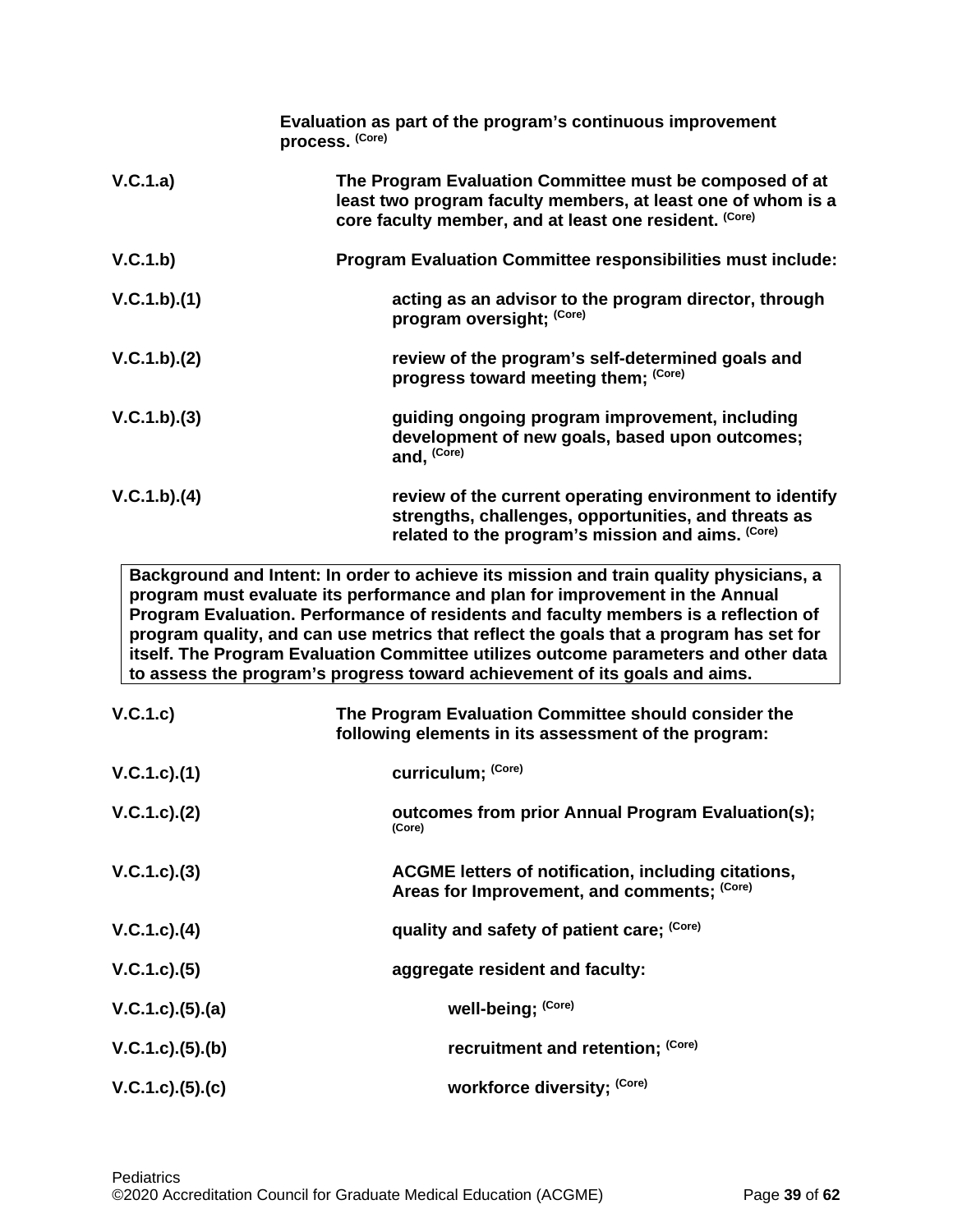| V.C.1.c. (5). (d)   | engagement in quality improvement and patient<br>safety; (Core)                                                                            |
|---------------------|--------------------------------------------------------------------------------------------------------------------------------------------|
| V.C.1.c. (5). (e)   | scholarly activity; (Core)                                                                                                                 |
| $V.C.1.c).$ (5).(f) | <b>ACGME Resident and Faculty Surveys; and,</b><br>(Core)                                                                                  |
| V.C.1.c).(5).(g)    | written evaluations of the program. (Core)                                                                                                 |
| $V.C.1.c).$ (6)     | aggregate resident:                                                                                                                        |
| $V.C.1.c).$ (6).(a) | achievement of the Milestones; (Core)                                                                                                      |
| $V.C.1.c.$ (6).(b)  | in-training examinations (where applicable);<br>(Core)                                                                                     |
| V.C.1.c). (6). (c)  | board pass and certification rates; and, (Core)                                                                                            |
| V.C.1.c).(6).(d)    | graduate performance. (Core)                                                                                                               |
| V.C.1.c). (7)       | aggregate faculty:                                                                                                                         |
| V.C.1.c. (7). (a)   | evaluation; and, (Core)                                                                                                                    |
| V.C.1.c. (7). (b)   | professional development. (Core)                                                                                                           |
| V.C.1.d             | The Program Evaluation Committee must evaluate the<br>program's mission and aims, strengths, areas for<br>improvement, and threats. (Core) |
| V.C.1.e)            | The annual review, including the action plan, must:                                                                                        |
| V.C.1.e).(1)        | be distributed to and discussed with the members of<br>the teaching faculty and the residents; and, (Core)                                 |
| V.C.1.e). (2)       | be submitted to the DIO. (Core)                                                                                                            |
| V.C.2.              | The program must complete a Self-Study prior to its 10-Year<br><b>Accreditation Site Visit. (Core)</b>                                     |
| V.C.2.a)            | A summary of the Self-Study must be submitted to the DIO.<br>(Core)                                                                        |

**Background and Intent: Outcomes of the documented Annual Program Evaluation can be integrated into the 10-year Self-Study process. The Self-Study is an objective, comprehensive evaluation of the residency program, with the aim of improving it. Underlying the Self-Study is this longitudinal evaluation of the program and its learning environment, facilitated through sequential Annual Program Evaluations that focus on the required components, with an emphasis on program strengths and selfidentified areas for improvement. Details regarding the timing and expectations for the**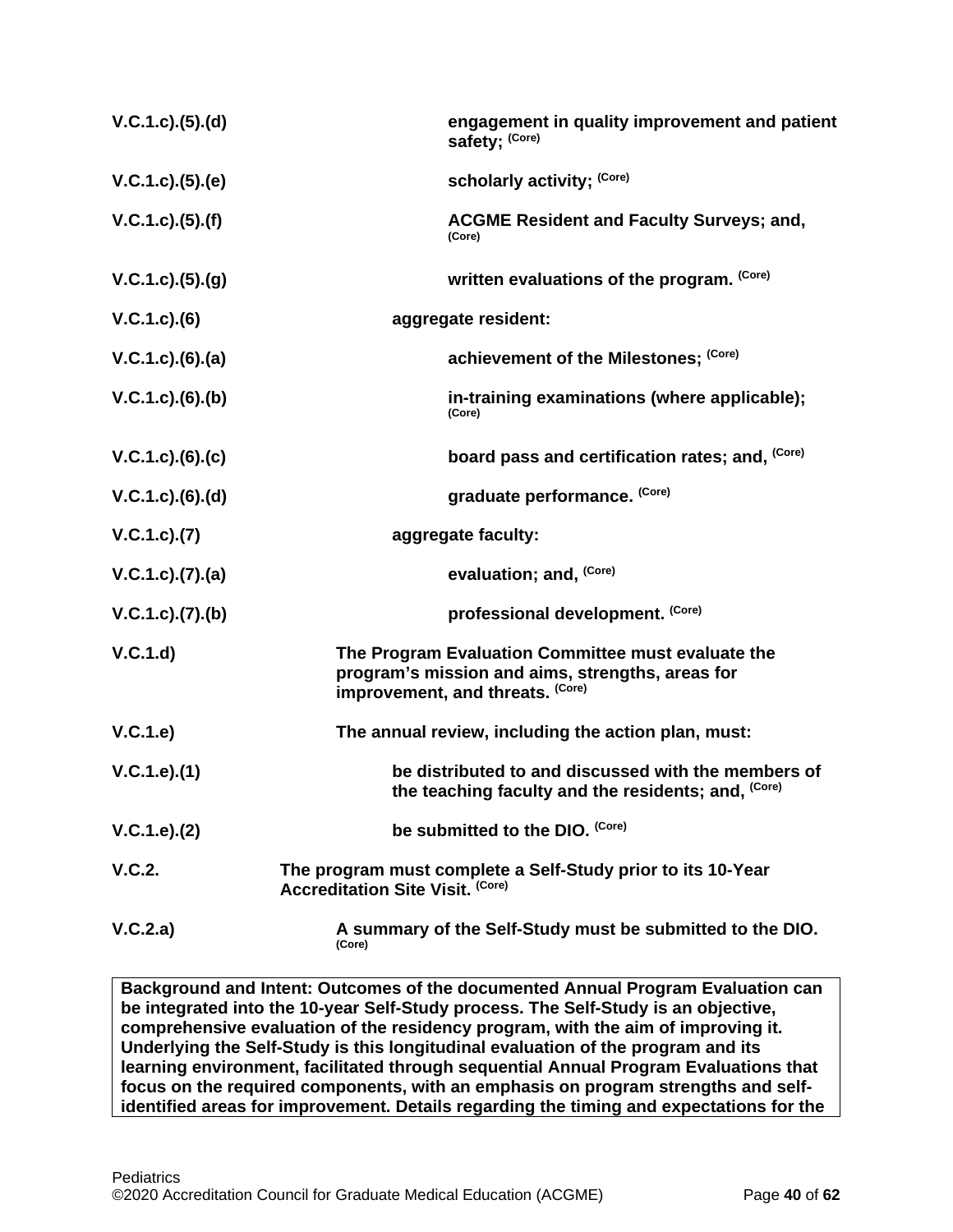**Self-Study and the 10-Year Accreditation Site Visit are provided in the** *ACGME Manual of Policies and Procedures***. Additionally, a description of the [Self-Study process,](http://acgme.org/What-We-Do/Accreditation/Self-Study) as well as information on how to prepare for the [10-Year Accreditation Site Visit,](http://www.acgme.org/What-We-Do/Accreditation/Site-Visit/Eight-Steps-to-Prepare-for-the-10-Year-Accreditation-Site-Visit) is available on the ACGME website.**

| V.C.3.   | One goal of ACGME-accredited education is to educate physicians<br>who seek and achieve board certification. One measure of the<br>effectiveness of the educational program is the ultimate pass rate.                                                                                                                                 |
|----------|----------------------------------------------------------------------------------------------------------------------------------------------------------------------------------------------------------------------------------------------------------------------------------------------------------------------------------------|
|          | The program director should encourage all eligible program<br>graduates to take the certifying examination offered by the<br>applicable American Board of Medical Specialties (ABMS) member<br>board or American Osteopathic Association (AOA) certifying board.                                                                       |
| V.C.3.a) | For specialties in which the ABMS member board and/or AOA<br>certifying board offer(s) an annual written exam, in the<br>preceding three years, the program's aggregate pass rate of<br>those taking the examination for the first time must be higher<br>than the bottom fifth percentile of programs in that specialty.<br>(Outcome) |
| V.C.3.b) | For specialties in which the ABMS member board and/or AOA<br>certifying board offer(s) a biennial written exam, in the<br>preceding six years, the program's aggregate pass rate of<br>those taking the examination for the first time must be higher<br>than the bottom fifth percentile of programs in that specialty.<br>(Outcome)  |
| V.C.3.c) | For specialties in which the ABMS member board and/or AOA<br>certifying board offer(s) an annual oral exam, in the preceding<br>three years, the program's aggregate pass rate of those<br>taking the examination for the first time must be higher than<br>the bottom fifth percentile of programs in that specialty.<br>(Outcome)    |
| V.C.3.d  | For specialties in which the ABMS member board and/or AOA<br>certifying board offer(s) a biennial oral exam, in the preceding<br>six years, the program's aggregate pass rate of those taking<br>the examination for the first time must be higher than the<br>bottom fifth percentile of programs in that specialty. (Outcome)        |
| V.C.3.e) | For each of the exams referenced in V.C.3.a)-d), any program<br>whose graduates over the time period specified in the<br>requirement have achieved an 80 percent pass rate will have<br>met this requirement, no matter the percentile rank of the<br>program for pass rate in that specialty. (Outcome)                               |

**Background and Intent: Setting a single standard for pass rate that works across specialties is not supportable based on the heterogeneity of the psychometrics of different examinations. By using a percentile rank, the performance of the lower five**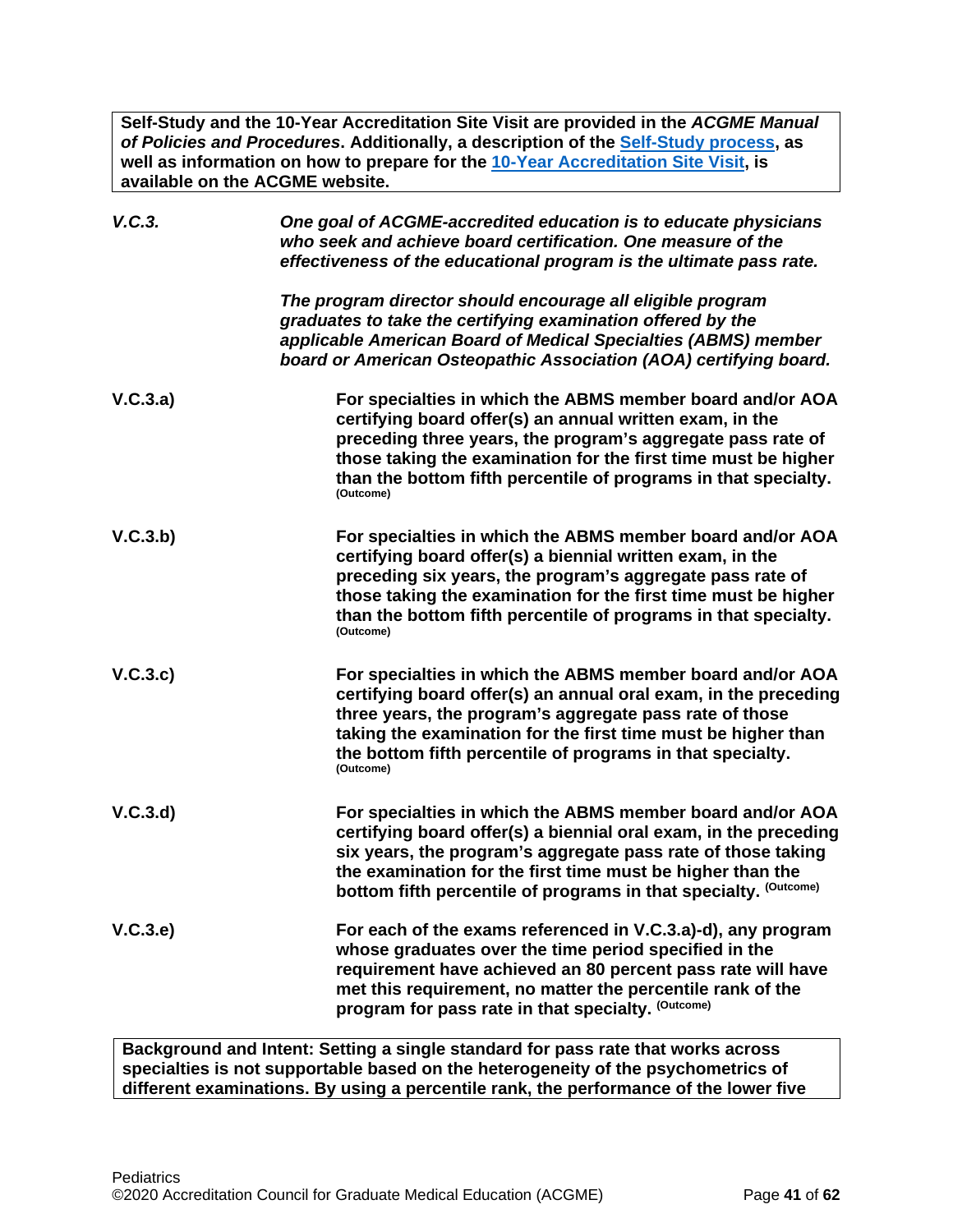**percent (fifth percentile) of programs can be identified and set on a path to curricular and test preparation reform.**

**There are specialties where there is a very high board pass rate that could leave successful programs in the bottom five percent (fifth percentile) despite admirable performance. These high-performing programs should not be cited, and V.C.3.e) is designed to address this.**

## **V.C.3.f) Programs must report, in ADS, board certification status annually for the cohort of board-eligible residents that graduated seven years earlier. (Core)**

**Background and Intent: It is essential that residency programs demonstrate knowledge and skill transfer to their residents. One measure of that is the qualifying or initial certification exam pass rate. Another important parameter of the success of the program is the ultimate board certification rate of its graduates. Graduates are eligible for up to seven years from residency graduation for initial certification. The ACGME will calculate a rolling three-year average of the ultimate board certification rate at seven years post-graduation, and the Review Committees will monitor it.**

**The Review Committees will track the rolling seven-year certification rate as an indicator of program quality. Programs are encouraged to monitor their graduates' performance on board certification examinations.**

**In the future, the ACGME may establish parameters related to ultimate board certification rates.**

## <span id="page-41-0"></span>**VI. The Learning and Working Environment**

*Residency education must occur in the context of a learning and working environment that emphasizes the following principles:*

- *Excellence in the safety and quality of care rendered to patients by residents today*
- *Excellence in the safety and quality of care rendered to patients by today's residents in their future practice*
- *Excellence in professionalism through faculty modeling of:*
	- o *the effacement of self-interest in a humanistic environment that supports the professional development of physicians*
	- o *the joy of curiosity, problem-solving, intellectual rigor, and discovery*
- *Commitment to the well-being of the students, residents, faculty members, and all members of the health care team*

**Background and Intent: The revised requirements are intended to provide greater flexibility within an established framework, allowing programs and residents more**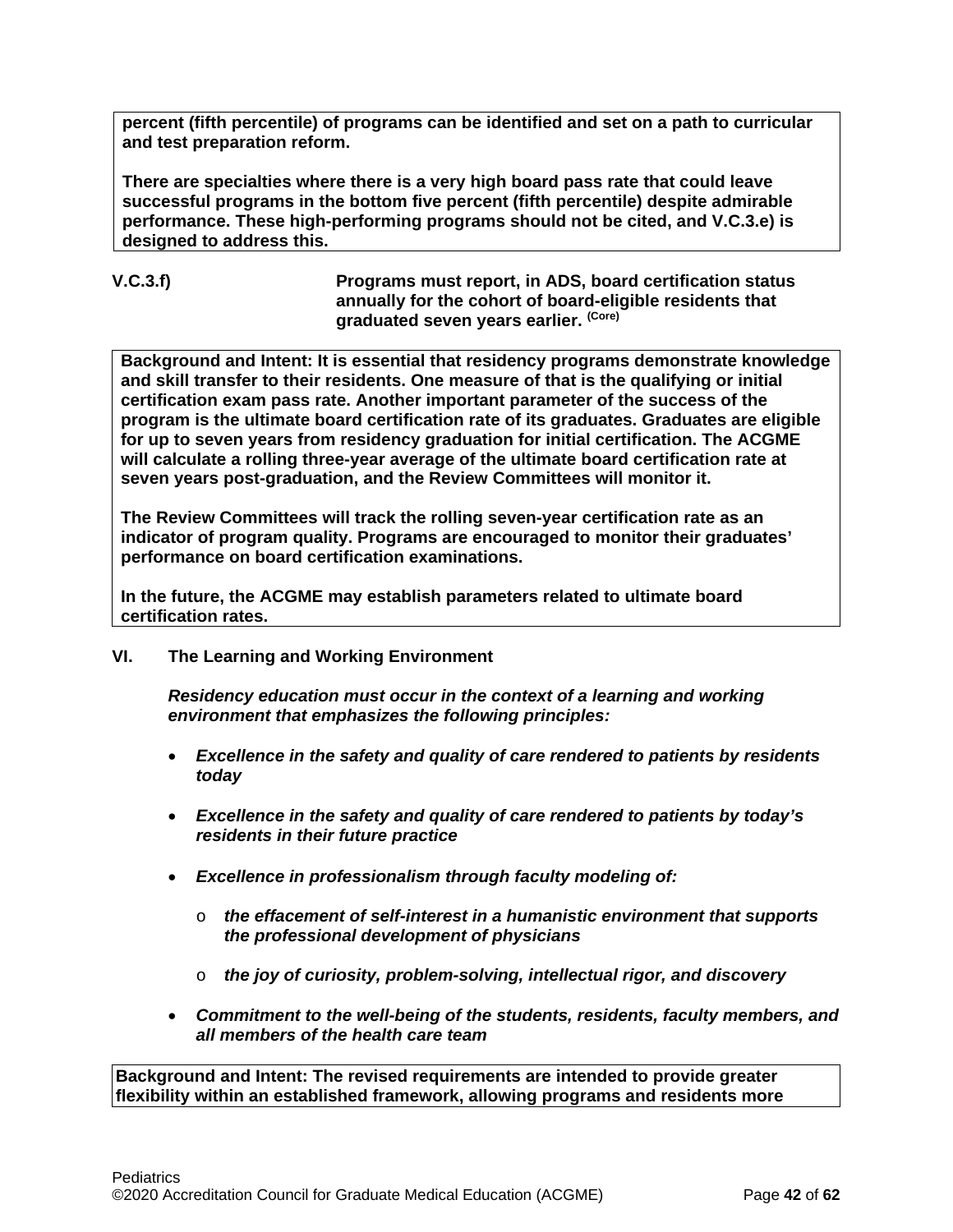**discretion to structure clinical education in a way that best supports the above principles of professional development. With this increased flexibility comes the responsibility for programs and residents to adhere to the 80-hour maximum weekly limit (unless a rotation-specific exception is granted by a Review Committee), and to utilize flexibility in a manner that optimizes patient safety, resident education, and resident well-being. The requirements are intended to support the development of a sense of professionalism by encouraging residents to make decisions based on patient needs and their own well-being, without fear of jeopardizing their program's accreditation status. In addition, the proposed requirements eliminate the burdensome documentation requirement for residents to justify clinical and educational work hour variations.**

**Clinical and educational work hours represent only one part of the larger issue of conditions of the learning and working environment, and Section VI has now been expanded to include greater attention to patient safety and resident and faculty member well-being. The requirements are intended to support programs and residents as they strive for excellence, while also ensuring ethical, humanistic training. Ensuring that flexibility is used in an appropriate manner is a shared responsibility of the program and residents. With this flexibility comes a responsibility for residents and faculty members to recognize the need to hand off care of a patient to another provider when a resident is too fatigued to provide safe, high quality care and for programs to ensure that residents remain within the 80-hour maximum weekly limit.**

- <span id="page-42-0"></span>**VI.A. Patient Safety, Quality Improvement, Supervision, and Accountability**
- **VI.A.1. Patient Safety and Quality Improvement**

*All physicians share responsibility for promoting patient safety and enhancing quality of patient care. Graduate medical education must prepare residents to provide the highest level of clinical care with continuous focus on the safety, individual needs, and humanity of their patients. It is the right of each patient to be cared for by residents who are appropriately supervised; possess the requisite knowledge, skills, and abilities; understand the limits of their knowledge and experience; and seek assistance as required to provide optimal patient care.*

*Residents must demonstrate the ability to analyze the care they provide, understand their roles within health care teams, and play an active role in system improvement processes. Graduating residents will apply these skills to critique their future unsupervised practice and effect quality improvement measures.*

*It is necessary for residents and faculty members to consistently work in a well-coordinated manner with other health care professionals to achieve organizational patient safety goals.*

**VI.A.1.a) Patient Safety**

**VI.A.1.a).(1) Culture of Safety**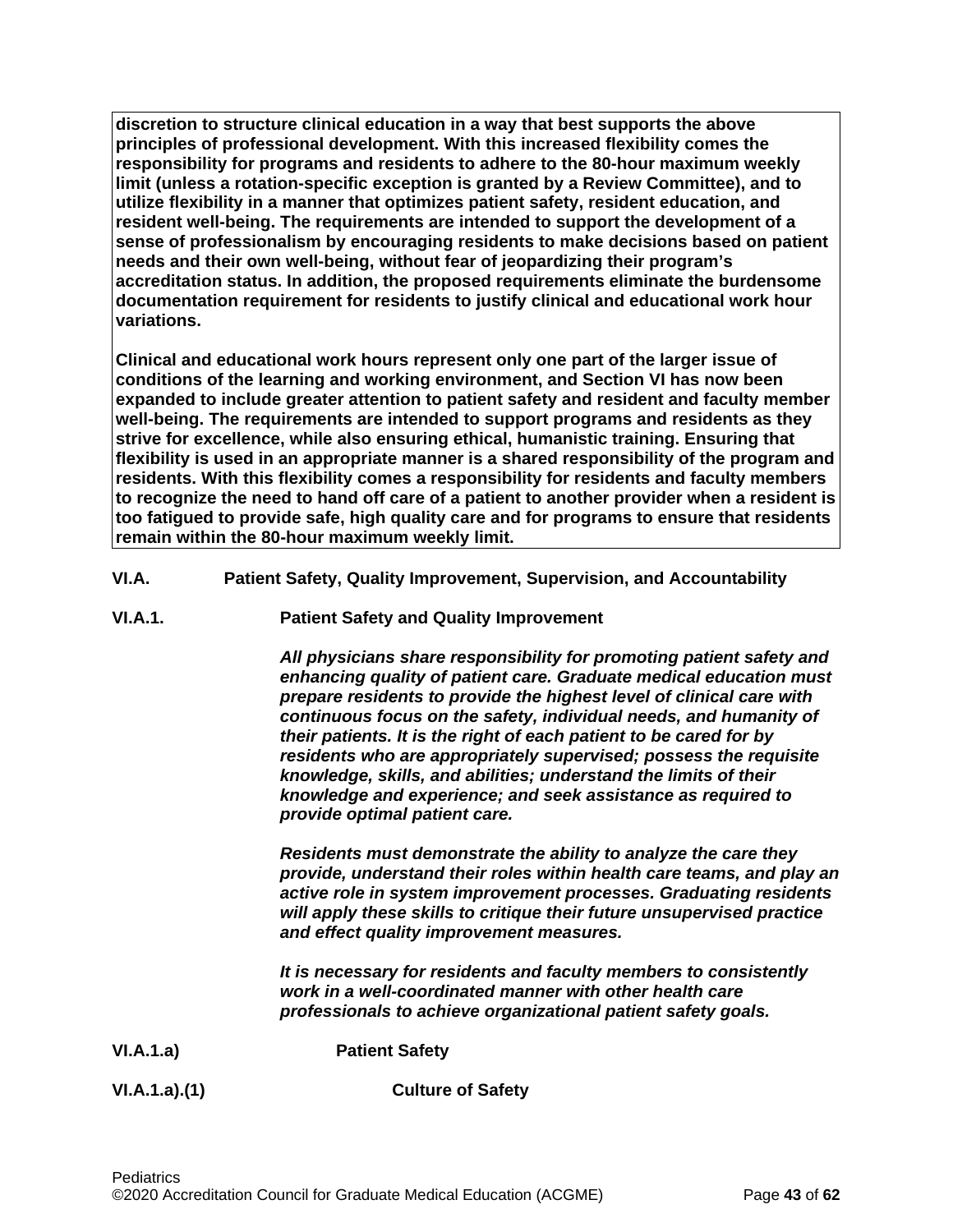|                                                     | A culture of safety requires continuous identification<br>of vulnerabilities and a willingness to transparently<br>deal with them. An effective organization has formal<br>mechanisms to assess the knowledge, skills, and<br>attitudes of its personnel toward safety in order to<br>identify areas for improvement.                                                                                                                                       |
|-----------------------------------------------------|-------------------------------------------------------------------------------------------------------------------------------------------------------------------------------------------------------------------------------------------------------------------------------------------------------------------------------------------------------------------------------------------------------------------------------------------------------------|
| VI.A.1.a)(1)(a)                                     | The program, its faculty, residents, and fellows<br>must actively participate in patient safety<br>systems and contribute to a culture of safety.<br>(Core)                                                                                                                                                                                                                                                                                                 |
| VI.A.1.a)(1)(b)                                     | The program must have a structure that<br>promotes safe, interprofessional, team-based<br>care. (Core)                                                                                                                                                                                                                                                                                                                                                      |
| VI.A.1.a)(2)                                        | <b>Education on Patient Safety</b>                                                                                                                                                                                                                                                                                                                                                                                                                          |
|                                                     | Programs must provide formal educational activities<br>that promote patient safety-related goals, tools, and<br>techniques. (Core)                                                                                                                                                                                                                                                                                                                          |
| interprofessional learning and working environment. | Background and Intent: Optimal patient safety occurs in the setting of a coordinated                                                                                                                                                                                                                                                                                                                                                                        |
| VI.A.1.a)(3)                                        | <b>Patient Safety Events</b>                                                                                                                                                                                                                                                                                                                                                                                                                                |
|                                                     | Reporting, investigation, and follow-up of adverse<br>events, near misses, and unsafe conditions are pivotal<br>mechanisms for improving patient safety, and are<br>essential for the success of any patient safety<br>program. Feedback and experiential learning are<br>essential to developing true competence in the ability<br>to identify causes and institute sustainable systems-<br>based changes to ameliorate patient safety<br>vulnerabilities. |
| VI.A.1.a)(3)(a)                                     | Residents, fellows, faculty members, and other<br>clinical staff members must:                                                                                                                                                                                                                                                                                                                                                                              |
| VI.A.1.a)(3)(a)(i)                                  | know their responsibilities in reporting<br>patient safety events at the clinical site;<br>(Core)                                                                                                                                                                                                                                                                                                                                                           |
| VI.A.1.a)(3)(a)(ii)                                 | know how to report patient safety<br>events, including near misses, at the<br>clinical site; and, (Core)                                                                                                                                                                                                                                                                                                                                                    |
| VI.A.1.a)(3)(a)(iii)                                | be provided with summary information<br>of their institution's patient safety<br>reports. (Core)                                                                                                                                                                                                                                                                                                                                                            |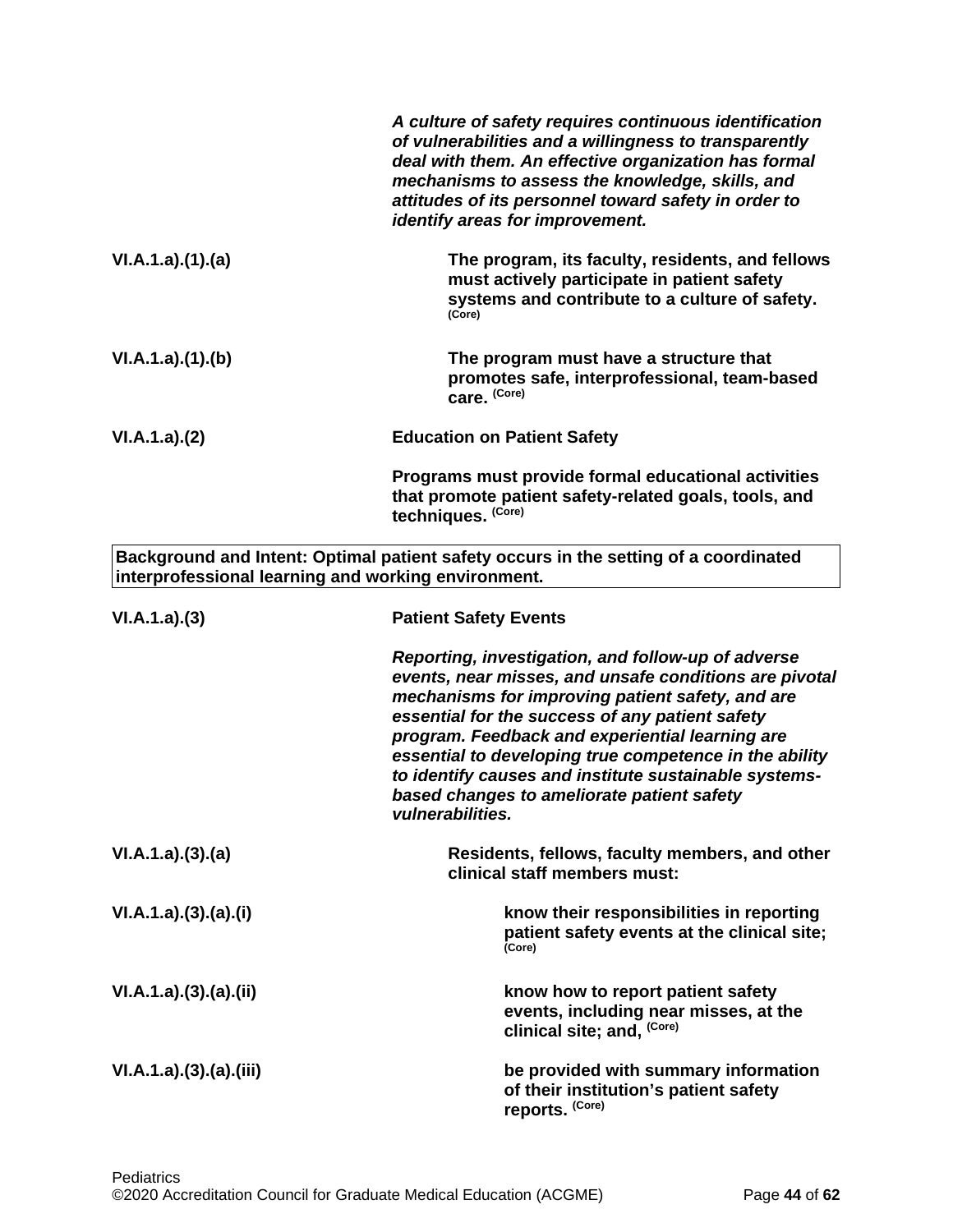| VI.A.1.a)(3)(b)  | Residents must participate as team members in<br>real and/or simulated interprofessional clinical<br>patient safety activities, such as root cause<br>analyses or other activities that include<br>analysis, as well as formulation and<br>implementation of actions. (Core) |
|------------------|------------------------------------------------------------------------------------------------------------------------------------------------------------------------------------------------------------------------------------------------------------------------------|
| VI.A.1.a)(4)     | <b>Resident Education and Experience in Disclosure of</b><br><b>Adverse Events</b>                                                                                                                                                                                           |
|                  | Patient-centered care requires patients, and when<br>appropriate families, to be apprised of clinical<br>situations that affect them, including adverse events.<br>This is an important skill for faculty physicians to<br>model, and for residents to develop and apply.    |
| VI.A.1.a)(4).(a) | All residents must receive training in how to<br>disclose adverse events to patients and<br>families. (Core)                                                                                                                                                                 |
| VI.A.1.a)(4)(b)  | Residents should have the opportunity to<br>participate in the disclosure of patient safety<br>events, real or simulated. (Detail)                                                                                                                                           |
| VI.A.1.b)        | <b>Quality Improvement</b>                                                                                                                                                                                                                                                   |
| VI.A.1.b)(1)     | <b>Education in Quality Improvement</b>                                                                                                                                                                                                                                      |
|                  | A cohesive model of health care includes quality-<br>related goals, tools, and techniques that are necessary<br>in order for health care professionals to achieve<br>quality improvement goals.                                                                              |
| VI.A.1.b)(1)(a)  | <b>Residents must receive training and experience</b><br>in quality improvement processes, including an<br>understanding of health care disparities. (Core)                                                                                                                  |
| VI.A.1.b)(2)     | <b>Quality Metrics</b>                                                                                                                                                                                                                                                       |
|                  | Access to data is essential to prioritizing activities for<br>care improvement and evaluating success of<br>improvement efforts.                                                                                                                                             |
| VI.A.1.b)(2).(a) | <b>Residents and faculty members must receive</b><br>data on quality metrics and benchmarks related<br>to their patient populations. (Core)                                                                                                                                  |
|                  |                                                                                                                                                                                                                                                                              |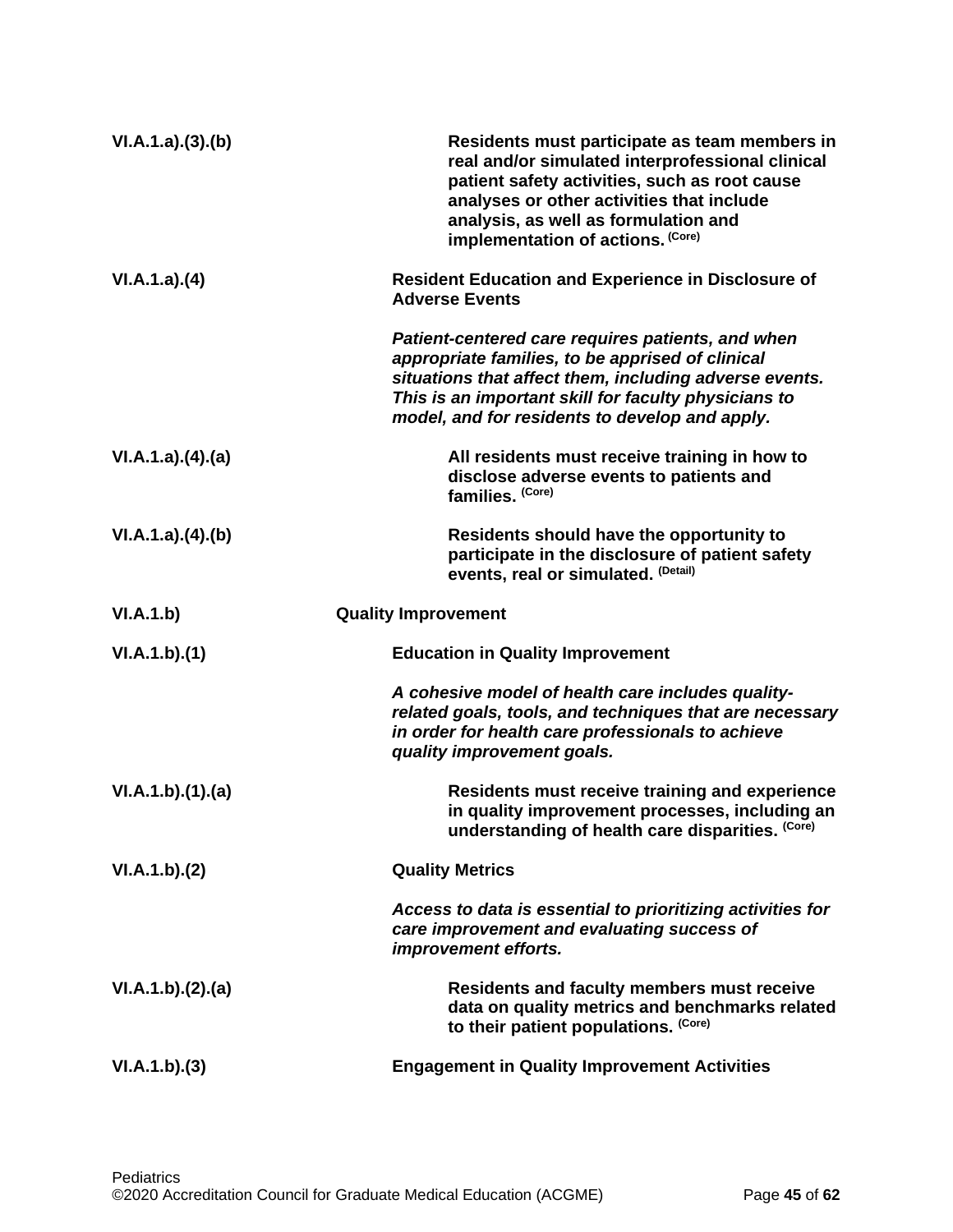|                      | <b>Experiential learning is essential to developing the</b><br>ability to identify and institute sustainable systems-<br>based changes to improve patient care.                                                                                                                                                                                                                                                                                       |
|----------------------|-------------------------------------------------------------------------------------------------------------------------------------------------------------------------------------------------------------------------------------------------------------------------------------------------------------------------------------------------------------------------------------------------------------------------------------------------------|
| VI.A.1.b)(3).(a)     | Residents must have the opportunity to<br>participate in interprofessional quality<br>improvement activities. (Core)                                                                                                                                                                                                                                                                                                                                  |
| VI.A.1.b)(3).(a).(i) | This should include activities aimed at<br>reducing health care disparities. (Detail)                                                                                                                                                                                                                                                                                                                                                                 |
| VI.A.2.              | <b>Supervision and Accountability</b>                                                                                                                                                                                                                                                                                                                                                                                                                 |
| VI.A.2.a)            | Although the attending physician is ultimately responsible for<br>the care of the patient, every physician shares in the<br>responsibility and accountability for their efforts in the<br>provision of care. Effective programs, in partnership with<br>their Sponsoring Institutions, define, widely communicate,<br>and monitor a structured chain of responsibility and<br>accountability as it relates to the supervision of all patient<br>care. |
|                      | Supervision in the setting of graduate medical education<br>provides safe and effective care to patients; ensures each<br>resident's development of the skills, knowledge, and attitudes<br>required to enter the unsupervised practice of medicine; and<br>establishes a foundation for continued professional growth.                                                                                                                               |
| VI.A.2.a)(1)         | Each patient must have an identifiable and<br>appropriately-credentialed and privileged attending<br>physician (or licensed independent practitioner as<br>specified by the applicable Review Committee) who is<br>responsible and accountable for the patient's care.<br>(Core)                                                                                                                                                                      |
| VI.A.2.a)(1).(a)     | This information must be available to residents,<br>faculty members, other members of the health<br>care team, and patients. (Core)                                                                                                                                                                                                                                                                                                                   |
| VI.A.2.a)(1)(b)      | <b>Residents and faculty members must inform</b><br>each patient of their respective roles in that<br>patient's care when providing direct patient<br>care. (Core)                                                                                                                                                                                                                                                                                    |
| VI.A.2.b)            | Supervision may be exercised through a variety of methods.<br>For many aspects of patient care, the supervising physician<br>may be a more advanced resident or fellow. Other portions of<br>care provided by the resident can be adequately supervised<br>by the appropriate availability of the supervising faculty<br>member, fellow, or senior resident physician, either on site or<br>by means of telecommunication technology. Some activities |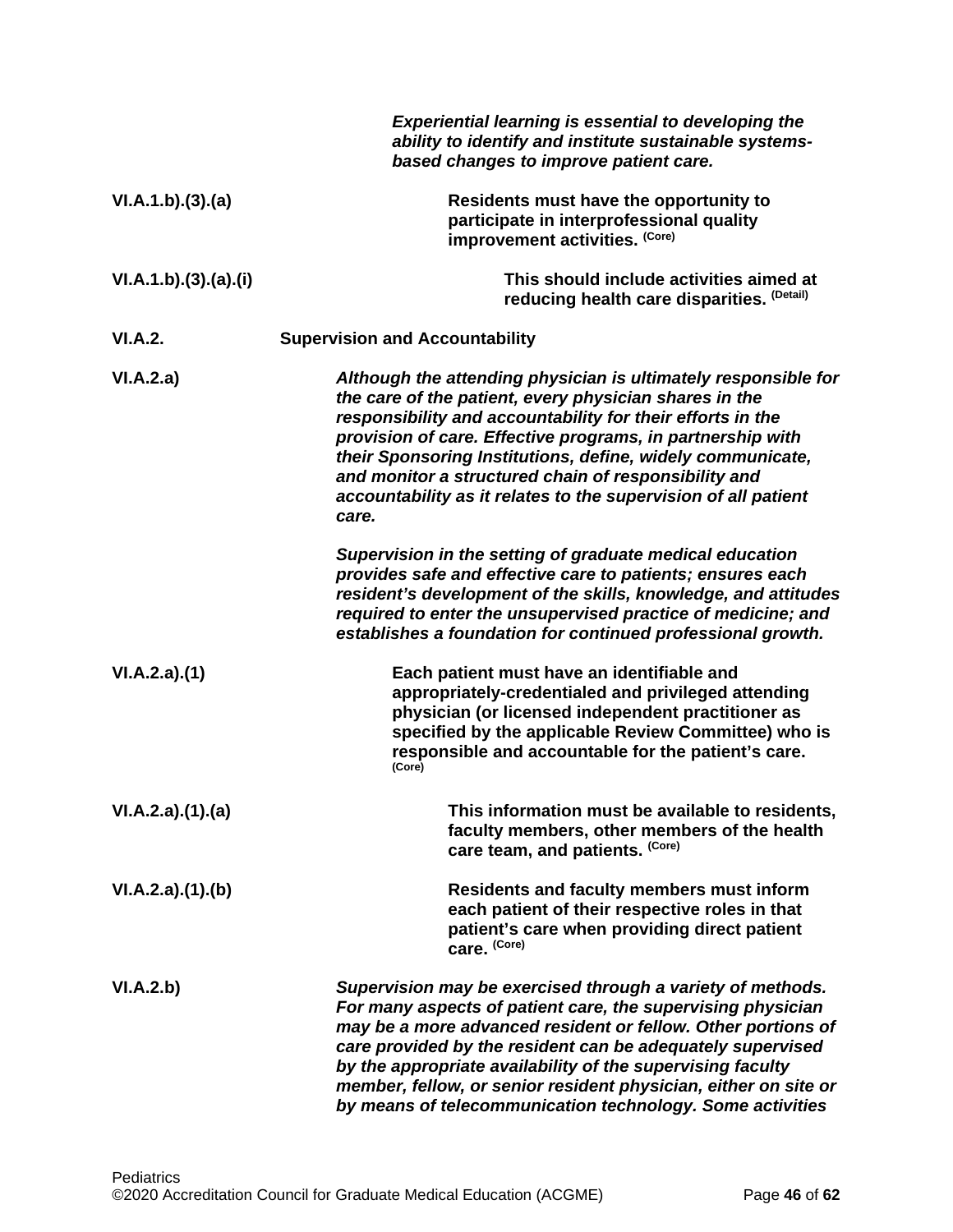*require the physical presence of the supervising faculty member. In some circumstances, supervision may include post-hoc review of resident-delivered care with feedback.* 

**Background and Intent: There are circumstances where direct supervision without physical presence does not fulfill the requirements of the specific Review Committee. Review Committees will further specify what is meant by direct supervision without physical presence in specialties where allowed. "Physically present" is defined as follows: The teaching physician is located in the same room (or partitioned or curtained area, if the room is subdivided to accommodate multiple patients) as the patient and/or performs a face-to-face service.**

| VI.A.2.b)(1)              | The program must demonstrate that the appropriate<br>level of supervision in place for all residents is based<br>on each resident's level of training and ability, as well<br>as patient complexity and acuity. Supervision may be<br>exercised through a variety of methods, as appropriate<br>to the situation. (Core) |
|---------------------------|--------------------------------------------------------------------------------------------------------------------------------------------------------------------------------------------------------------------------------------------------------------------------------------------------------------------------|
| VI.A.2.b)(2)              | The program must define when physical presence of a<br>supervising physician is required. (Core)                                                                                                                                                                                                                         |
| VI.A.2.c)                 | <b>Levels of Supervision</b>                                                                                                                                                                                                                                                                                             |
|                           | To promote appropriate resident supervision while providing<br>for graded authority and responsibility, the program must use<br>the following classification of supervision: (Core)                                                                                                                                      |
| VI.A.2.c.(1)              | <b>Direct Supervision:</b>                                                                                                                                                                                                                                                                                               |
| VI.A.2.c)(1).(a)          | the supervising physician is physically present<br>with the resident during the key portions of the<br>patient interaction. (Core)                                                                                                                                                                                       |
| VI.A.2.c)(1).(a)(i)       | PGY-1 residents must initially be<br>supervised directly, only as described in<br>$VI.A.2.c).(1).(a).$ (Core)                                                                                                                                                                                                            |
| VI.A.2.c).(1).(a).(i).(a) | PGY-1 residents must always be<br>supervised either directly or<br>indirectly with direct supervision<br>immediately available. (Detail)                                                                                                                                                                                 |
| VI.A.2.c.2(2)             | Indirect Supervision: the supervising physician is not<br>providing physical or concurrent visual or audio<br>supervision but is immediately available to the<br>resident for guidance and is available to provide<br>appropriate direct supervision. (Core)                                                             |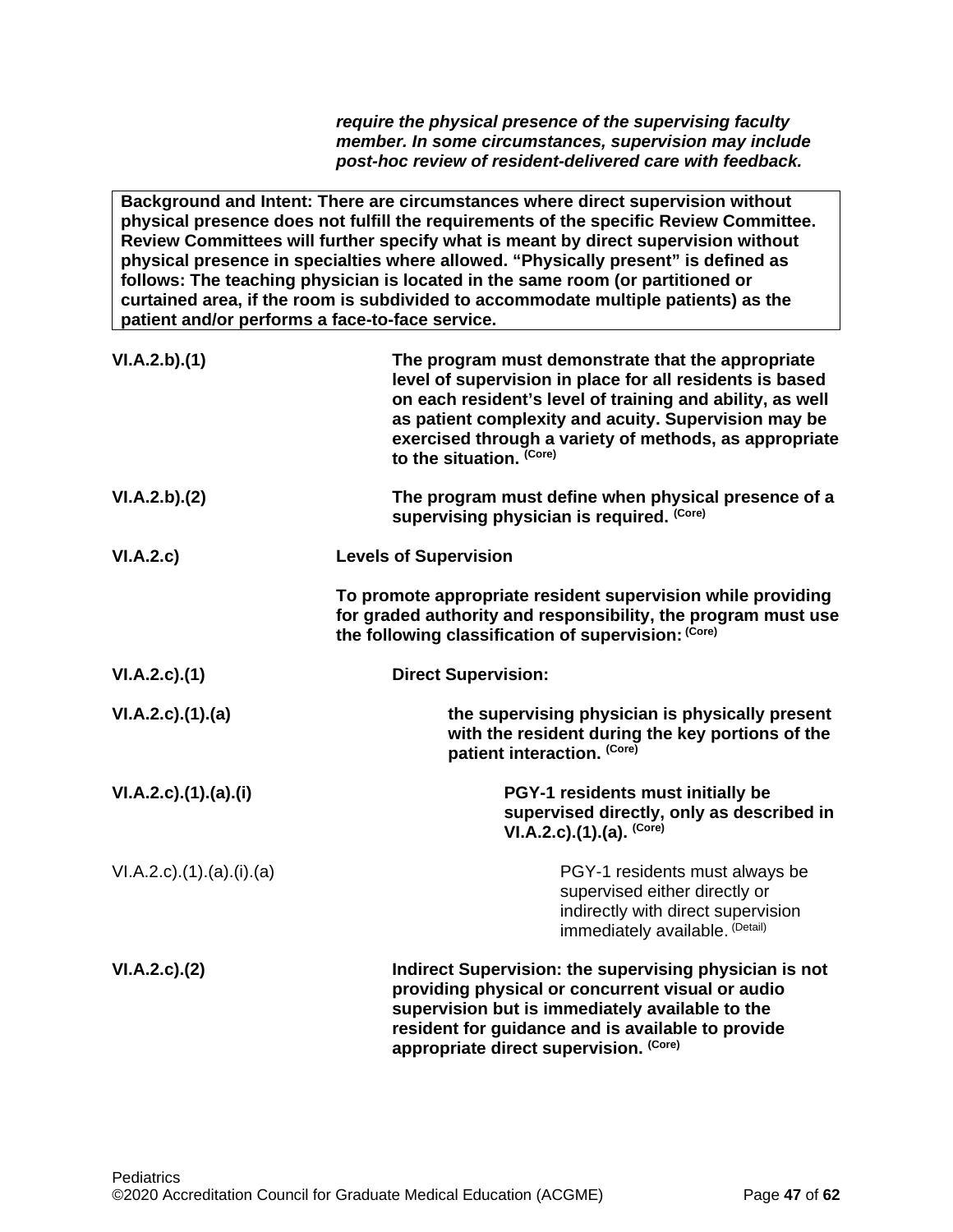<span id="page-47-0"></span>

| VI.A.2.c.(3)        | Oversight - the supervising physician is available to<br>provide review of procedures/encounters with<br>feedback provided after care is delivered. (Core)                                                                                                                                           |
|---------------------|------------------------------------------------------------------------------------------------------------------------------------------------------------------------------------------------------------------------------------------------------------------------------------------------------|
| VI.A.2.d            | The privilege of progressive authority and responsibility,<br>conditional independence, and a supervisory role in patient<br>care delegated to each resident must be assigned by the<br>program director and faculty members. (Core)                                                                 |
| VI.A.2.d)(1)        | The program director must evaluate each resident's<br>abilities based on specific criteria, guided by the<br>Milestones. (Core)                                                                                                                                                                      |
| VI.A.2.d)(2)        | <b>Faculty members functioning as supervising</b><br>physicians must delegate portions of care to residents<br>based on the needs of the patient and the skills of<br>each resident. (Core)                                                                                                          |
| VI.A.2.d)(3)        | Senior residents or fellows should serve in a<br>supervisory role to junior residents in recognition of<br>their progress toward independence, based on the<br>needs of each patient and the skills of the individual<br>resident or fellow. (Detail)                                                |
| VI.A.2.e)           | Programs must set guidelines for circumstances and events<br>in which residents must communicate with the supervising<br>faculty member(s). (Core)                                                                                                                                                   |
| $VI.A.2.e$ ). $(1)$ | Each resident must know the limits of their scope of<br>authority, and the circumstances under which the<br>resident is permitted to act with conditional<br>independence. (Outcome)                                                                                                                 |
| oversight.          | Background and Intent: The ACGME Glossary of Terms defines conditional<br>independence as: Graded, progressive responsibility for patient care with defined                                                                                                                                          |
| VI.A.2.f)           | Faculty supervision assignments must be of sufficient<br>duration to assess the knowledge and skills of each resident<br>and to delegate to the resident the appropriate level of patient<br>care authority and responsibility. (Core)                                                               |
| VI.B.               | Professionalism                                                                                                                                                                                                                                                                                      |
| VI.B.1.             | Programs, in partnership with their Sponsoring Institutions, must<br>educate residents and faculty members concerning the professional<br>responsibilities of physicians, including their obligation to be<br>appropriately rested and fit to provide the care required by their<br>patients. (Core) |
| VI.B.2.             | The learning objectives of the program must:                                                                                                                                                                                                                                                         |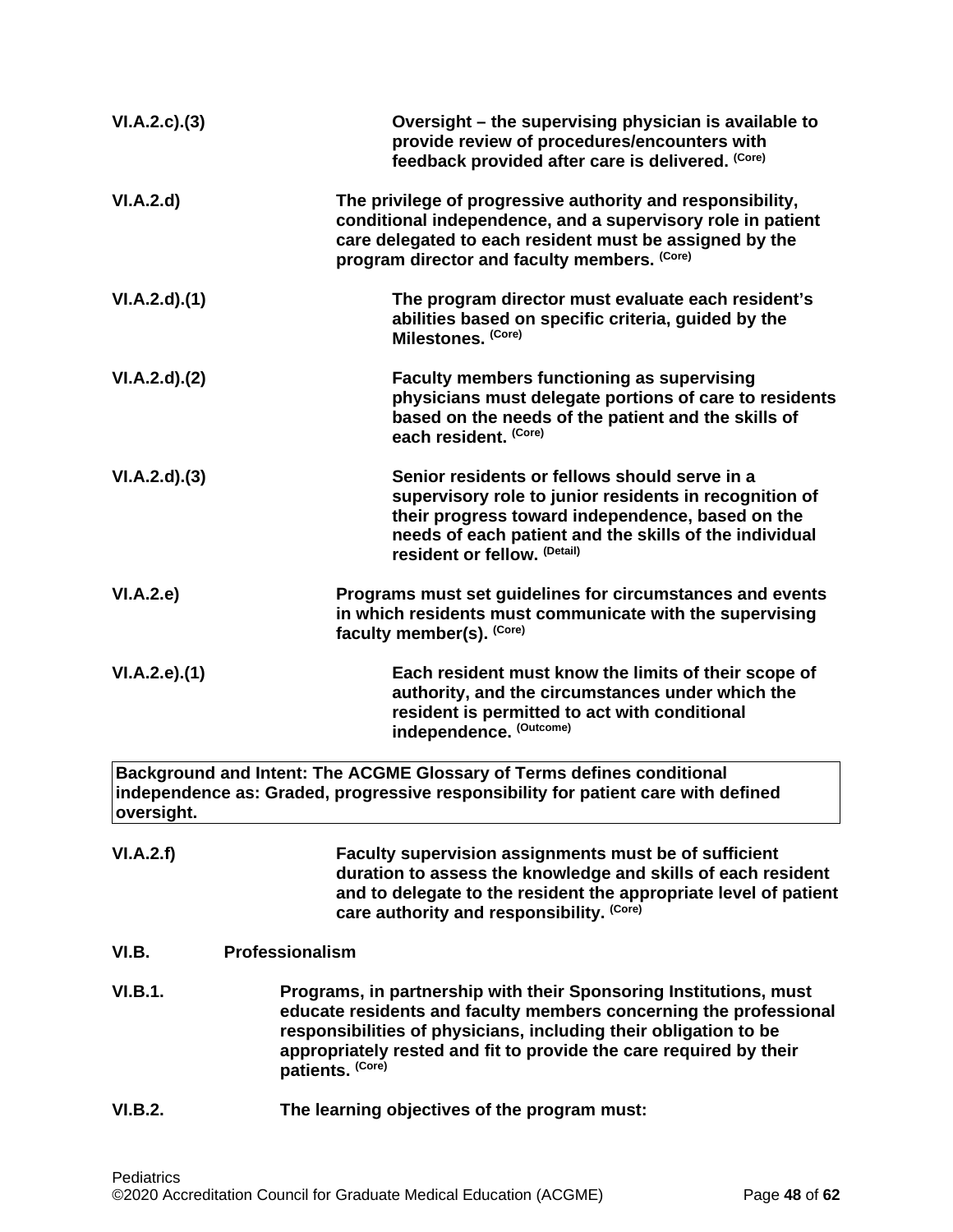| VI.B.2.a) | be accomplished through an appropriate blend of supervised<br>patient care responsibilities, clinical teaching, and didactic |
|-----------|------------------------------------------------------------------------------------------------------------------------------|
|           | educational events; (Core)                                                                                                   |
|           |                                                                                                                              |

**Background and Intent: Routine reliance on residents to fulfill non-physician obligations increases work compression for residents and does not provide an optimal educational experience. Non-physician obligations are those duties which in most institutions are performed by nursing and allied health professionals, transport services, or clerical staff. Examples of such obligations include transport of patients from the wards or units for procedures elsewhere in the hospital; routine blood drawing for laboratory tests; routine monitoring of patients when off the ward; and clerical duties, such as scheduling. While it is understood that residents may be expected to do any of these things on occasion when the need arises, these activities should not be performed by residents routinely and must be kept to a minimum to optimize resident education.**

## **VI.B.2.c) ensure manageable patient care responsibilities. (Core)**

**Background and Intent: The Common Program Requirements do not define "manageable patient care responsibilities" as this is variable by specialty and PGY level. Review Committees will provide further detail regarding patient care responsibilities in the applicable specialty-specific Program Requirements and accompanying FAQs. However, all programs, regardless of specialty, should carefully assess how the assignment of patient care responsibilities can affect work compression, especially at the PGY-1 level.**

| VI.B.3.        | The program director, in partnership with the Sponsoring Institution,<br>must provide a culture of professionalism that supports patient<br>safety and personal responsibility. (Core) |
|----------------|----------------------------------------------------------------------------------------------------------------------------------------------------------------------------------------|
| <b>VI.B.4.</b> | Residents and faculty members must demonstrate an understanding<br>of their personal role in the:                                                                                      |
| VI.B.4.a)      | provision of patient- and family-centered care; (Outcome)                                                                                                                              |
| VI.B.4.b)      | safety and welfare of patients entrusted to their care,<br>including the ability to report unsafe conditions and adverse<br>events: (Outcome)                                          |

**Background and Intent: This requirement emphasizes that responsibility for reporting unsafe conditions and adverse events is shared by all members of the team and is not solely the responsibility of the resident.**

**VI.B.4.c) assurance of their fitness for work, including: (Outcome)**

**Background and Intent: This requirement emphasizes the professional responsibility of faculty members and residents to arrive for work adequately rested and ready to care** 

**VI.B.2.b) be accomplished without excessive reliance on residents to fulfill non-physician obligations; and, (Core)**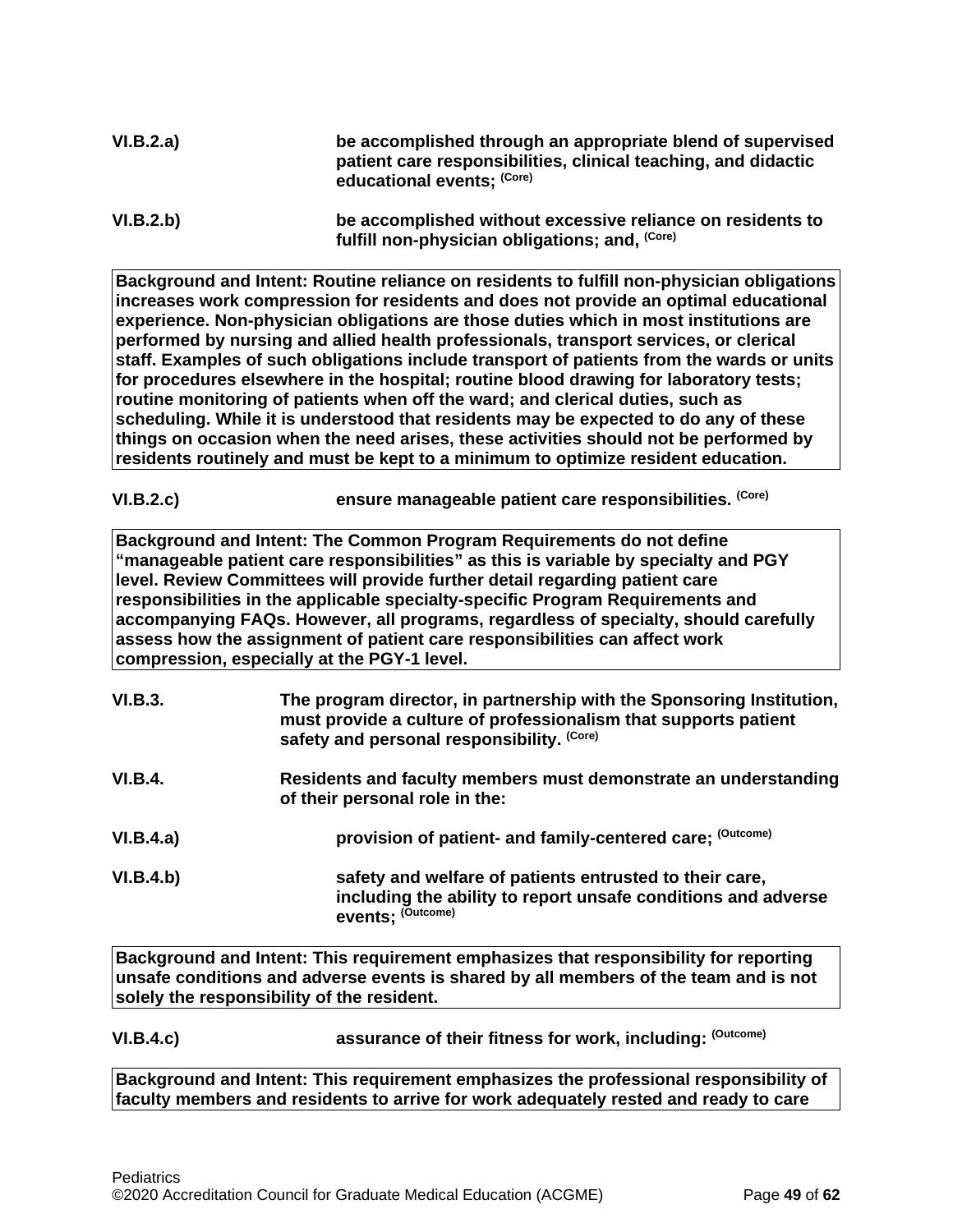**for patients. It is also the responsibility of faculty members, residents, and other members of the care team to be observant, to intervene, and/or to escalate their concern about resident and faculty member fitness for work, depending on the situation, and in accordance with institutional policies.**

| $VI.B.4.c$ ). $(1)$ | management of their time before, during, and after<br>clinical assignments; and, (Outcome)                                                                                                                                                                                                                                             |
|---------------------|----------------------------------------------------------------------------------------------------------------------------------------------------------------------------------------------------------------------------------------------------------------------------------------------------------------------------------------|
| $VI.B.4.c$ ). $(2)$ | recognition of impairment, including from illness,<br>fatigue, and substance use, in themselves, their peers,<br>and other members of the health care team. (Outcome)                                                                                                                                                                  |
| VI.B.4.d)           | commitment to lifelong learning; (Outcome)                                                                                                                                                                                                                                                                                             |
| VI.B.4.e)           | monitoring of their patient care performance improvement<br>indicators; and, (Outcome)                                                                                                                                                                                                                                                 |
| VI.B.4.f)           | accurate reporting of clinical and educational work hours,<br>patient outcomes, and clinical experience data. (Outcome)                                                                                                                                                                                                                |
| VI.B.5.             | All residents and faculty members must demonstrate<br>responsiveness to patient needs that supersedes self-interest. This<br>includes the recognition that under certain circumstances, the best<br>interests of the patient may be served by transitioning that patient's<br>care to another qualified and rested provider. (Outcome) |
| <b>VI.B.6.</b>      | Programs, in partnership with their Sponsoring Institutions, must<br>provide a professional, equitable, respectful, and civil environment<br>that is free from discrimination, sexual and other forms of<br>harassment, mistreatment, abuse, or coercion of students,<br>residents, faculty, and staff. (Core)                         |
| <b>VI.B.7.</b>      | Programs, in partnership with their Sponsoring Institutions, should<br>have a process for education of residents and faculty regarding<br>unprofessional behavior and a confidential process for reporting,<br>investigating, and addressing such concerns. (Core)                                                                     |
| VI.C.               | <b>Well-Being</b>                                                                                                                                                                                                                                                                                                                      |

<span id="page-49-0"></span>*Psychological, emotional, and physical well-being are critical in the development of the competent, caring, and resilient physician and require proactive attention to life inside and outside of medicine. Well-being requires that physicians retain the joy in medicine while managing their own real-life stresses. Self-care and responsibility to support other members of the health care team are important components of professionalism; they are also skills that must be modeled, learned, and nurtured in the context of other aspects of residency training.*

*Residents and faculty members are at risk for burnout and depression. Programs, in partnership with their Sponsoring Institutions, have the same responsibility to address well-being as other aspects of resident*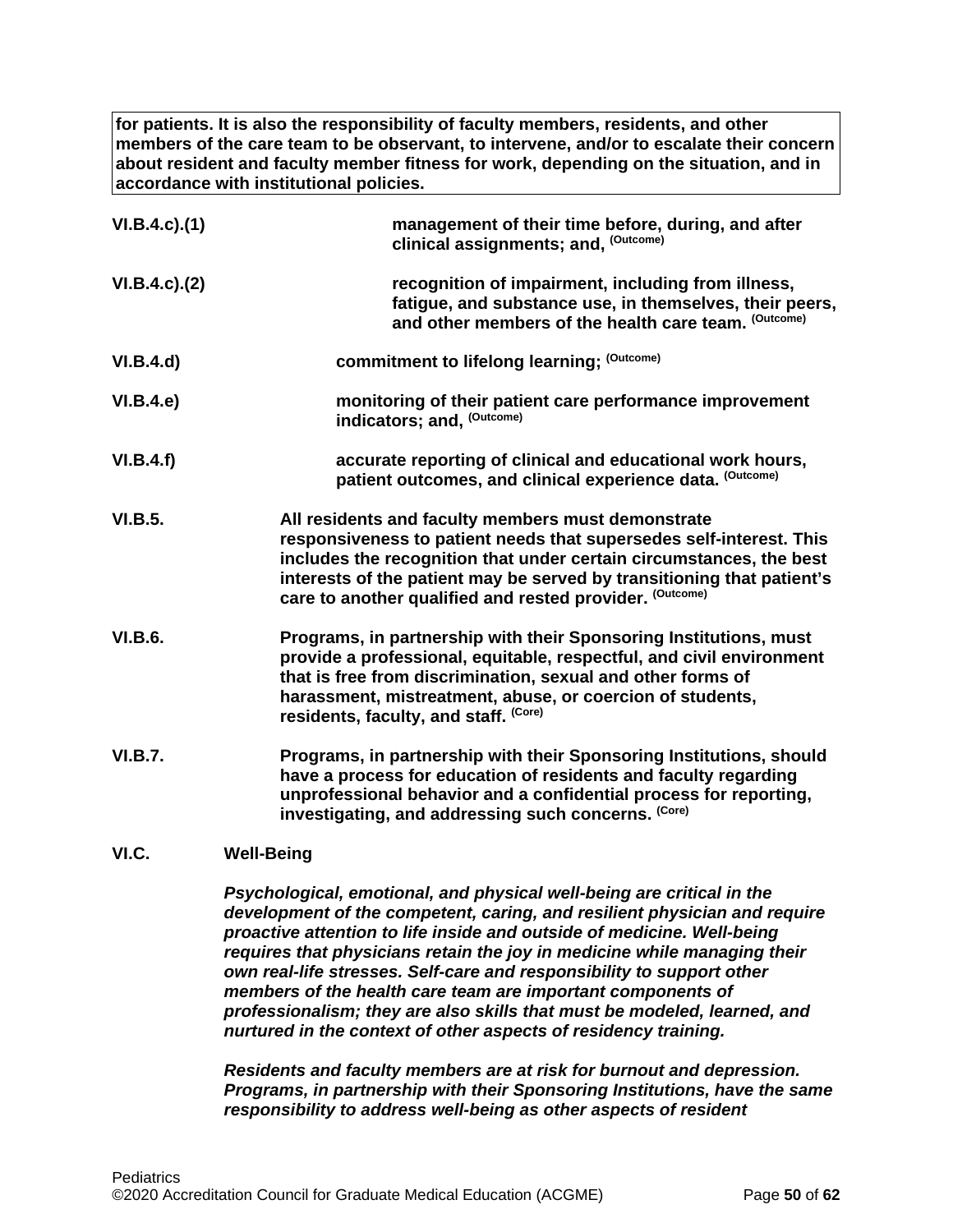*competence. Physicians and all members of the health care team share responsibility for the well-being of each other. For example, a culture which encourages covering for colleagues after an illness without the expectation of reciprocity reflects the ideal of professionalism. A positive culture in a clinical learning environment models constructive behaviors, and prepares residents with the skills and attitudes needed to thrive throughout their careers.*

**Background and Intent: The ACGME is committed to addressing physician well-being for individuals and as it relates to the learning and working environment. The creation of a learning and working environment with a culture of respect and accountability for physician well-being is crucial to physicians' ability to deliver the safest, best possible care to patients. The ACGME is leveraging its resources in four key areas to support the ongoing focus on physician well-being: education, influence, research, and collaboration. Information regarding the ACGME's ongoing efforts in this area is available on the ACGME website.**

**As these efforts evolve, information will be shared with programs seeking to develop and/or strengthen their own well-being initiatives. In addition, there are many activities that programs can utilize now to assess and support physician well-being. These include culture of safety surveys, ensuring the availability of counseling services, and attention to the safety of the entire health care team.**

| VI.C.1.   | The responsibility of the program, in partnership with the<br>Sponsoring Institution, to address well-being must include:                                                                                                                                                                                                        |
|-----------|----------------------------------------------------------------------------------------------------------------------------------------------------------------------------------------------------------------------------------------------------------------------------------------------------------------------------------|
| VI.C.1.a) | efforts to enhance the meaning that each resident finds in the<br>experience of being a physician, including protecting time<br>with patients, minimizing non-physician obligations,<br>providing administrative support, promoting progressive<br>autonomy and flexibility, and enhancing professional<br>relationships; (Core) |
| VI.C.1.b) | attention to scheduling, work intensity, and work<br>compression that impacts resident well-being; (Core)                                                                                                                                                                                                                        |
| VI.C.1.c) | evaluating workplace safety data and addressing the safety of<br>residents and faculty members; (Core)                                                                                                                                                                                                                           |

**Background and Intent: This requirement emphasizes the responsibility shared by the Sponsoring Institution and its programs to gather information and utilize systems that monitor and enhance resident and faculty member safety, including physical safety. Issues to be addressed include, but are not limited to, monitoring of workplace injuries, physical or emotional violence, vehicle collisions, and emotional well-being after adverse events.**

### **VI.C.1.d) policies and programs that encourage optimal resident and faculty member well-being; and, (Core)**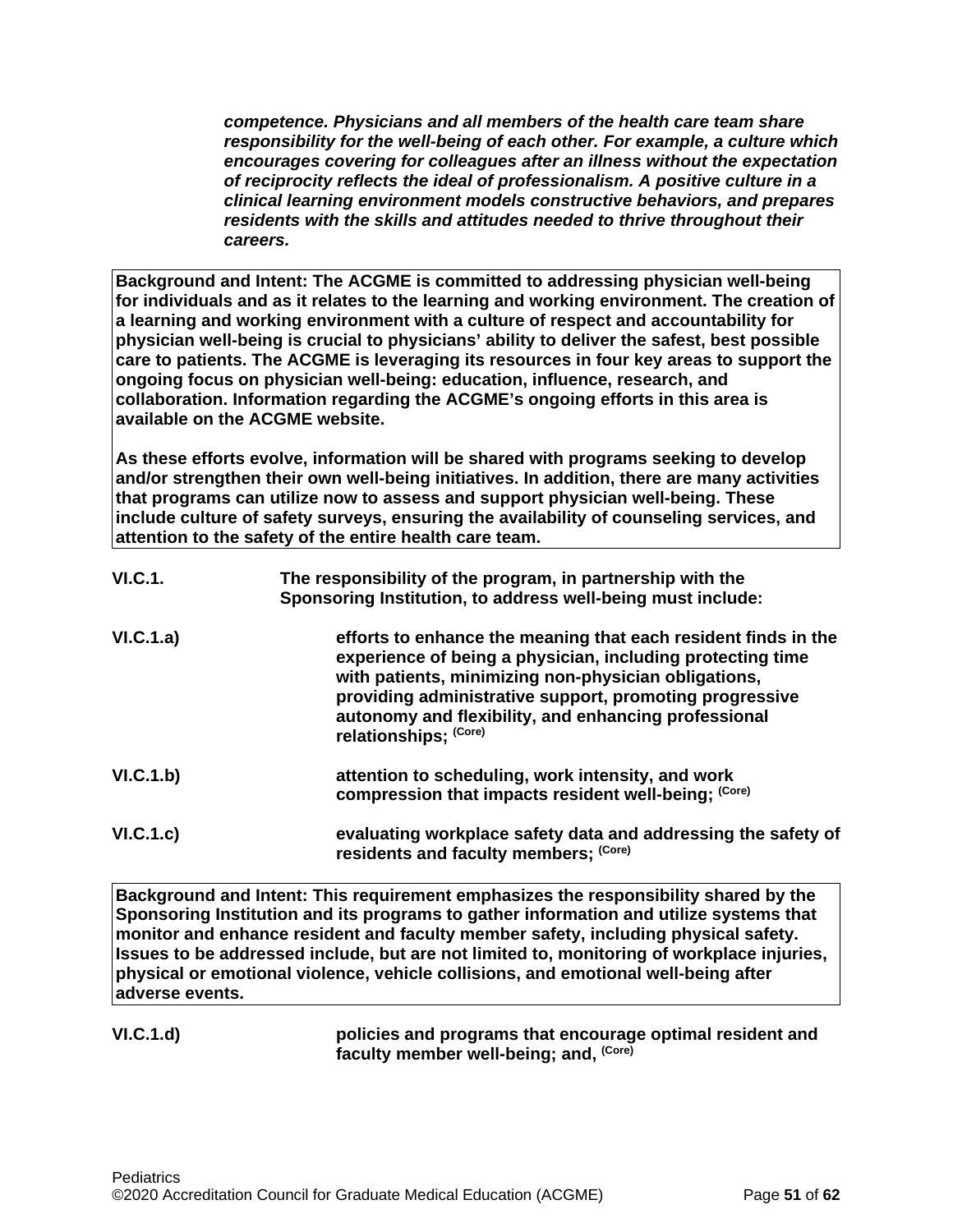**Background and Intent: Well-being includes having time away from work to engage with family and friends, as well as to attend to personal needs and to one's own health, including adequate rest, healthy diet, and regular exercise.** 

**VI.C.1.d).(1) Residents must be given the opportunity to attend medical, mental health, and dental care appointments, including those scheduled during their working hours. (Core)**

**Background and Intent: The intent of this requirement is to ensure that residents have the opportunity to access medical and dental care, including mental health care, at times that are appropriate to their individual circumstances. Residents must be provided with time away from the program as needed to access care, including appointments scheduled during their working hours.**

**VI.C.1.e) attention to resident and faculty member burnout, depression, and substance abuse. The program, in partnership with its Sponsoring Institution, must educate faculty members and residents in identification of the symptoms of burnout, depression, and substance abuse, including means to assist those who experience these conditions. Residents and faculty members must also be educated to recognize those symptoms in themselves and how to seek appropriate care. The program, in partnership with its Sponsoring Institution, must: (Core)**

**Background and Intent: Programs and Sponsoring Institutions are encouraged to review materials in order to create systems for identification of burnout, depression, and substance abuse. Materials and more information are available on the Physician Wellbeing section of the ACGME website [\(http://www.acgme.org/What-We-](http://www.acgme.org/What-We-Do/Initiatives/Physician-Well-Being)[Do/Initiatives/Physician-Well-Being\)](http://www.acgme.org/What-We-Do/Initiatives/Physician-Well-Being).**

**VI.C.1.e).(1) encourage residents and faculty members to alert the program director or other designated personnel or programs when they are concerned that another resident, fellow, or faculty member may be displaying signs of burnout, depression, substance abuse, suicidal ideation, or potential for violence; (Core)**

**Background and Intent: Individuals experiencing burnout, depression, substance abuse, and/or suicidal ideation are often reluctant to reach out for help due to the stigma associated with these conditions, and are concerned that seeking help may have a negative impact on their career. Recognizing that physicians are at increased risk in these areas, it is essential that residents and faculty members are able to report their concerns when another resident or faculty member displays signs of any of these conditions, so that the program director or other designated personnel, such as the department chair, may assess the situation and intervene as necessary to facilitate access to appropriate care. Residents and faculty members must know which personnel, in addition to the program director, have been designated with this responsibility; those personnel and the program director should be familiar with the**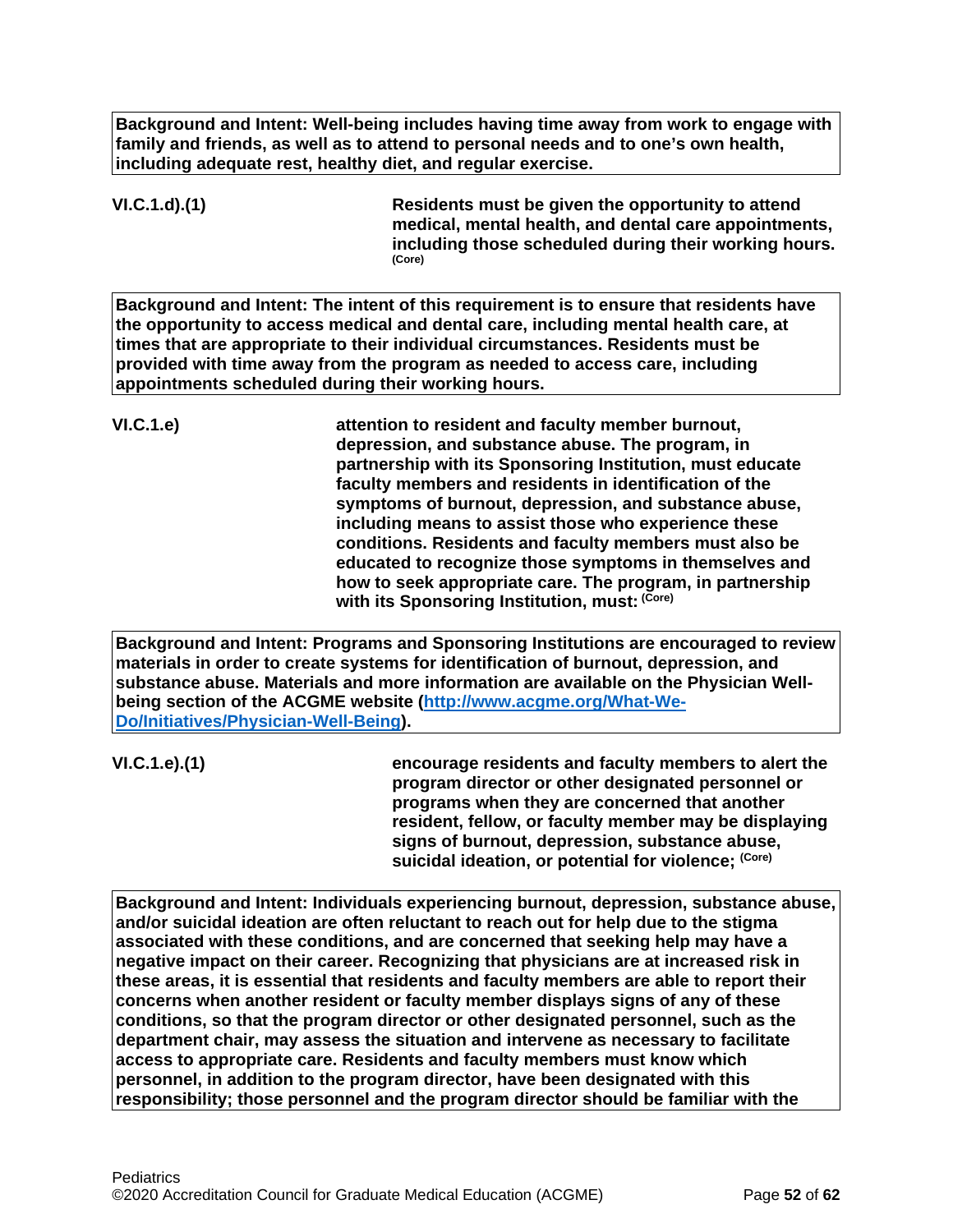**institution's impaired physician policy and any employee health, employee assistance, and/or wellness programs within the institution. In cases of physician impairment, the program director or designated personnel should follow the policies of their institution for reporting.**

| VI.C.1.e). (2) | provide access to appropriate tools for self-screening;<br>and, <sup>(Core)</sup>                                                                                                               |
|----------------|-------------------------------------------------------------------------------------------------------------------------------------------------------------------------------------------------|
| VI.C.1.e). (3) | provide access to confidential, affordable mental<br>health assessment, counseling, and treatment,<br>including access to urgent and emergent care 24<br>hours a day, seven days a week. (Core) |

**Background and Intent: The intent of this requirement is to ensure that residents have immediate access at all times to a mental health professional (psychiatrist, psychologist, Licensed Clinical Social Worker, Primary Mental Health Nurse Practitioner, or Licensed Professional Counselor) for urgent or emergent mental health issues. In-person, telemedicine, or telephonic means may be utilized to satisfy this requirement. Care in the Emergency Department may be necessary in some cases, but not as the primary or sole means to meet the requirement.**

**The reference to affordable counseling is intended to require that financial cost not be a barrier to obtaining care.**

| <b>VI.C.2.</b> | There are circumstances in which residents may be unable to attend<br>work, including but not limited to fatigue, illness, family<br>emergencies, and parental leave. Each program must allow an<br>appropriate length of absence for residents unable to perform their<br>patient care responsibilities. (Core) |
|----------------|------------------------------------------------------------------------------------------------------------------------------------------------------------------------------------------------------------------------------------------------------------------------------------------------------------------|
| VI.C.2.a)      | The program must have policies and procedures in place to<br>ensure coverage of patient care. (Core)                                                                                                                                                                                                             |
| VI.C.2.b)      | These policies must be implemented without fear of negative<br>consequences for the resident who is or was unable to<br>provide the clinical work. (Core)                                                                                                                                                        |
|                | Background and Intent: Residents may need to extend their length of training                                                                                                                                                                                                                                     |

**Background and Intent: Residents may need to extend their length of training depending on length of absence and specialty board eligibility requirements. Teammates should assist colleagues in need and equitably reintegrate them upon return.**

## <span id="page-52-0"></span>**VI.D. Fatigue Mitigation**

- **VI.D.1. Programs must:**
- **VI.D.1.a) educate all faculty members and residents to recognize the signs of fatigue and sleep deprivation; (Core)**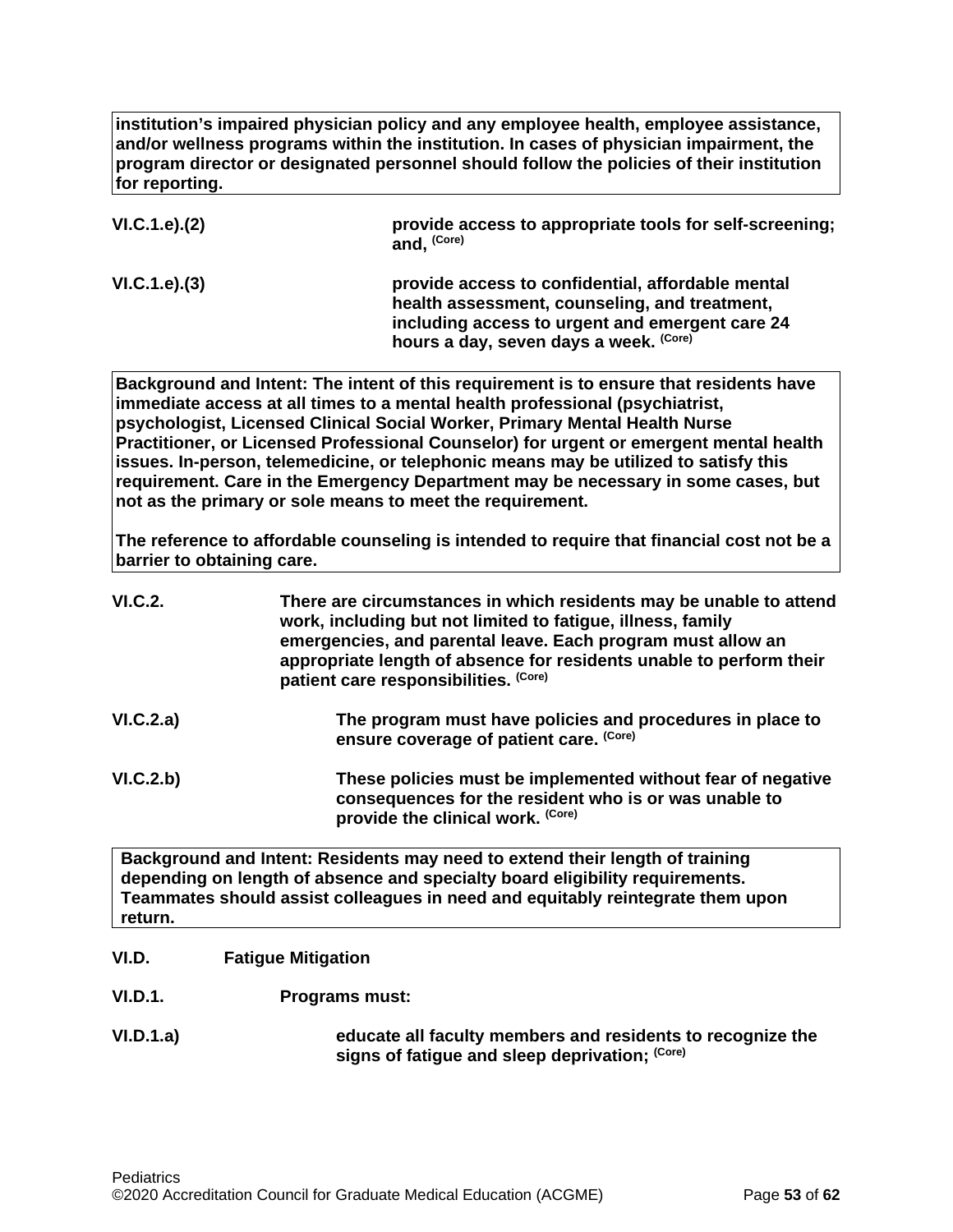| VI.D.1.b) | educate all faculty members and residents in alertness<br>management and fatigue mitigation processes; and, (Core)                                       |
|-----------|----------------------------------------------------------------------------------------------------------------------------------------------------------|
| VI.D.1.c  | encourage residents to use fatigue mitigation processes to<br>manage the potential negative effects of fatigue on patient<br>care and learning. (Detail) |

**Background and Intent: Providing medical care to patients is physically and mentally demanding. Night shifts, even for those who have had enough rest, cause fatigue. Experiencing fatigue in a supervised environment during training prepares residents for managing fatigue in practice. It is expected that programs adopt fatigue mitigation processes and ensure that there are no negative consequences and/or stigma for using fatigue mitigation strategies.**

**This requirement emphasizes the importance of adequate rest before and after clinical responsibilities. Strategies that may be used include, but are not limited to, strategic napping; the judicious use of caffeine; availability of other caregivers; time management to maximize sleep off-duty; learning to recognize the signs of fatigue, and selfmonitoring performance and/or asking others to monitor performance; remaining active to promote alertness; maintaining a healthy diet; using relaxation techniques to fall asleep; maintaining a consistent sleep routine; exercising regularly; increasing sleep time before and after call; and ensuring sufficient sleep recovery periods.**

<span id="page-53-0"></span>

| <b>VI.D.2.</b> | Each program must ensure continuity of patient care, consistent<br>with the program's policies and procedures referenced in VI.C.2-<br>VI.C.2.b), in the event that a resident may be unable to perform their<br>patient care responsibilities due to excessive fatigue. (Core)                       |
|----------------|-------------------------------------------------------------------------------------------------------------------------------------------------------------------------------------------------------------------------------------------------------------------------------------------------------|
| VI.D.3.        | The program, in partnership with its Sponsoring Institution, must<br>ensure adequate sleep facilities and safe transportation options for<br>residents who may be too fatigued to safely return home. (Core)                                                                                          |
| VI.E.          | <b>Clinical Responsibilities, Teamwork, and Transitions of Care</b>                                                                                                                                                                                                                                   |
| VI.E.1.        | <b>Clinical Responsibilities</b>                                                                                                                                                                                                                                                                      |
|                | The clinical responsibilities for each resident must be based on PGY<br>level, patient safety, resident ability, severity and complexity of<br>patient illness/condition, and available support services. (Core)                                                                                      |
| VI.E.1.a)      | The program director must have the authority and responsibility to<br>set appropriate clinical responsibilities for each resident based on<br>the PGY-level, patient safety, resident education, severity and<br>complexity of patient illness/condition and available support<br>services. (Core)    |
| VI.E.1.b)      | Residents must be responsible for an appropriate patient load.<br>Insufficient patient experiences do not meet educational needs; an<br>excessive patient load suggests an inappropriate reliance on<br>residents for service obligations, which may jeopardize the<br>educational experience. (Core) |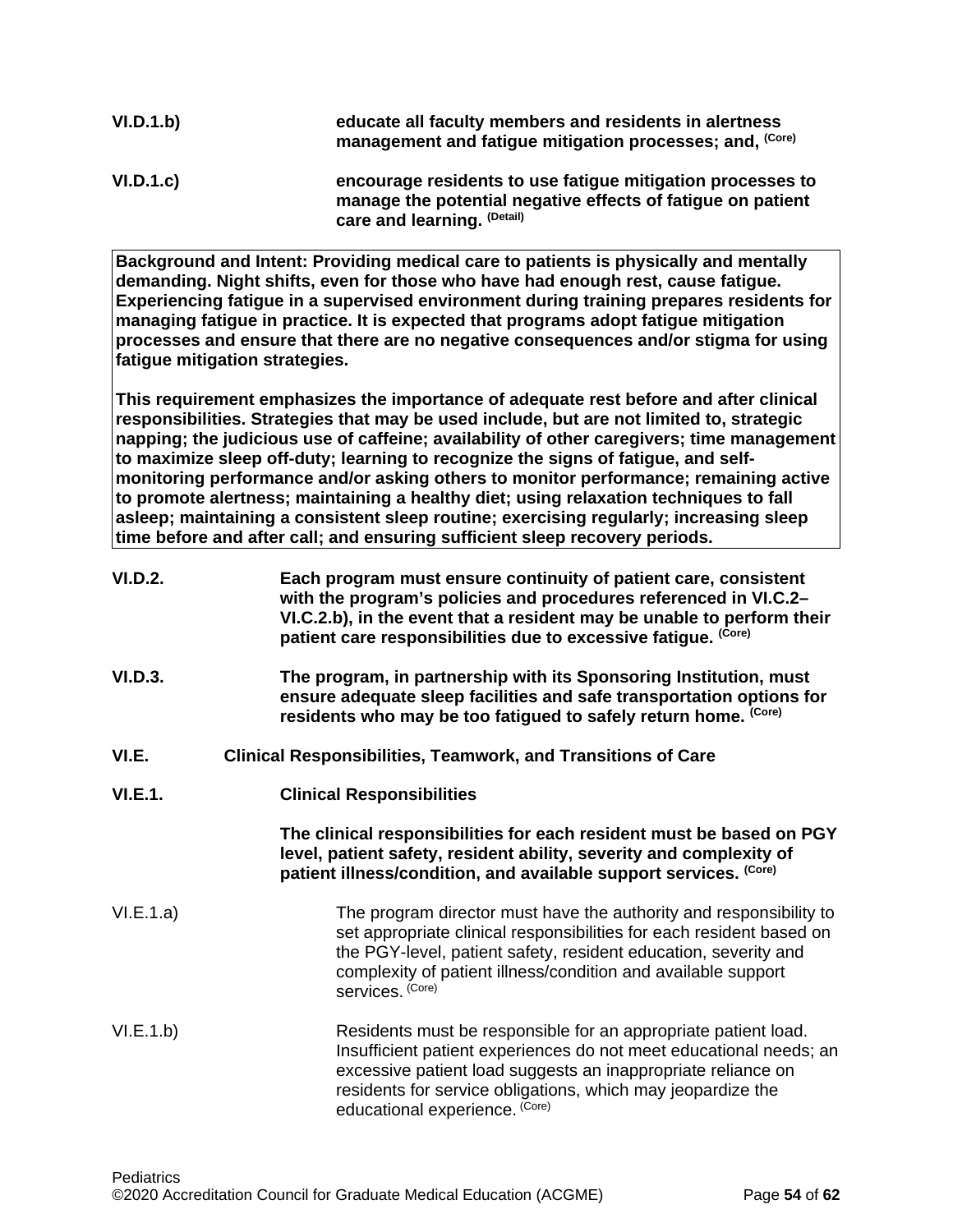**Background and Intent: The changing clinical care environment of medicine has meant that work compression due to high complexity has increased stress on residents. Faculty members and program directors need to make sure residents function in an environment that has safe patient care and a sense of resident well-being. Some Review Committees have addressed this by setting limits on patient admissions, and it is an essential responsibility of the program director to monitor resident workload. Workload should be distributed among the resident team and interdisciplinary teams to minimize work compression.**

| <b>VI.E.2.</b> | <b>Teamwork</b>                                                                                                                                                                                                                                                                                                   |
|----------------|-------------------------------------------------------------------------------------------------------------------------------------------------------------------------------------------------------------------------------------------------------------------------------------------------------------------|
|                | Residents must care for patients in an environment that maximizes<br>communication. This must include the opportunity to work as a<br>member of effective interprofessional teams that are appropriate to<br>the delivery of care in the specialty and larger health system. (Core)                               |
| <b>VI.E.3.</b> | <b>Transitions of Care</b>                                                                                                                                                                                                                                                                                        |
| VI.E.3.a)      | Programs must design clinical assignments to optimize<br>transitions in patient care, including their safety, frequency,<br>and structure. (Core)                                                                                                                                                                 |
| VI.E.3.b)      | Programs, in partnership with their Sponsoring Institutions,<br>must ensure and monitor effective, structured hand-over<br>processes to facilitate both continuity of care and patient<br>safety. (Core)                                                                                                          |
| VI.E.3.c       | Programs must ensure that residents are competent in<br>communicating with team members in the hand-over process.<br>(Outcome)                                                                                                                                                                                    |
| VI.E.3.d       | Programs and clinical sites must maintain and communicate<br>schedules of attending physicians and residents currently<br>responsible for care. (Core)                                                                                                                                                            |
| VI.E.3.e)      | Each program must ensure continuity of patient care,<br>consistent with the program's policies and procedures<br>referenced in VI.C.2-VI.C.2.b), in the event that a resident may<br>be unable to perform their patient care responsibilities due to<br>excessive fatigue or illness, or family emergency. (Core) |
| VI.F.          | <b>Clinical Experience and Education</b>                                                                                                                                                                                                                                                                          |
|                | Programs, in partnership with their Sponsoring Institutions, must design                                                                                                                                                                                                                                          |

<span id="page-54-0"></span>*an effective program structure that is configured to provide residents with educational and clinical experience opportunities, as well as reasonable opportunities for rest and personal activities.*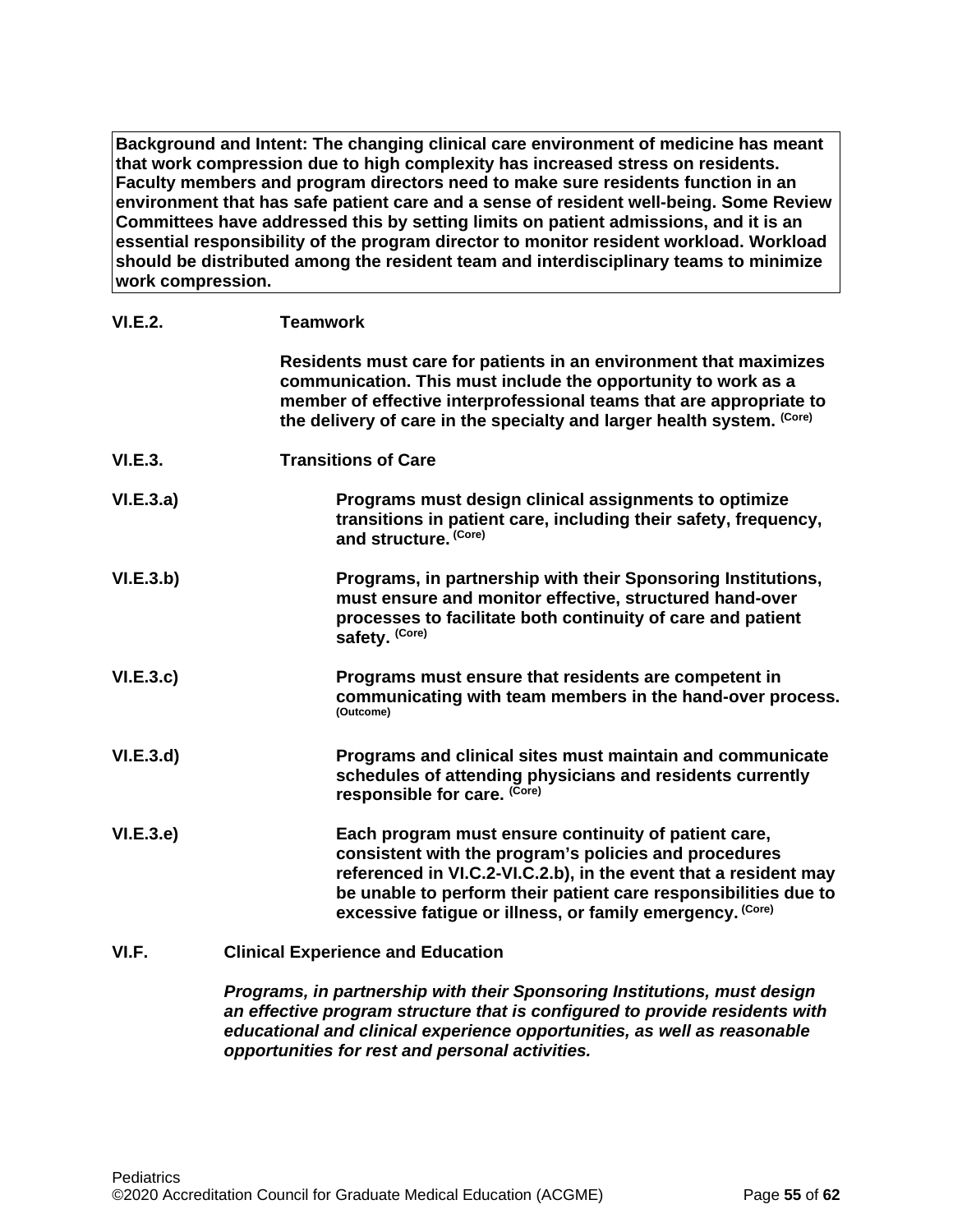**Background and Intent: In the new requirements, the terms "clinical experience and education," "clinical and educational work," and "clinical and educational work hours" replace the terms "duty hours," "duty periods," and "duty." These changes have been made in response to concerns that the previous use of the term "duty" in reference to number of hours worked may have led some to conclude that residents' duty to "clock out" on time superseded their duty to their patients.**

**VI.F.1. Maximum Hours of Clinical and Educational Work per Week**

**Clinical and educational work hours must be limited to no more than 80 hours per week, averaged over a four-week period, inclusive of all in-house clinical and educational activities, clinical work done from home, and all moonlighting. (Core)**

**Background and Intent: Programs and residents have a shared responsibility to ensure that the 80-hour maximum weekly limit is not exceeded. While the requirement has been written with the intent of allowing residents to remain beyond their scheduled work periods to care for a patient or participate in an educational activity, these additional hours must be accounted for in the allocated 80 hours when averaged over four weeks.**

# *Scheduling*

**While the ACGME acknowledges that, on rare occasions, a resident may work in excess of 80 hours in a given week, all programs and residents utilizing this flexibility will be required to adhere to the 80-hour maximum weekly limit when averaged over a fourweek period. Programs that regularly schedule residents to work 80 hours per week and still permit residents to remain beyond their scheduled work period are likely to exceed the 80-hour maximum, which would not be in substantial compliance with the requirement. These programs should adjust schedules so that residents are scheduled to work fewer than 80 hours per week, which would allow residents to remain beyond their scheduled work period when needed without violating the 80-hour requirement. Programs may wish to consider using night float and/or making adjustments to the frequency of in-house call to ensure compliance with the 80-hour maximum weekly limit.**

# *Oversight*

**With increased flexibility introduced into the Requirements, programs permitting this flexibility will need to account for the potential for residents to remain beyond their assigned work periods when developing schedules, to avoid exceeding the 80-hour maximum weekly limit, averaged over four weeks. The ACGME Review Committees will strictly monitor and enforce compliance with the 80-hour requirement. Where violations of the 80-hour requirement are identified, programs will be subject to citation and at risk for an adverse accreditation action.**

## *Work from Home*

**While the requirement specifies that clinical work done from home must be counted toward the 80-hour maximum weekly limit, the expectation remains that scheduling be structured so that residents are able to complete most work on site during scheduled clinical work hours without requiring them to take work home. The new requirements acknowledge the changing landscape of medicine, including electronic health records, and the resulting increase in the amount of work residents choose to do from home. The requirement provides flexibility for residents to do this while ensuring that the time**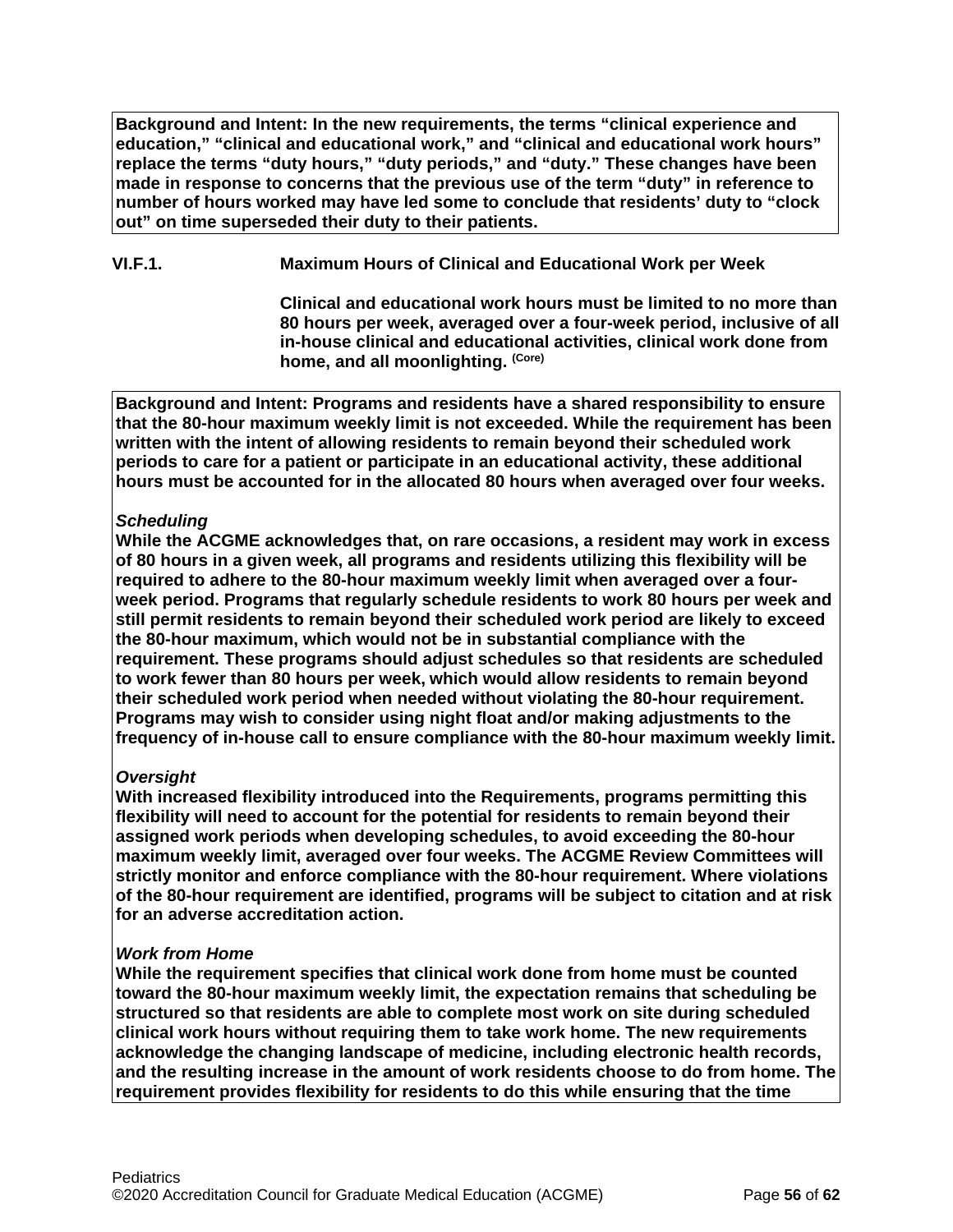**spent by residents completing clinical work from home is accomplished within the 80 hour weekly maximum. Types of work from home that must be counted include using an electronic health record and taking calls from home. Reading done in preparation for the following day's cases, studying, and research done from home do not count toward the 80 hours. Resident decisions to leave the hospital before their clinical work has been completed and to finish that work later from home should be made in consultation with the resident's supervisor. In such circumstances, residents should be mindful of their professional responsibility to complete work in a timely manner and to maintain patient confidentiality.**

**During the public comment period many individuals raised questions and concerns related to this change. Some questioned whether minute by minute tracking would be required; in other words, if a resident spends three minutes on a phone call and then a few hours later spends two minutes on another call, will the resident need to report that time. Others raised concerns related to the ability of programs and institutions to verify the accuracy of the information reported by residents. The new requirements are not an attempt to micromanage this process. Residents are to track the time they spend on clinical work from home and to report that time to the program. Decisions regarding whether to report infrequent phone calls of very short duration will be left to the individual resident. Programs will need to factor in time residents are spending on clinical work at home when schedules are developed to ensure that residents are not working in excess of 80 hours per week, averaged over four weeks. There is no requirement that programs assume responsibility for documenting this time. Rather, the program's responsibility is ensuring that residents report their time from home and that schedules are structured to ensure that residents are not working in excess of 80 hours per week, averaged over four weeks.**

## *PGY-1 and PGY-2 Residents*

**PGY-1 and PGY-2 residents may not have the experience to make decisions about when it is appropriate to utilize flexibility or may feel pressured to use it when unnecessary. Programs are responsible for ensuring that residents are provided with manageable workloads that can be accomplished during scheduled work hours. This includes ensuring that a resident's assigned direct patient load is manageable, that residents have appropriate support from their clinical teams, and that residents are not overburdened with clerical work and/or other non-physician duties.**

| <b>VI.F.2.</b> | <b>Mandatory Time Free of Clinical Work and Education</b>                                                                                                                                                                |
|----------------|--------------------------------------------------------------------------------------------------------------------------------------------------------------------------------------------------------------------------|
| VI.F.2.a)      | The program must design an effective program structure that<br>is configured to provide residents with educational<br>opportunities, as well as reasonable opportunities for rest<br>and personal well-being. (Core)     |
| VI.F.2.b)      | Residents should have eight hours off between scheduled<br>clinical work and education periods. (Detail)                                                                                                                 |
| VI.F.2.b)(1)   | There may be circumstances when residents choose<br>to stay to care for their patients or return to the<br>hospital with fewer than eight hours free of clinical<br>experience and education. This must occur within the |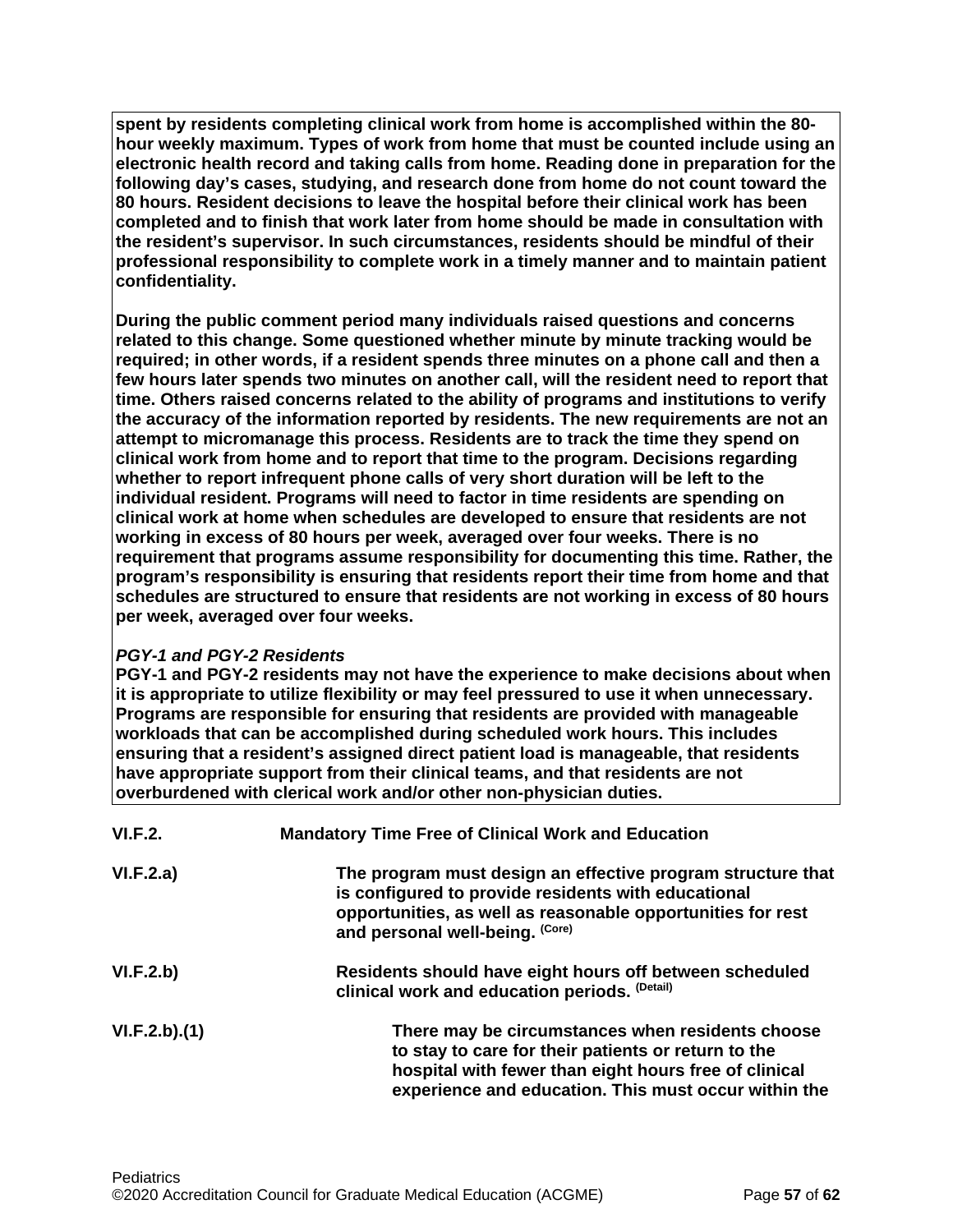**context of the 80-hour and the one-day-off-in-seven requirements. (Detail)**

**Background and Intent: While it is expected that resident schedules will be structured to ensure that residents are provided with a minimum of eight hours off between scheduled work periods, it is recognized that residents may choose to remain beyond their scheduled time, or return to the clinical site during this time-off period, to care for a patient. The requirement preserves the flexibility for residents to make those choices. It is also noted that the 80-hour weekly limit (averaged over four weeks) is a deterrent for scheduling fewer than eight hours off between clinical and education work periods, as it would be difficult for a program to design a schedule that provides fewer than eight hours off without violating the 80-hour rule.**

**Background and Intent: Residents have a responsibility to return to work rested, and thus are expected to use this time away from work to get adequate rest. In support of this goal, residents are encouraged to prioritize sleep over other discretionary activities.**

**VI.F.2.d) Residents must be scheduled for a minimum of one day in seven free of clinical work and required education (when averaged over four weeks). At-home call cannot be assigned on these free days. (Core)**

**Background and Intent: The requirement provides flexibility for programs to distribute days off in a manner that meets program and resident needs. It is strongly recommended that residents' preference regarding how their days off are distributed be considered as schedules are developed. It is desirable that days off be distributed throughout the month, but some residents may prefer to group their days off to have a "golden weekend," meaning a consecutive Saturday and Sunday free from work. The requirement for one free day in seven should not be interpreted as precluding a golden weekend. Where feasible, schedules may be designed to provide residents with a weekend, or two consecutive days, free of work. The applicable Review Committee will evaluate the number of consecutive days of work and determine whether they meet educational objectives. Programs are encouraged to distribute days off in a fashion that optimizes resident well-being, and educational and personal goals. It is noted that a day off is defined in the ACGME Glossary of Terms as "one (1) continuous 24-hour period free from all administrative, clinical, and educational activities."**

| <b>VI.F.3.</b> | <b>Maximum Clinical Work and Education Period Length</b> |
|----------------|----------------------------------------------------------|
|                |                                                          |

**VI.F.3.a) Clinical and educational work periods for residents must not exceed 24 hours of continuous scheduled clinical assignments. (Core)**

**Background and Intent: The Task Force examined the question of "consecutive time on task." It examined the research supporting the current limit of 16 consecutive hours of time on task for PGY-1 residents; the range of often conflicting impacts of this requirement on patient safety, clinical care, and continuity of care by resident teams;** 

**VI.F.2.c) Residents must have at least 14 hours free of clinical work and education after 24 hours of in-house call. (Core)**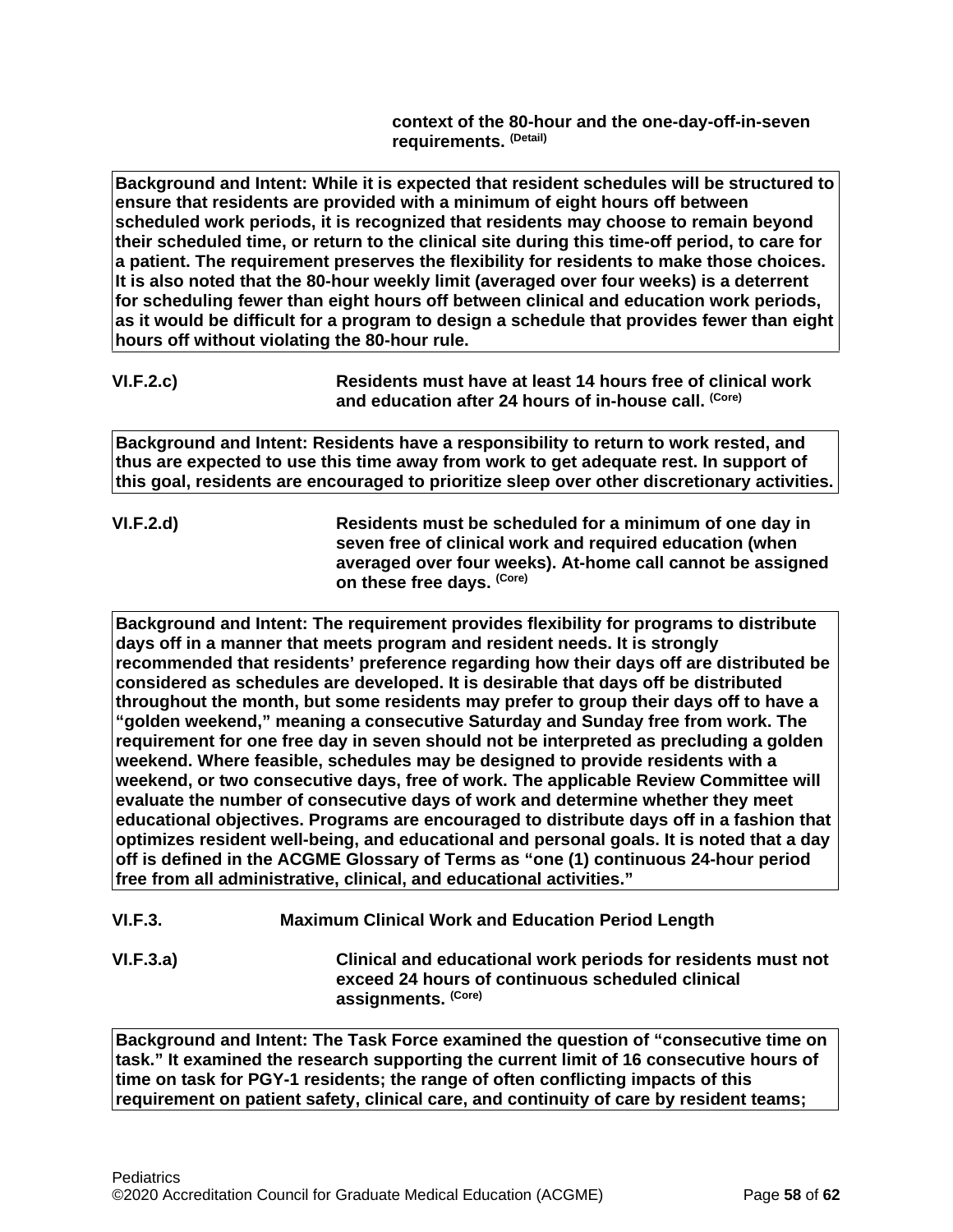**and resident learning found in the literature. Finally, it heard a uniform request by the specialty societies, certifying boards, membership societies and organizations, and senior residents to repeal this requirement. It heard conflicting perspectives from resident unions, a medical student association, and a number of public advocacy groups, some arguing for continuation of the requirement, others arguing for extension of the requirement to all residents.**

**Of greatest concern to the Task Force were the observations of disruption of team care and patient care continuity brought about with residents beyond the PGY-1 level adhering to differing requirements. The graduate medical education community uniformly requested that the Task Force remove this requirement. The most frequentlycited reason for this request was the complete disruption of the team, separating the PGY-1 from supervisory faculty members and residents who were best able to judge the ability of the resident and customize the supervision of patient care for each PGY-1. Cited nearly as frequently was the separation of the PGY-1 from the team, delaying maturation of clinical skills, and threatening to create a "shift" mentality in disciplines where overnight availability to patients is essential in delivery of care.**

**The Task Force examined the impact of the request to consider 16-consecutive-hour limits for all residents, and rejected the proposition. It found that model incompatible with the actual practice of medicine and surgery in many specialties, excessively limiting in configuration of clinical services in many disciplines, and potentially disruptive of the inculcation of responsibility and professional commitment to altruism and placing the needs of patients above those of the physician.**

**After careful consideration of the information available, the testimony and position of all parties submitting information, and presentations to the Task Force, the Task Force removed the 16-hour-consecutive-time-on-task requirement for PGY-1 residents. It remains crucial that programs ensure that PGY-1 residents are supervised in compliance with the applicable Program Requirements, and that resident well-being is prioritized as described in Section VI.C. of these requirements.**

| VI.F.3.a)(1) | Up to four hours of additional time may be used for                                                                  |
|--------------|----------------------------------------------------------------------------------------------------------------------|
|              | activities related to patient safety, such as providing<br>effective transitions of care, and/or resident education. |
|              | (Core)                                                                                                               |

**VI.F.3.a).(1).(a) Additional patient care responsibilities must not be assigned to a resident during this time. (Core)**

**Background and Intent: The additional time referenced in VI.F.3.a).(1) should not be used for the care of new patients. It is essential that the resident continue to function as a member of the team in an environment where other members of the team can assess resident fatigue, and that supervision for post-call residents is provided. This 24 hours and up to an additional four hours must occur within the context of 80-hour weekly limit, averaged over four weeks.**

## **VI.F.4. Clinical and Educational Work Hour Exceptions**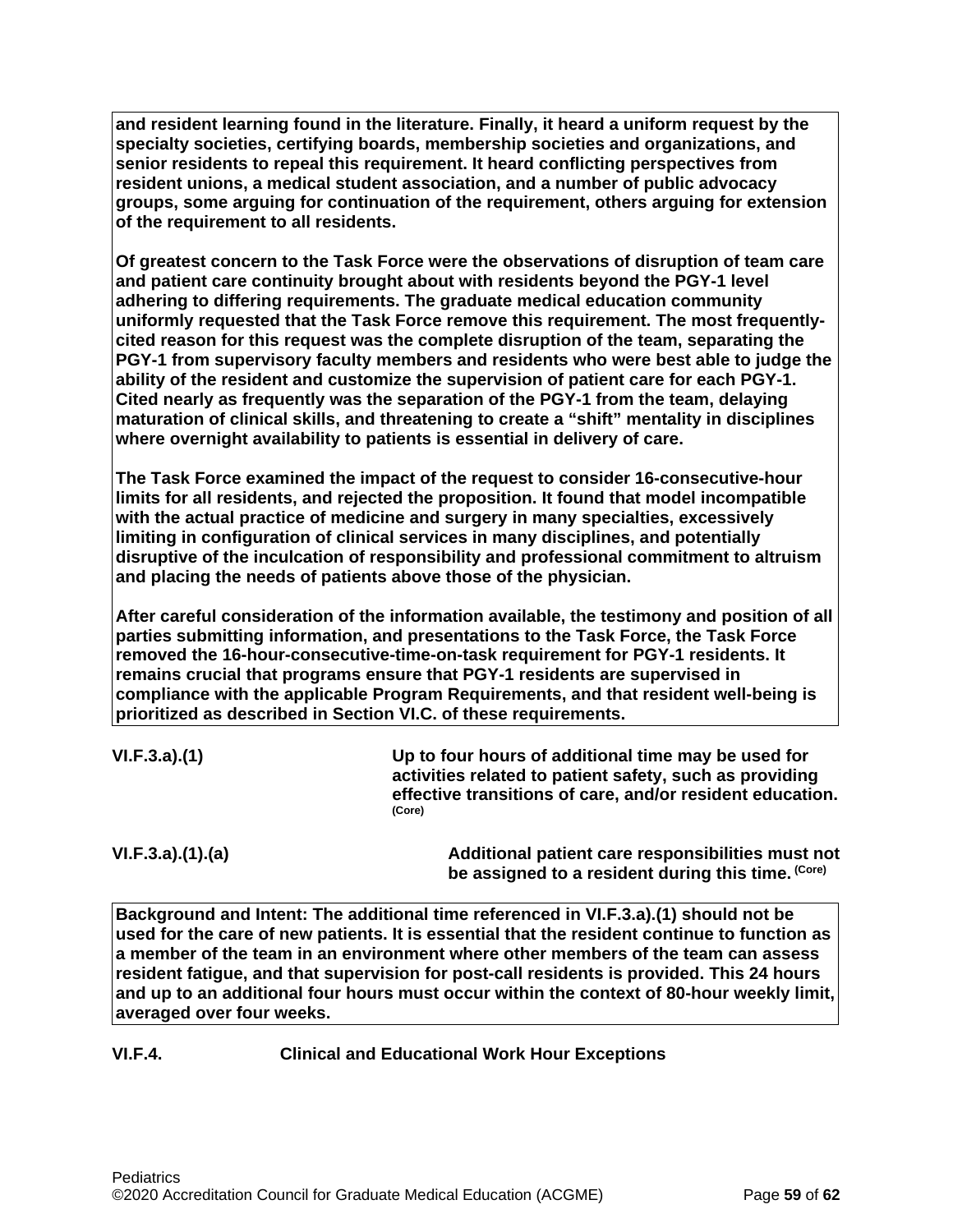| VI.F.4.a)    | In rare circumstances, after handing off all other<br>responsibilities, a resident, on their own initiative, may elect<br>to remain or return to the clinical site in the following<br>circumstances: |
|--------------|-------------------------------------------------------------------------------------------------------------------------------------------------------------------------------------------------------|
| VI.F.4.a)(1) | to continue to provide care to a single severely ill or<br>unstable patient; (Detail)                                                                                                                 |
| VI.F.4.a)(2) | humanistic attention to the needs of a patient or<br>family; or, <sup>(Detail)</sup>                                                                                                                  |
| VI.F.4.a)(3) | to attend unique educational events. (Detail)                                                                                                                                                         |
| VI.F.4.b)    | These additional hours of care or education will be counted<br>toward the 80-hour weekly limit. (Detail)                                                                                              |

**Background and Intent: This requirement is intended to provide residents with some control over their schedules by providing the flexibility to voluntarily remain beyond the scheduled responsibilities under the circumstances described above. It is important to note that a resident may remain to attend a conference, or return for a conference later in the day, only if the decision is made voluntarily. Residents must not be required to stay. Programs allowing residents to remain or return beyond the scheduled work and clinical education period must ensure that the decision to remain is initiated by the resident and that residents are not coerced. This additional time must be counted toward the 80-hour maximum weekly limit.**

| VI.F.4.c)           | A Review Committee may grant rotation-specific exceptions<br>for up to 10 percent or a maximum of 88 clinical and<br>educational work hours to individual programs based on a<br>sound educational rationale. |
|---------------------|---------------------------------------------------------------------------------------------------------------------------------------------------------------------------------------------------------------|
|                     | The Review Committee for Pediatrics will not consider requests<br>for exceptions to the 80 hour limit to residents' work week.                                                                                |
| $VI.F.4.c$ . $(1)$  | In preparing a request for an exception, the program<br>director must follow the clinical and educational work<br>hour exception policy from the ACGME Manual of<br>Policies and Procedures. (Core)           |
| $VI.F.4.c$ ). $(2)$ | Prior to submitting the request to the Review<br>Committee, the program director must obtain approval<br>from the Sponsoring Institution's GMEC and DIO. (Core)                                               |

**Background and Intent: The provision for exceptions for up to 88 hours per week has been modified to specify that exceptions may be granted for specific rotations if the program can justify the increase based on criteria specified by the Review Committee. As in the past, Review Committees may opt not to permit exceptions. The underlying philosophy for this requirement is that while it is expected that all residents should be able to train within an 80-hour work week, it is recognized that some programs may include rotations with alternate structures based on the nature of the specialty.**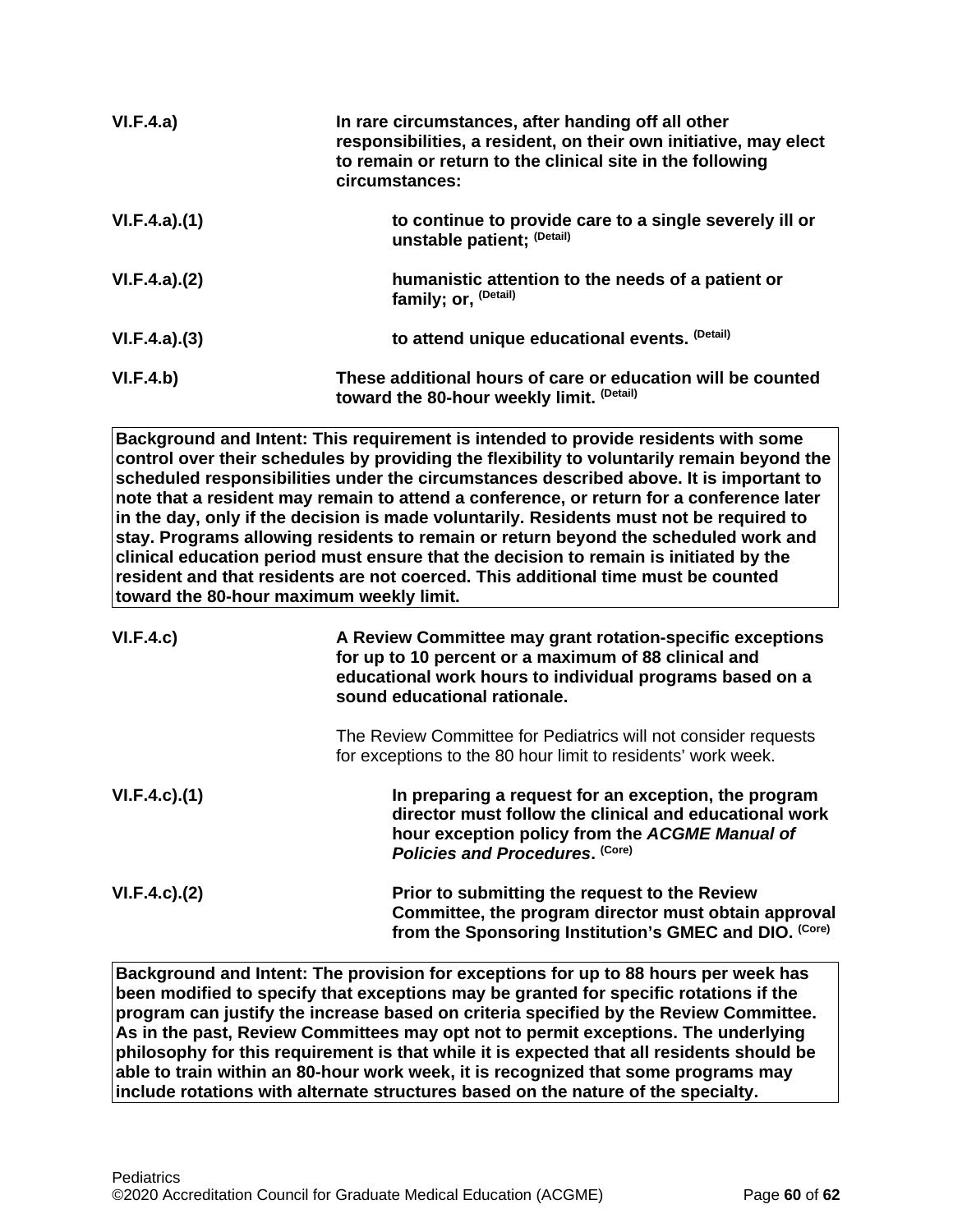**DIO/GMEC approval is required before the request will be considered by the Review Committee.**

| <b>VI.F.5.</b> | <b>Moonlighting</b>                                                                                                                                                                                                                                                                                                                                       |
|----------------|-----------------------------------------------------------------------------------------------------------------------------------------------------------------------------------------------------------------------------------------------------------------------------------------------------------------------------------------------------------|
| VI.F.5.a)      | Moonlighting must not interfere with the ability of the resident<br>to achieve the goals and objectives of the educational<br>program, and must not interfere with the resident's fitness for<br>work nor compromise patient safety. (Core)                                                                                                               |
| VI.F.5.b)      | Time spent by residents in internal and external moonlighting<br>(as defined in the ACGME Glossary of Terms) must be<br>counted toward the 80-hour maximum weekly limit. (Core)                                                                                                                                                                           |
| VI.F.5.c)      | PGY-1 residents are not permitted to moonlight. (Core)                                                                                                                                                                                                                                                                                                    |
|                | Background and Intent: For additional clarification of the expectations related to<br>moonlighting, please refer to the Common Program Requirement FAQs (available at<br>http://www.acgme.org/What-We-Do/Accreditation/Common-Program-Requirements).                                                                                                      |
| <b>VI.F.6.</b> | <b>In-House Night Float</b>                                                                                                                                                                                                                                                                                                                               |
|                | Night float must occur within the context of the 80-hour and one-<br>day-off-in-seven requirements. (Core)                                                                                                                                                                                                                                                |
| VI.F.6.a)      | Night experiences should be of educational value. (Core)                                                                                                                                                                                                                                                                                                  |
| VI.F.6.a)(1)   | In order to accomplish this, night assignments should have<br>formal goals, objectives, and a specific evaluation<br>component. (Detail)                                                                                                                                                                                                                  |
|                | Background and Intent: The requirement for no more than six consecutive nights of<br>night float was removed to provide programs with increased flexibility in scheduling.                                                                                                                                                                                |
| <b>VI.F.7.</b> | <b>Maximum In-House On-Call Frequency</b>                                                                                                                                                                                                                                                                                                                 |
| <b>VI.F.8.</b> | Residents must be scheduled for in-house call no more frequently<br>than every third night (when averaged over a four-week period). (Core)<br><b>At-Home Call</b>                                                                                                                                                                                         |
| VI.F.8.a)      | Time spent on patient care activities by residents on at-home<br>call must count toward the 80-hour maximum weekly limit.<br>The frequency of at-home call is not subject to the every-<br>third-night limitation, but must satisfy the requirement for one<br>day in seven free of clinical work and education, when<br>averaged over four weeks. (Core) |
| VI.F.8.a)(1)   | At-home call must not be so frequent or taxing as to<br>preclude rest or reasonable personal time for each<br>resident. (Core)                                                                                                                                                                                                                            |